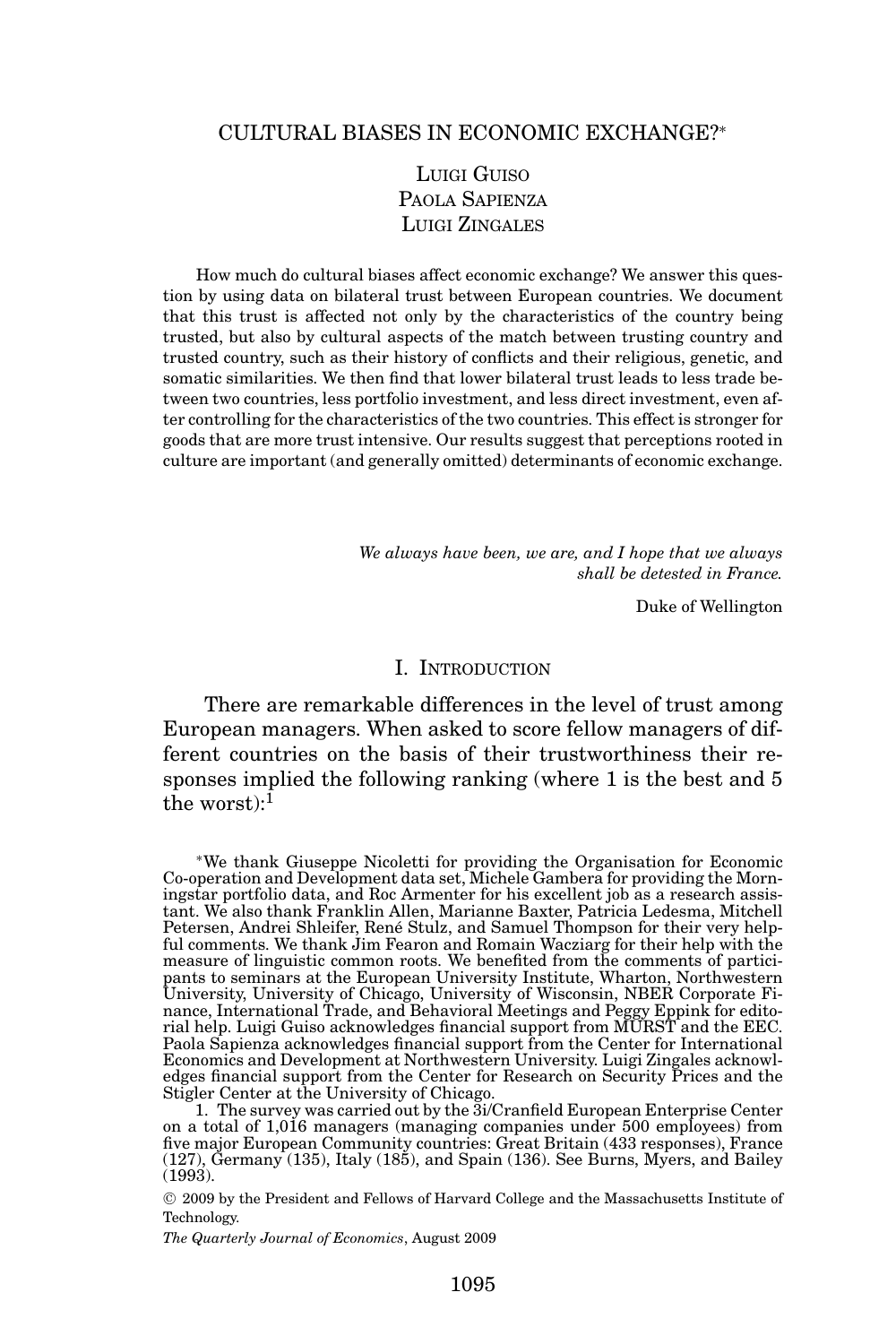| Great Britain | France | Germany | Italy | Spain |
|---------------|--------|---------|-------|-------|
|               |        |         |       |       |
|               |        |         |       | 3     |
|               |        |         |       |       |
|               |        |         |       | 5     |
|               |        |         |       |       |
|               |        |         |       |       |

Among these managers there seem to be some common views: everyone ranks German managers relatively high and Italian ones relatively low. There is also a "home-country bias": managers trust their fellow countrymen more than what managers from other countries rank them. For instance, Italian managers rank themselves fourth in trustworthiness, while they are ranked fifth (last) by every other group. More surprising, there are some match-specific attitudes. French managers rate British managers much lower than any other ones except the Italians, which seems at odds with the ranking chosen by every other group. However, the British managers reciprocate this attitude (as the Duke of Wellington's opening quote seems to suggest).

These facts are not peculiar to this data set. As we show, they are exactly replicated in an independent and broader survey (Eurobarometer). In this paper, we use this larger data set to explain why the perception of trustworthiness differs so greatly across Europe. We also use it to explore the economic consequences of these different perceptions.

To disentangle the country-specific components of trust from the match-specific ones we regress bilateral trust on fixed effects for the country receiving trust (country-of-destination fixed effects) and fixed effects for the country trusting (country-of-origin fixed effects). The country-of-destination fixed effects capture the common view about the trustworthiness of a country, which derive from the quality of the law and its enforcement. The country-oforigin fixed effects capture possible systematic differences in the way different populations answer the survey.

We then try to explain bilateral trust, after controlling for the above fixed effects, with differences in information and culture. We find that geographical distance between two countries, their proximity, and the commonality between the two languages have a significant effect on bilateral trust. By contrast, bilateral trust is negatively correlated with a country's exposure in the domestic newspapers of another country. Sharing the same legal origin (a variable that could proxy for both information and culture) has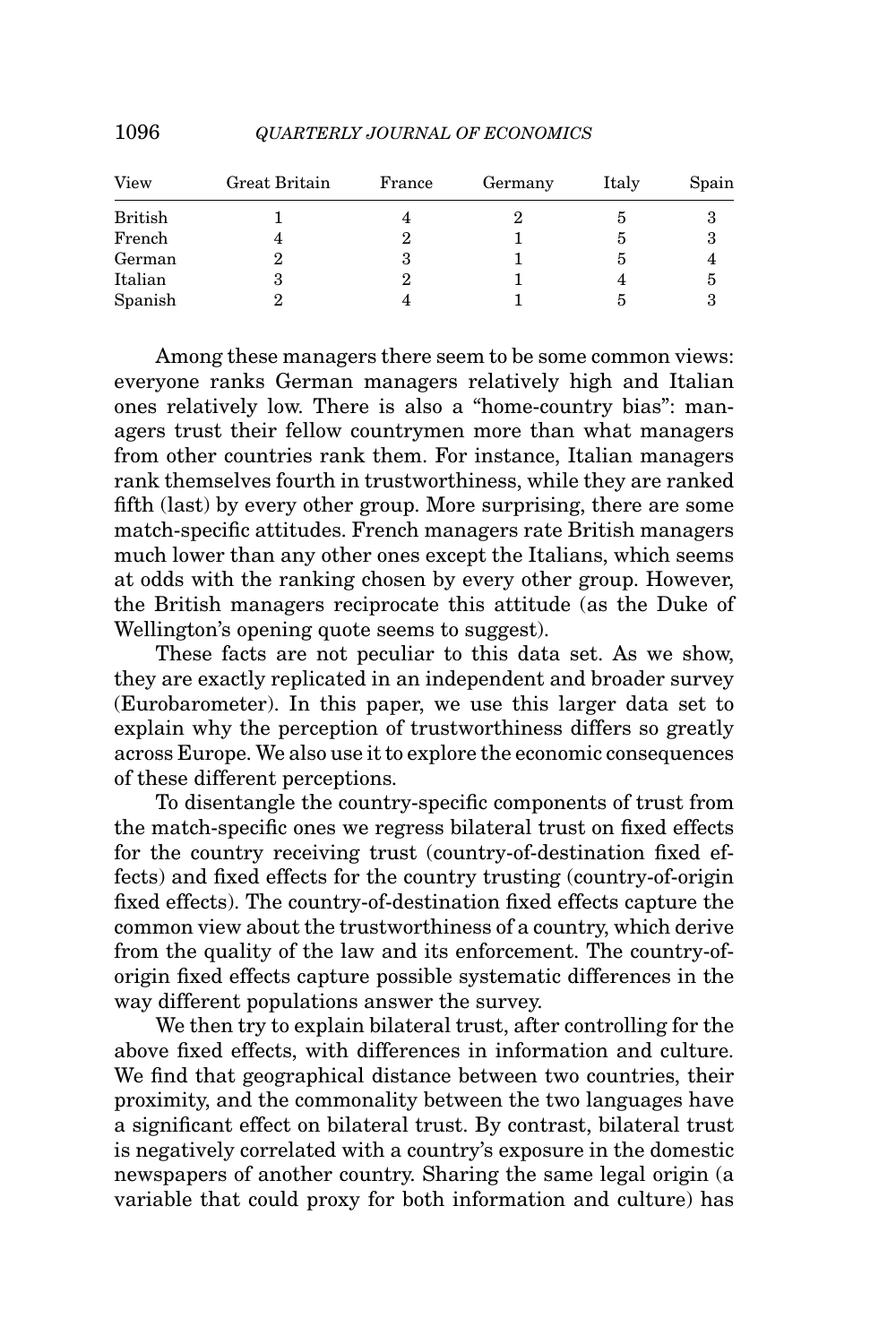a positive and significant effect on the level of trust, as long as we do not control for the common linguistic root. Once we control for linguistic root, the commonality-of-law effect halves and becomes insignificant, suggesting that most of the effect comes from cultural commonalities.

As a first pure measure for a country's cultural tradition, we use commonality of religion. Religion had (and still has) a great impact on what is taught in school and how it is taught. Hence, we expect that two countries with the same religion tend to have similar cultures and therefore will trust each other more. Indeed, we find this to be the case. A pair of countries where 90% of citizens share the same religion (e.g., Italy and Spain) has a level of bilateral trust one-quarter of a standard deviation higher.

To further measure cultural similarity between two populations, we introduce two new variables. First is the genetic distance between two populations that—as Ammerman and Cavalli-Sforza (1985) claim—reflects the history of invasions during the Neolithic Age and thus their common linguistic and cultural roots. As DeBruine (2002) has shown in an experiment, people trust people who look like them more than those who do not. We find this to be true also in our sample. A one-standard-deviation increase in genetic distance reduces the level of bilateral trust by 1.8 standard deviations.

Second, we derive from Biasutti (1954) an indicator of somatic distance, based on the average frequency of specific traits (hair color, height, etc.) present in the indigenous population. People trust other people who look like them more. A onestandard-deviation increase in somatic distance decreases trust by one-quarter of a standard deviation. When we use both the aforementioned variables, only the latter remains significant.

Finally, to capture the effect of more recent aspects of the cultural tradition, we use a country's history of wars. People's priors can be affected by their education and in particular by the history they study in school. For instance, Italian education emphasizes the struggles that led to the reunification of the country in the nineteenth century. Because the major battles during this period were fought against Austria, Italian students may develop, as our data show, a negative image of Austrians. We find that countries with a long history of wars tend to trust each other less. France and England, which have a record 198 years of war (more than ten times the average of nineteen) should exhibit a bilateral trust that is 0.7 of a standard deviation lower than average, which fully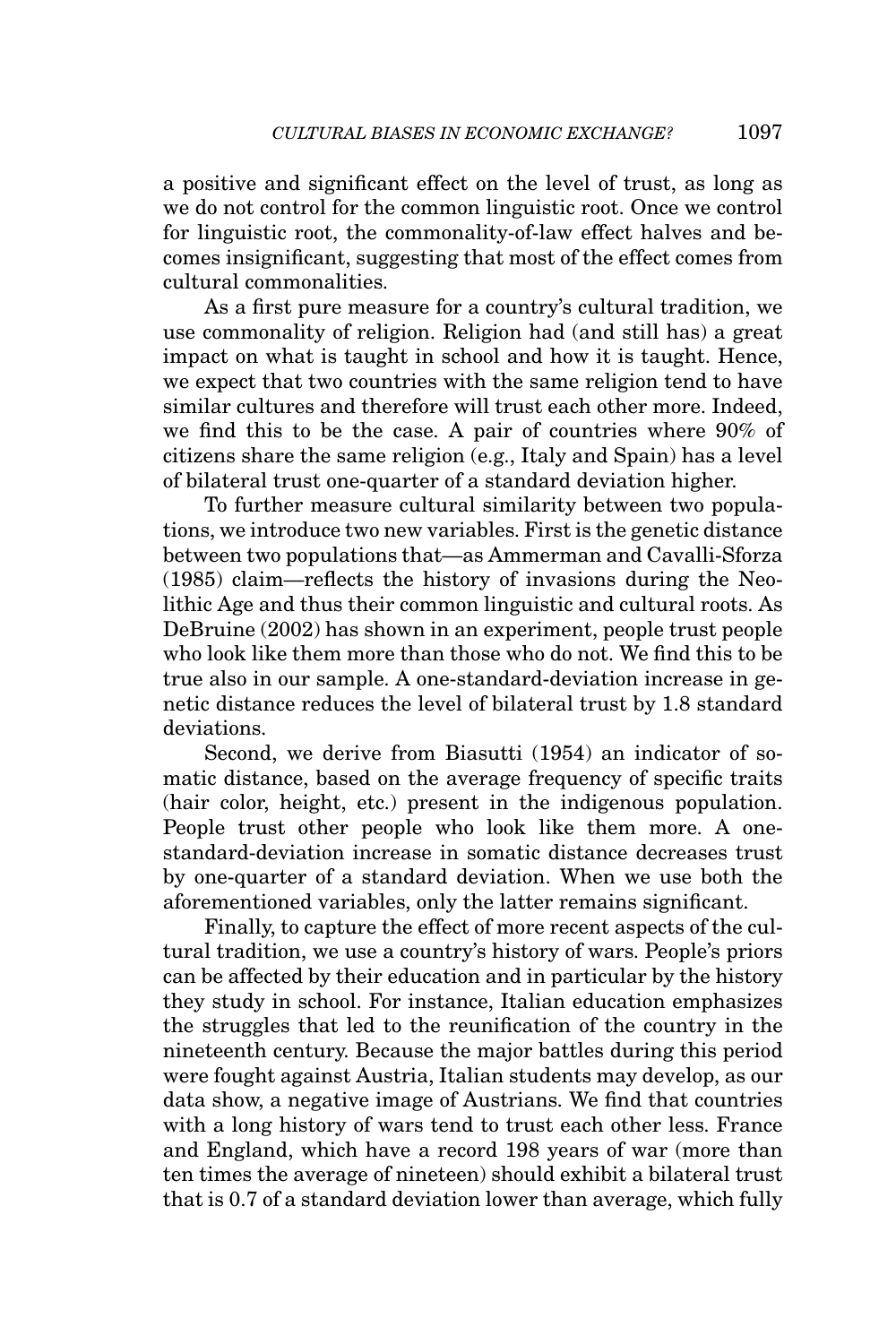accounts for the lower bilateral trust we observe between the two countries.

Once we establish the cultural roots of trust, we move to study the effect of trust on international trade and investments. Unlike Anderson and Marcouiller (2002), De Groot et al. (2004), Berkowitz, Moenius, and Pistor (2006), and Nunn (2007), who look at the effect of country-level institutional variables (for either the importing or the exporting country) on trade, we look at the effect of a match-specific variable (bilateral trust) on trade and investments.

We find that a higher level of bilateral trust can explain cross-country trade beyond what extended gravity models can account for, even after controlling for the better estimates of transportation costs suggested by Giuliano, Spilimbergo, and Tonon (2006). At sample means, a one-standard-deviation increase in the importer's trust toward the exporter raises exports by 10%. Consistent with a trust-based explanation, we find that trust matters more for trade in goods that Rauch (1999) classifies as differentiated goods, which can vary greatly in quality.

We then instrument trust with its long-term cultural components (the commonality in religion and in ethnic origin) and obtain much larger coefficients. Despite the fact that we pass the test of overidentifying restrictions, this difference suggests that culture is likely to affect trade through other channels besides trust.

We find similar results when we analyze the pattern of foreign direct investments (FDI) and portfolio investments. A country is more willing to invest in another (either directly or via the equity market) when it trusts the other country's citizens more. Not only do the latter results confirm our trade ones, but they also suggest that cultural effects are not limited to unsophisticated consumers, but are also present among sophisticated professionals such as mutual fund managers.

Our combined results suggest that cultural relationships affect trust and are an important omitted factor in international trade and investments. In this respect, our paper is part of a new strand of literature that looks at the effect of culture on economic and political outcomes (Barro and McCleary 2003; Guiso, Sapienza, and Zingales 2003, 2004b, 2006, 2008a, 2008b; Fernández and Fogli 2007; Giuliano 2007; and Tabellini 2007, 2008).

Because genetically similar countries trust each other more and thus can transfer technology faster and more effectively, our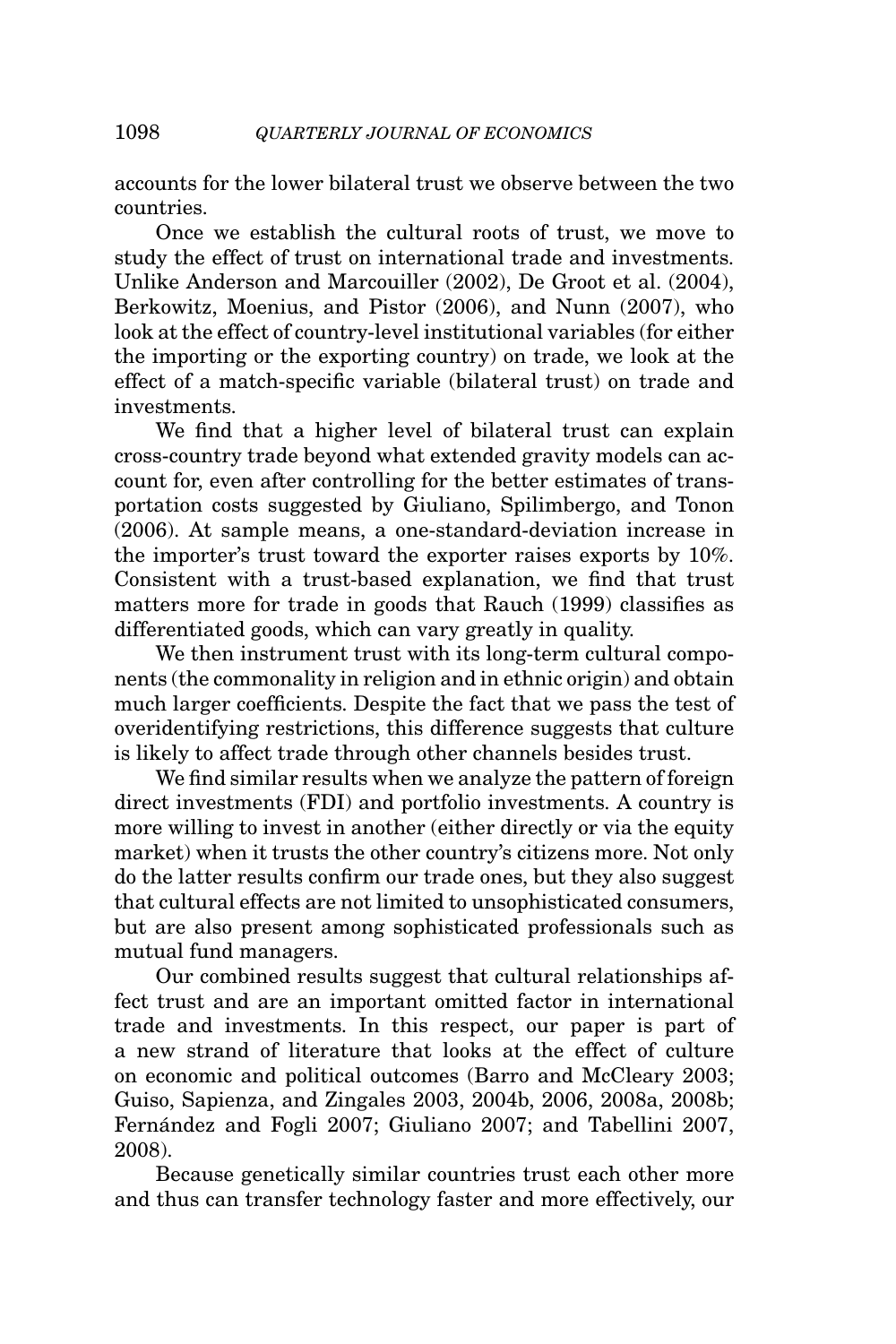results explain the correlation between level of development and genetic distance found by Spolaore and Wacziarg (2009). Finally, our results are validated in a micro setting by Bottazzi, Da Rin, and Hellmann (2007), who find that that venture capitalists are more likely to invest in start-ups of countries they trust more.

In our attempt to explain several international exchange puzzles, our paper is similar to that of Portes and Rey (2005). However, they do not consider trust as a key determinant, but instead focus on differences in information, measured as telephone traffic between two countries and the number of local foreign bank branches<sup>2</sup>

#### II. BILATERAL TRUST

We obtain our measures of trust from a set of surveys conducted by Eurobarometer and sponsored by the European Commission. The surveys were designed to measure public awareness of, and attitudes toward, the Common Market and other European Community institutions (see the Online Data Appendix for details). They were conducted on a representative sample of the total population of age sixteen (or fifteen depending on the wave) and older: about 1,000 individuals per country. The set of countries sampled varies over time with the enlargement of the European Union: there were five in 1970 (France, Belgium, The Netherlands, Germany, and Italy), when the first survey was conducted, and it had grown to seventeen in 1995, the last survey to which we have access (besides the five countries above, Luxembourg, Denmark, Ireland, Great Britain, Northern Ireland, Greece, Spain, Portugal, Norway, Sweden, Finland, and Austria are also included).

One distinct feature of these surveys is that respondents were asked to report how much they trust their fellow citizens and how much they trust the citizens of each of the countries in the European Union. More specifically, they were asked the following:

<sup>2.</sup> Our paper is also related to those of Vlachos (2004), Morse and Shive (2006), and Cohen (2009). Morse and Shive (2006) relate portfolio choices to the degree of patriotism of a country. Cohen (2009) shows that employees' bias toward investing in their own company is not due to information, but to some form of loyalty toward their company, which can easily be interpreted as trust. Both of these papers thus illustrate one specific dimension in which cultural biases can affect economic choices. Our paper can be seen as a generalization of Rauch and Trindade (2002). They find that the percentage of ethnic Chinese in a country helps predict the level of trade beyond the standard specification. We show that this result is not specific to ethnic networks. Any cultural barrier (or lack thereof) significantly impacts trade and investments.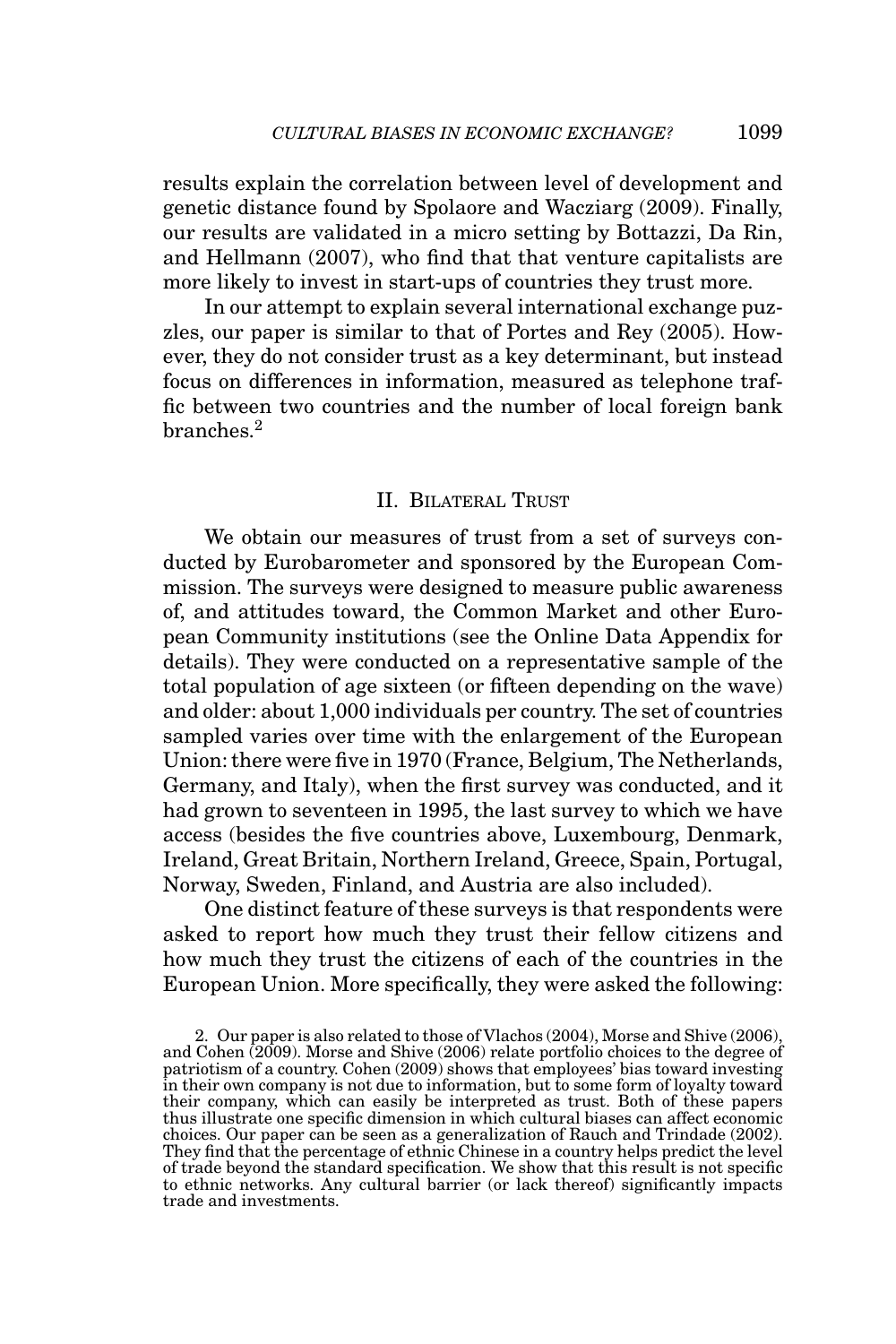"I would like to ask you a question about how much trust you have in people from various countries. For each, please tell me whether you have a lot of trust, some trust, not very much trust, or no trust at all."

In some of the surveys, this same question was also asked with reference to citizens of a number of non–European Union countries, including the United States, Russia, Switzerland, China, Japan, Turkey, and some Eastern and Central European countries (Bulgaria, Slovakia, Romania, Hungary, Poland, Slovenia, and the Czech Republic). To ensure a relative degree of homogeneity in trading-rule and living standards, we restrict our analysis to the countries belonging to the European Economic Area (EEA): European Union members plus Norway. These are also the countries for which we have both the trust from and to, thereby making the matrix quadratic.<sup>3</sup>

As in every survey, there may be some doubts about the way people interpret the trust question. First, there is some ambiguity on how to interpret it. In a trust game, the level of trust maps into the amount of money you are willing to risk. Here, this mapping is missing. Second, we are concerned whether a high level of trust reflects a high trust in a generic citizen of a different country or a better ability to identify the trustworthy people in a different country, which translates into a higher willingness to trust them.

To address these doubts, in a separate survey we asked a sample of 1,990 individuals both the question above and the two following ones: (i) "Suppose that a random person you do not know personally receives by mistake a sum of 1,000 euros that belong to you. He or she is aware that the money belongs to you and knows your name and address. He or she can keep the money without incurring in any punishment. According to you what is the probability (a number between zero and 100) that he or she returns the money?" and (ii) "How good are you (very good, good, not very good, not good at all) in detecting people who are trustworthy?" (Guiso, Sapienza, and Zingales, 2008c). We find that the first question is highly statistically correlated with the measure of trust used in this paper, but the second one is not (the sign is actually negative, albeit not statistically significant). Hence, these data provide evidence that the reported level of trust reflects the subjective probability that a random person is trustworthy.

<sup>3.</sup> In the NBER working paper version we also considered the full rectangular matrix of trust.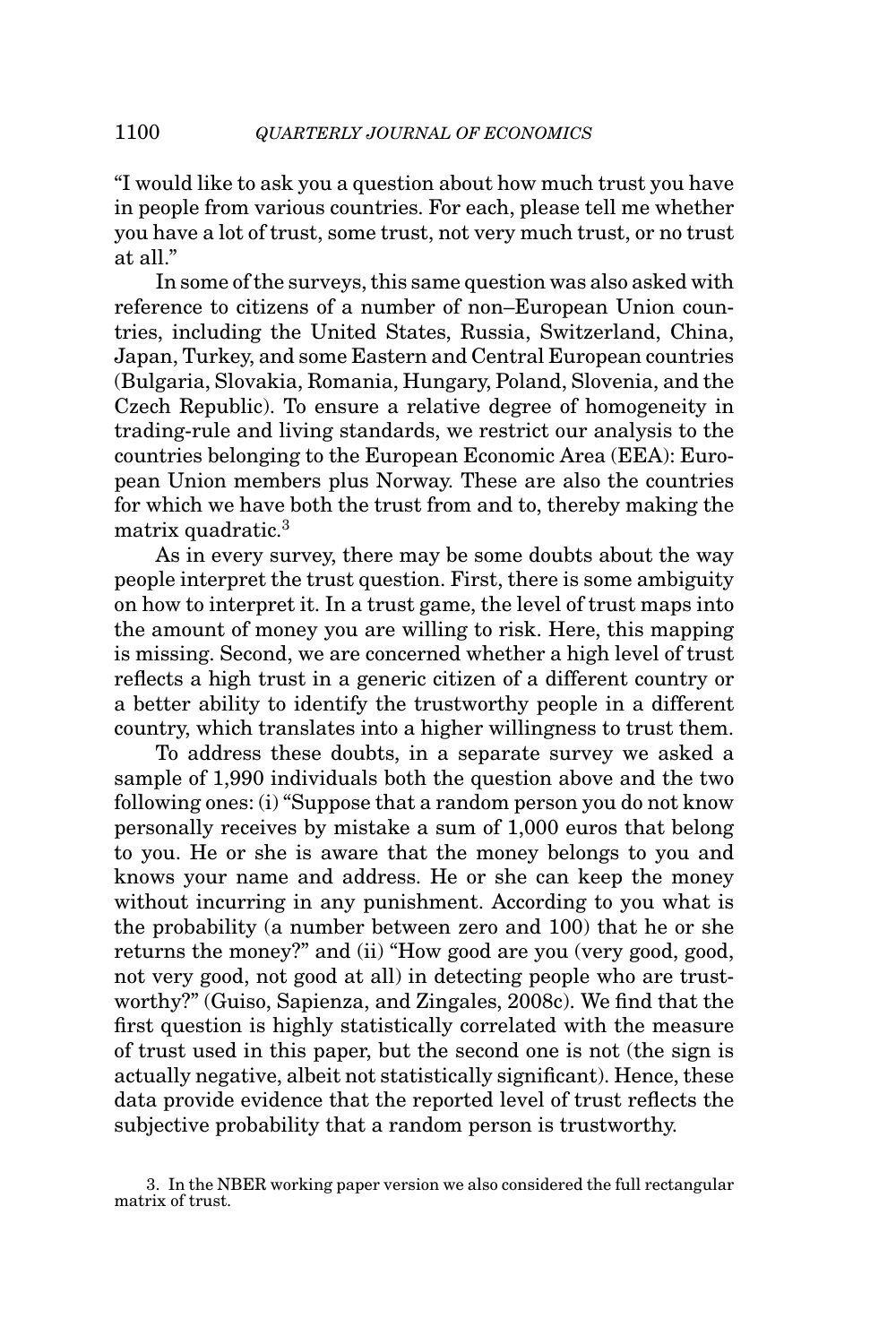There can also be doubts on the external validity of this question. Glaeser et al. (2000), for instance, raise doubts on the validity of the World Values Survey (WVS) trust question (which is similar to the one we use), by showing that it is not correlated with the sender behavior in the standard trust game (Berg, Dickhaut, and McCabe 1995). However, Sapienza, Toldra, and Zingales (2007) argue that the sender's behavior in the trust game is not a good measure of trust, because it is affected by other regarding preferences. From the trust game we can derive a better indicator of trust: the sender's expectation about the receiver's behavior. Sapienza, Toldra, and Zingales (2007) show that the WVS trust question as well as other similar trust questions are strongly correlated with these expectations. Furthermore, in a sample of Dutch households, Guiso, Sapienza, and Zingales (2008c) find a correlation between the answer to the WVS question on trust and the decision to invest in equity. Thus, this survey-based measure does have some external validity.

This WVS-type of question measures generalized trust, the trust people have toward a random member of an identifiable group (e.g., Guiso, Sapienza, and Zingales [2004b]; McEvily et al. [2006]). This is different from personalized trust, the mutual trust people develop through repeated interactions (Greif 1993), which is more important in relational contracts.

For our purposes, we first recoded the answers to the trust question, setting them to 1 (no trust at all), 2 (not very much trust), 3 (some trust), and 4 (a lot of trust). We then aggregated responses by country and year, computing the mean value of the responses to each survey.

Table I shows the average level of trust that citizens from each country have toward citizens of other countries. There is considerable variation in the level of trust exhibited from one country to another. The average level of trust ranges from a minimum trust of 2.13 (the trust of Portuguese toward Austrians) to a maximum of 3.69 (the trust of Finns toward Finns).

Besides this variability, in Table I we find the same three regularities found in the small survey presented in the Introduction. First, there are systematic differences in how much a given country trusts and how much it is trusted by others (see the last row and last column of Table I). For instance, Panel B shows that the Portuguese and the Greeks are those who trust the least and the Swedes those who trust the most.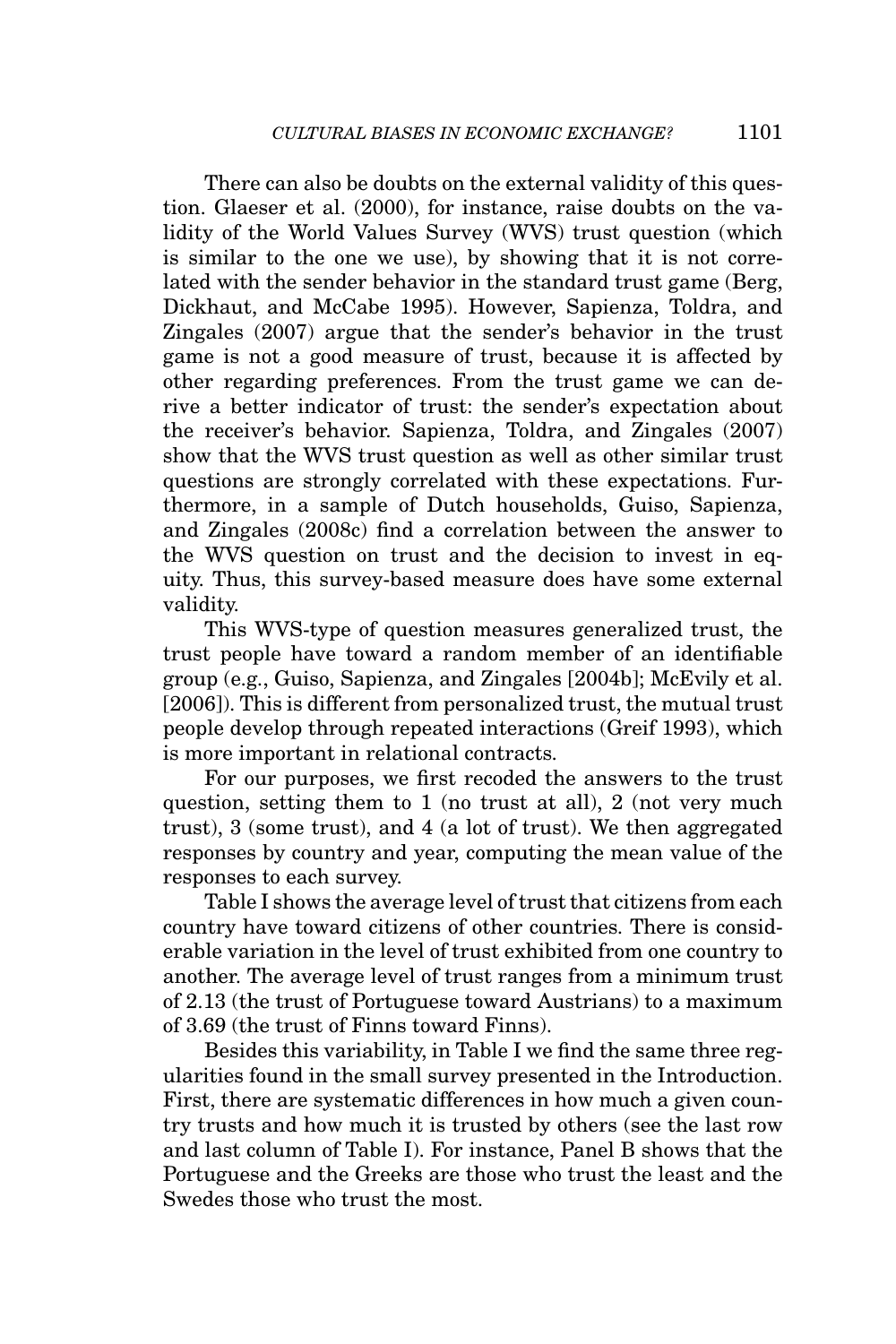|                                                                                                                                                                                                                                                                                                                                                                                                                                                                                                                                                                             |      |      |      |      |      |      |      | Countries of destination |      |      |            |      |      |      |      |         |
|-----------------------------------------------------------------------------------------------------------------------------------------------------------------------------------------------------------------------------------------------------------------------------------------------------------------------------------------------------------------------------------------------------------------------------------------------------------------------------------------------------------------------------------------------------------------------------|------|------|------|------|------|------|------|--------------------------|------|------|------------|------|------|------|------|---------|
| Countries of origin                                                                                                                                                                                                                                                                                                                                                                                                                                                                                                                                                         | Aus  | Bel  | UК   | Den  | Ę    | Ε'n  | Fra  | Ger                      | Gre  | Ire  | Ita        | Nor  | Por  | Spa  | Swe  | Average |
| Austria                                                                                                                                                                                                                                                                                                                                                                                                                                                                                                                                                                     | 3.56 | 2.95 | 2.61 | 2.95 | 2.95 | 2.94 | 2.62 | 3.09                     | 2.52 | 2.55 | 2.43       | 3.00 | rò   | 2.58 | 3.05 | 2.82    |
| Belgium                                                                                                                                                                                                                                                                                                                                                                                                                                                                                                                                                                     | 2.83 | 3.28 | 2.84 | 3.01 | 2.90 | 2.92 | 2.92 | 2.75                     | 2.45 | 2.75 | 2.40       | 2.91 | 2.53 | 2.59 | 2.99 | 2.80    |
| United Kingdom                                                                                                                                                                                                                                                                                                                                                                                                                                                                                                                                                              | 2.89 | 2.91 | 3.29 | 3.13 | 3.16 | 2.98 | 2.32 | 2.62                     | 2.54 | 2.61 | $\ddot{5}$ | 3.06 | 2.74 | 2.47 | 3.03 |         |
| Denmark                                                                                                                                                                                                                                                                                                                                                                                                                                                                                                                                                                     | 3.22 | 3.18 | 3.22 | 3.39 | 3.33 | 3.20 | 2.86 | 3.12                     | 2.61 | 3.02 | 2.53       | 3.50 | 2.67 | 2.66 | 3.41 |         |
| Netherlands                                                                                                                                                                                                                                                                                                                                                                                                                                                                                                                                                                 | 2.90 | 3.18 | 3.00 | 3.29 | 3.28 | 3.25 | 2.72 | 2.84                     | 2.59 | 2.80 | 2.35       | 3.30 | 2.74 | 2.64 | 3.34 |         |
| Finland                                                                                                                                                                                                                                                                                                                                                                                                                                                                                                                                                                     | 3.29 | 3.07 | 3.18 | 3.30 | 3.14 | 3.69 | 2.92 | 2.89                     | 2.68 | 2.92 | 2.51       | 3.48 | 2.67 | 2.61 | 3.35 |         |
| France                                                                                                                                                                                                                                                                                                                                                                                                                                                                                                                                                                      | 2.70 | 3.07 | 2.55 | 2.96 | 2.94 | 2.91 | 3.18 | 2.74                     | 2.53 | 2.72 | 2.43       | 2.97 | 2.59 | 2.68 | 2.99 |         |
| Germany                                                                                                                                                                                                                                                                                                                                                                                                                                                                                                                                                                     | 2.98 | 2.84 | 2.69 | 2.97 | 2.90 | 2.85 | 2.85 | 3.50                     | 2.51 | 2.59 | 2.36       | 2.92 | 2.48 | 2.66 | 2.99 | 2.81    |
| Greece                                                                                                                                                                                                                                                                                                                                                                                                                                                                                                                                                                      | 2.32 | 2.60 | 2.34 | 2.56 | 2.55 | 2.42 | 2.78 | 2.31                     | 3.21 | 2.55 | 2.33       | 2.40 | 2.60 | 2.71 | 2.51 | 2.55    |
| Ireland                                                                                                                                                                                                                                                                                                                                                                                                                                                                                                                                                                     | 2.93 | 2.93 | 2.81 | 2.99 | 3.00 | 2.92 | 2.81 | 2.78                     | 2.50 | 3.33 | 2.65       | 2.93 | 2.65 | 2.64 | 2.92 | 2.85    |
| Italy                                                                                                                                                                                                                                                                                                                                                                                                                                                                                                                                                                       | 2.66 | 2.64 | 2.51 | 2.70 | 2.77 | 2.78 | 2.66 | 2.63                     | 2.40 | 2.37 | 2.80       | 2.78 | 2.32 | 2.64 | 2.89 | 2.64    |
| Norway                                                                                                                                                                                                                                                                                                                                                                                                                                                                                                                                                                      | I    | 3.18 | 3.27 | 3.53 | 3.26 | I    | 2.93 | 2.99                     | 2.52 | 3.01 | 2.65       |      | 2.60 | 2.56 | I    | 2.95    |
| Portugal                                                                                                                                                                                                                                                                                                                                                                                                                                                                                                                                                                    | 2.13 | 2.66 | 2.66 | 2.66 | 2.70 | 2.18 | 2.91 | 2.54                     | 2.41 | 2.51 | 2.55       | 2.22 | 3.29 | 2.59 | 2.24 | 2.55    |
| Spain                                                                                                                                                                                                                                                                                                                                                                                                                                                                                                                                                                       | 2.65 | 2.73 | 2.31 | 2.73 | 2.85 | 2.71 | 2.37 | 2.66                     | 2.47 | 2.57 | 2.61       |      | 2.51 | 3.32 | 2.84 | 2.67    |
| Sweden                                                                                                                                                                                                                                                                                                                                                                                                                                                                                                                                                                      | 3.53 | 3.23 | 3.43 | 3.57 | 333  | 3.49 | 3.04 | 3.13                     | 2.88 | 3.26 | 50         | 3.65 | 55   | 86   | 3.59 | 3.25    |
| Average                                                                                                                                                                                                                                                                                                                                                                                                                                                                                                                                                                     | 2.90 | 2.96 | 2.85 | 3.05 | 3.00 | 2.95 | 2.79 | 2.84                     | 2.59 | 2.77 | 2.53       | 2.99 | 2.66 | 2.68 | 3.01 |         |
| response to the following question: "I would like to ask you a question about how much trust you have in people from various countries. For each, please tell me whether you have a<br><i>Note.</i> This table displays the average level of trust from citizens of country of ovitizens of country of destination (columns). Trust is calculated by taking the average<br>lot of trust, some trust, not very much trust, or no trust at all." The answers are coded in the following way: 1 (no trust at all), 2 (not very much trust), 3 (some trust), 4 (a lot of trust) |      |      |      |      |      |      |      |                          |      |      |            |      |      |      |      |         |

TABLE I THE TRUST MATRIX

# 1102 *QUARTERLY JOURNAL OF ECONOMICS*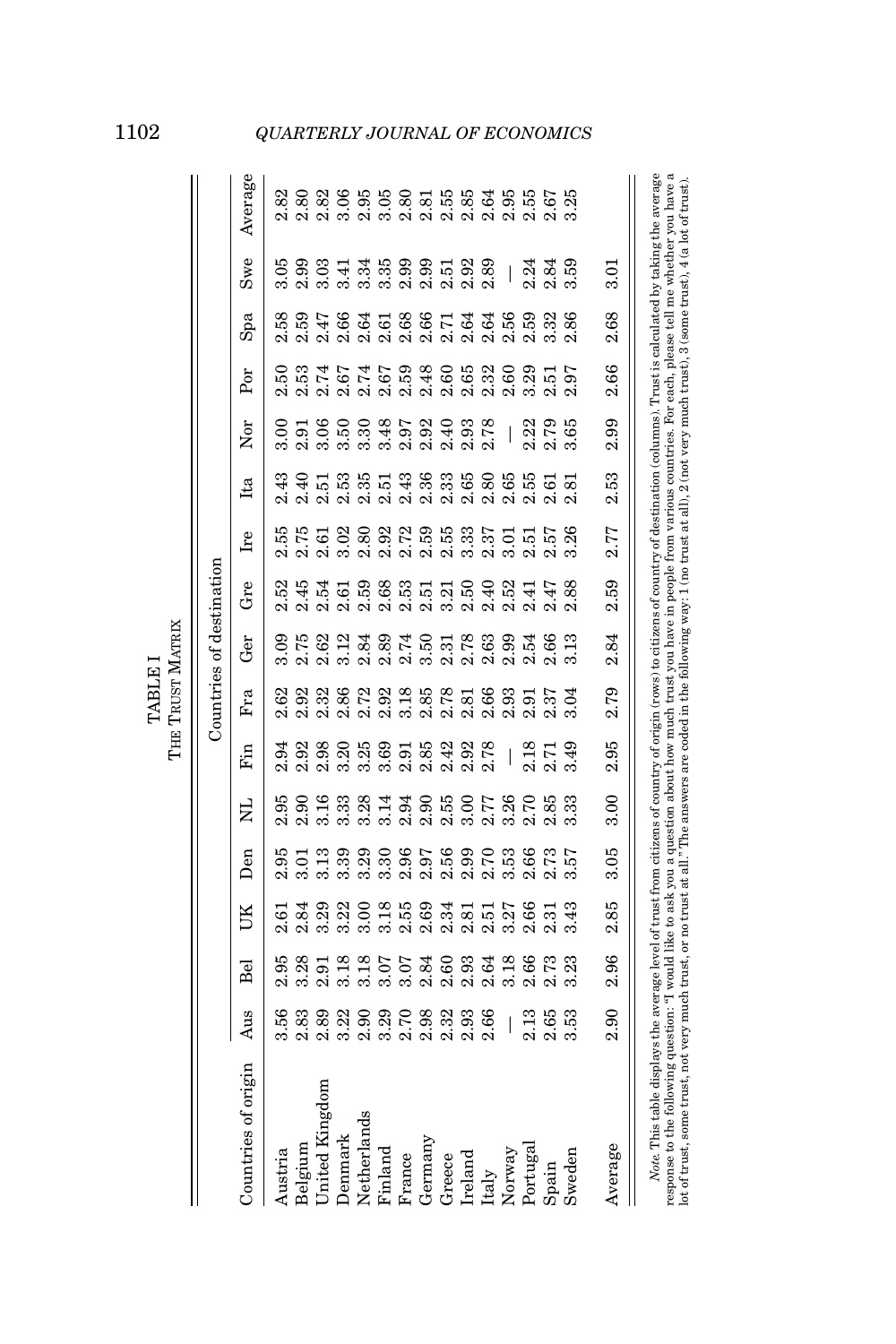To isolate these country-specific factors we run the following regression:

(1) 
$$
\operatorname{Trust}_{ijt} = \kappa_i + \lambda_j + \sum_{t=1}^n \gamma_t \operatorname{Year}_t + \epsilon_{ijt},
$$

where  $Trust_{i i t}$  is the trust of country *i* for country *j* in the survey done at time *t*,  $\kappa_i$  a country-of-origin fixed effect,  $\lambda_j$  a countryof-destination fixed effect, and Year*<sup>t</sup>* calendar-year dummies. Because we are interested in trust across different populations, we drop all the observations when  $i = j$ .

In Figure I, we report the fixed effects of the country of origin and the country of destination relative to Ireland (the actual estimates are reported in the Online Appendix). A Swedish citizen trusts others 17% more on average than an Irish citizen and 27% more than a Greek citizen. The least trusted population is the Italians (like in the introductory example), whereas the most trusted ones are the Swedes. Interestingly, there is a correlation between trusting and being trusted. Nordic countries are at the top of the level of trustworthiness and tend to trust others the most. Although not definitive proof, this fact suggests that people excessively apply the level of trustworthiness of their own countrymen to people from other countries. This result is also consistent with experimental evidence in Glaeser et al. (2000) and Sapienza, Toldra, and Zingales (2007).

If all (or almost all) the variation in the data was explained by the attitude that citizens of a country have toward trust (being trusted), there would be little hope for relative trust to be able to affect the patterns of bilateral trade. However, country-of-origin fixed effects and country-of-destination fixed effects explain only 64% of the variability in trust. There remains a considerable portion to be explained with match-specific variables. The British, for instance, tend to trust the French even less than they trust the Italians and the Spanish and much less than they trust the Belgians and the Dutch. The French reciprocate by trusting the British as much as they trust (little) the Greeks.

## III. WHAT EXPLAINS BILATERAL DIFFERENCES IN TRUST?

In this section we try to explain bilateral trust with matchspecific variables, after controlling for country fixed effects. To avoid understating the standard errors due to repeated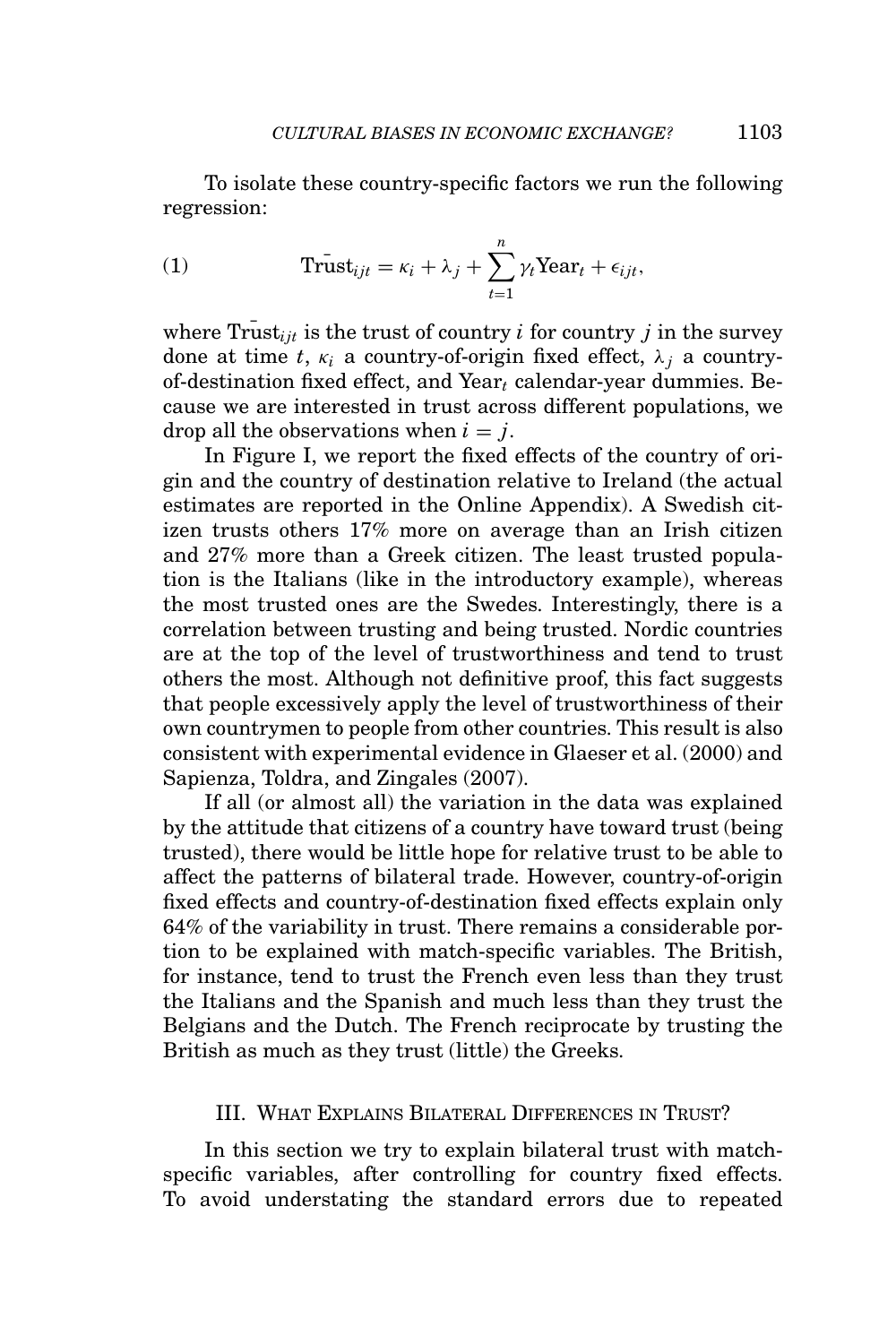

FIGURE I Fixed Effects of Country of Origin and Destination Relative to Ireland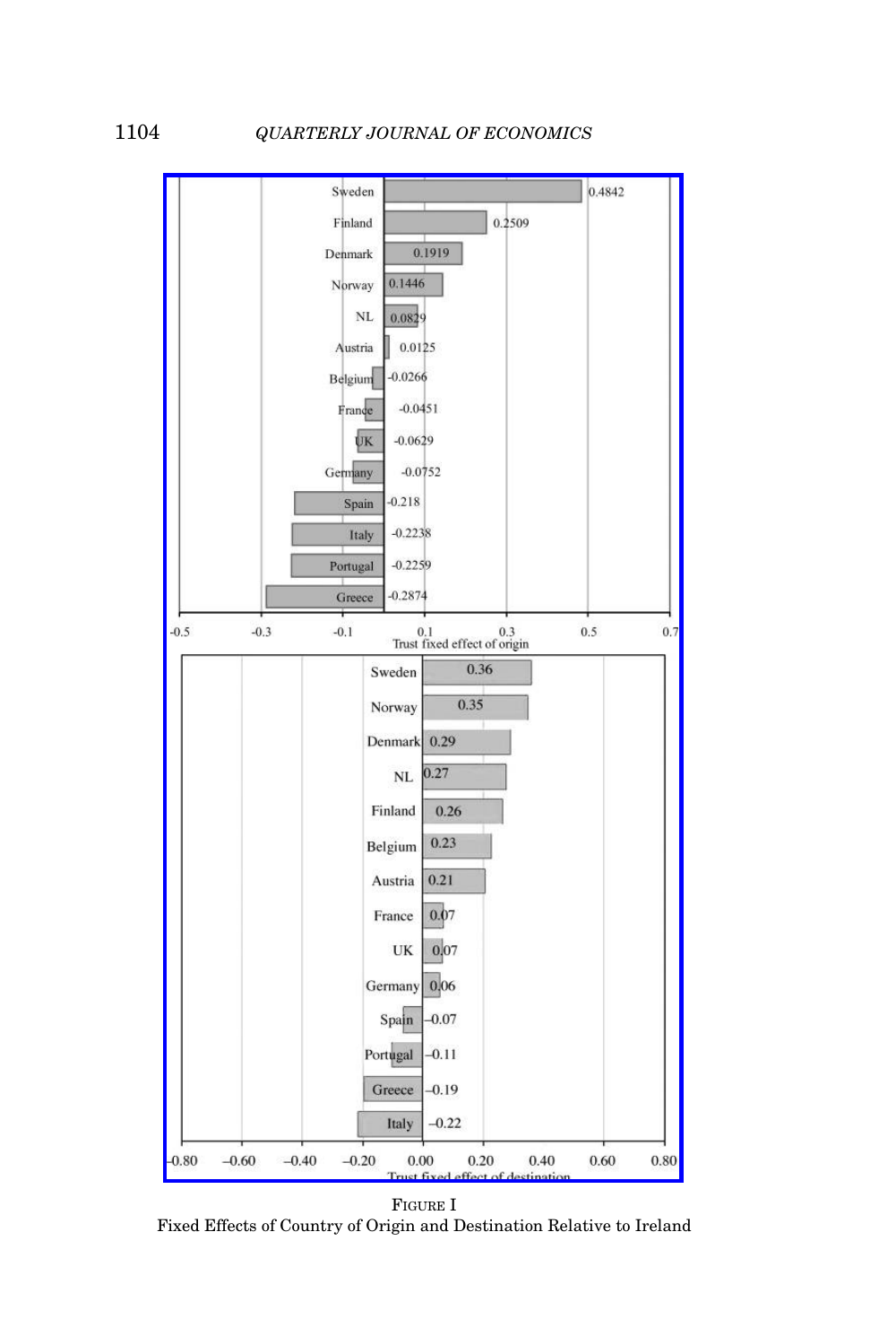observations, we follow Bertrand, Duflo, and Mullainathan (2004) and collapse the data by averaging over time the residuals of regressing trust on calendar-year dummies. Hence, our regression will be

(2) 
$$
\operatorname{Trust}_{ij} = \kappa_i + \lambda_j + \beta X_{ij} + \epsilon_{ij},
$$

where  $Trust_{ii}$  are the residuals of regressing trust on calendaryear dummies averaged over time and  $X_{ij}$  are match-specific variables that we describe soon.

# *III.A. Determinants of Bilateral Trust*

Why should countries differ in their trust toward the same population? One possibility is that these variations are just noise and, as such, it should not be correlated with any possible determinants. Another possibility is that these variations arise from differences in the information sets: more informed countries will have a better estimate, whereas poorly informed ones will have a worse estimate. The alternative is that there might be some sort of bias, in either the perception or the behavior. The British might have a distorted view of French reliability or the French might derive a special pleasure from breaching the trust of a British person. For the moment, we are going to collapse both of these latter explanations, which are difficult to separate, under the term of "cultural determinants," but we will return to this later.

*Proxies for Information.* As measures of information, we use the geographical distance between the two countries, their proximity, and the commonality between the two languages. The geographical distance between two countries is the log of distance in kilometers between the major cities (usually the capital) of the respective countries.<sup>4</sup> We also add a dummy variable to indicate when two countries share a common land border (Frankel, Stein, and Wei 1995). As a measure of language commonality, we use an indicator variable equal to 1 if two countries share the same official language.<sup>5</sup> We use the transportation cost estimates introduced by Giuliano, Spilimbergo, and Tonon (2006) as an additional

<sup>4.</sup> This measure is from Frankel, Stein, and Wei (1995). We also tried our regressions with alternative measures of distance between two countries and the results did not change substantially. Specifically, we used distance in radians of the unit circle between country centroids (Boisso and Ferrantino 1997) and the great circle between the largest cities (Fitzpatrick and Modlin 1986).

<sup>5.</sup> This variable is from Jon Haveman's website: http://www.macalester.edu/ research/economics/PAGE/HAVEMAN/Trade.Resources/TradeData.html.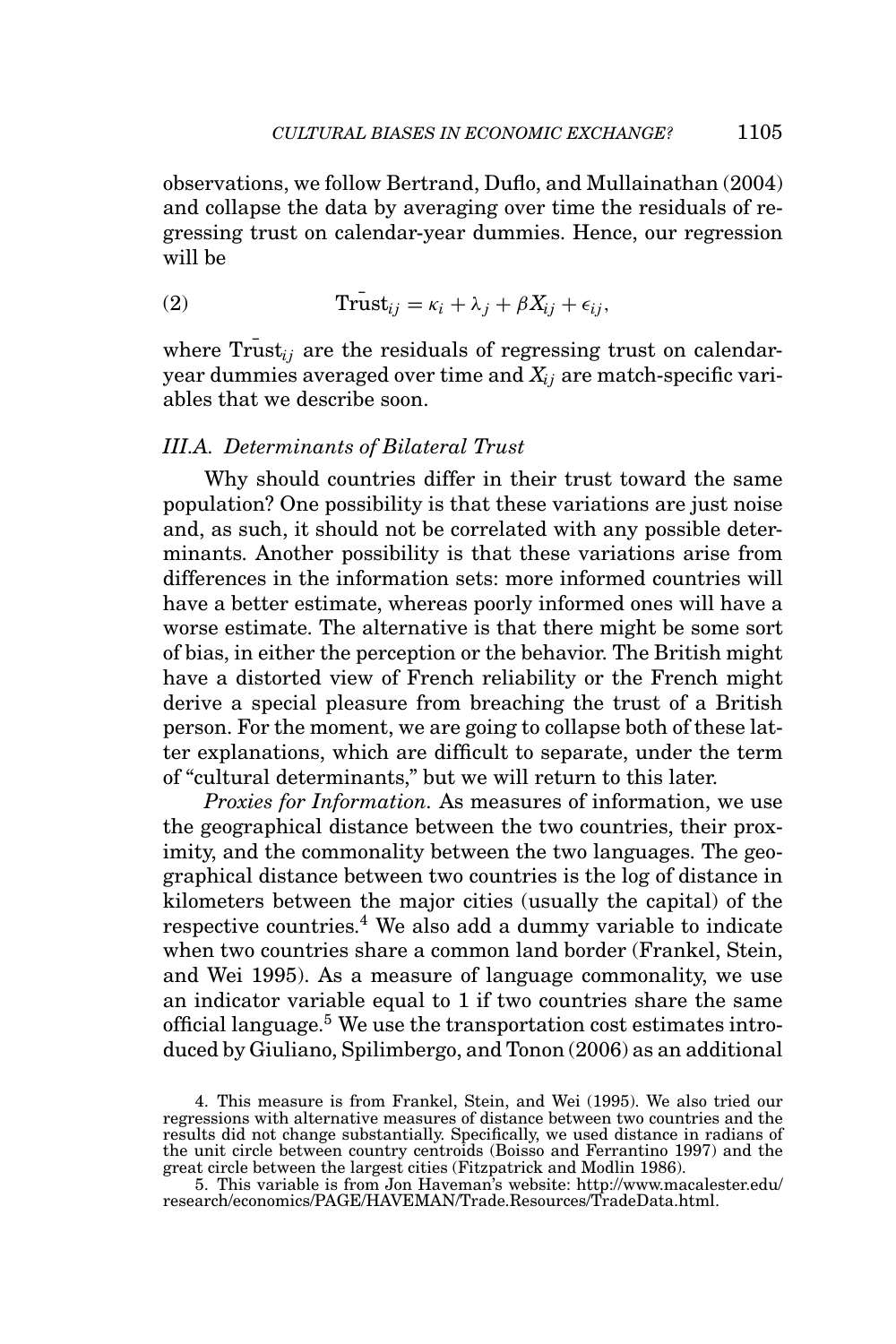measure of distance. These transportation costs are measured using shipping companies' quotes collected from Import Export Wizard (a shipping company providing transportation quotes around the world). $6$ 

To measure the level of information the citizens of one country have about citizens of another, we follow Portes and Rey (2005) and collect the number of times the country toward which trust is expressed appears in the headlines of a major newspaper in the country that expresses the trust. In Factiva, we searched the newspaper with the highest circulation for each country. For each pair of countries *i* and *j*, we recorded the number of articles in the newspaper of country *i* that mentioned country *j* or its citizens in the headline. We divided this number by the number of total news stories on foreign countries.<sup>7</sup>

In addition to these measures, we use the La Porta et al. (1998) classification of legal origin and construct a dummy variable equal to 1 when the legal system of two countries is derived from the same legal family (i.e., French, German, Scandinavian, English). Commonality in legal origin may in principle reflect the fact that citizens of countries having similar legal systems trust each other more because there is less fear of the unknown. The legal tradition is likely to be very highly correlated with a common heritage and other cultural variables. Thus, controlling for common legal origin, we underestimate the potential effect of culture in biasing the perception of trustworthiness.

*Proxies for Culture.* The first proxy for culture is an indicator of religious similarity equal to the empirical probability that two randomly chosen individuals in two countries will share the same religion. We obtain this measure by taking the product of the fraction of individuals in country *j* and in country *i* who have religion  $k$  and then we sum across all religions  $k$  ( $k =$  Catholic, Protestant, Jewish, Muslim, Hindu, Buddhist, Orthodox, no religion, other affiliation). To calculate this variable we use the percentage of people belonging to each religious denomination from the WVS (see Guiso, Sapienza, and Zingales [2003]).

Although religious differences are rooted in past history, this history is relatively recent (300–400 years) and could reflect some

<sup>6.</sup> http://www.importexportwizard.com. Specifically, we use the cost in U.S. dollars of transporting 1,000 kg of unspecified freight type load (including machinery, chemicals, etc.) with no special handling required, using the optimal combination of going through land and water to transport the goods.

<sup>7.</sup> In Factiva, we were unable to locate any newspaper from Greece and Finland. Hence, when we use press coverage the size of sample drops.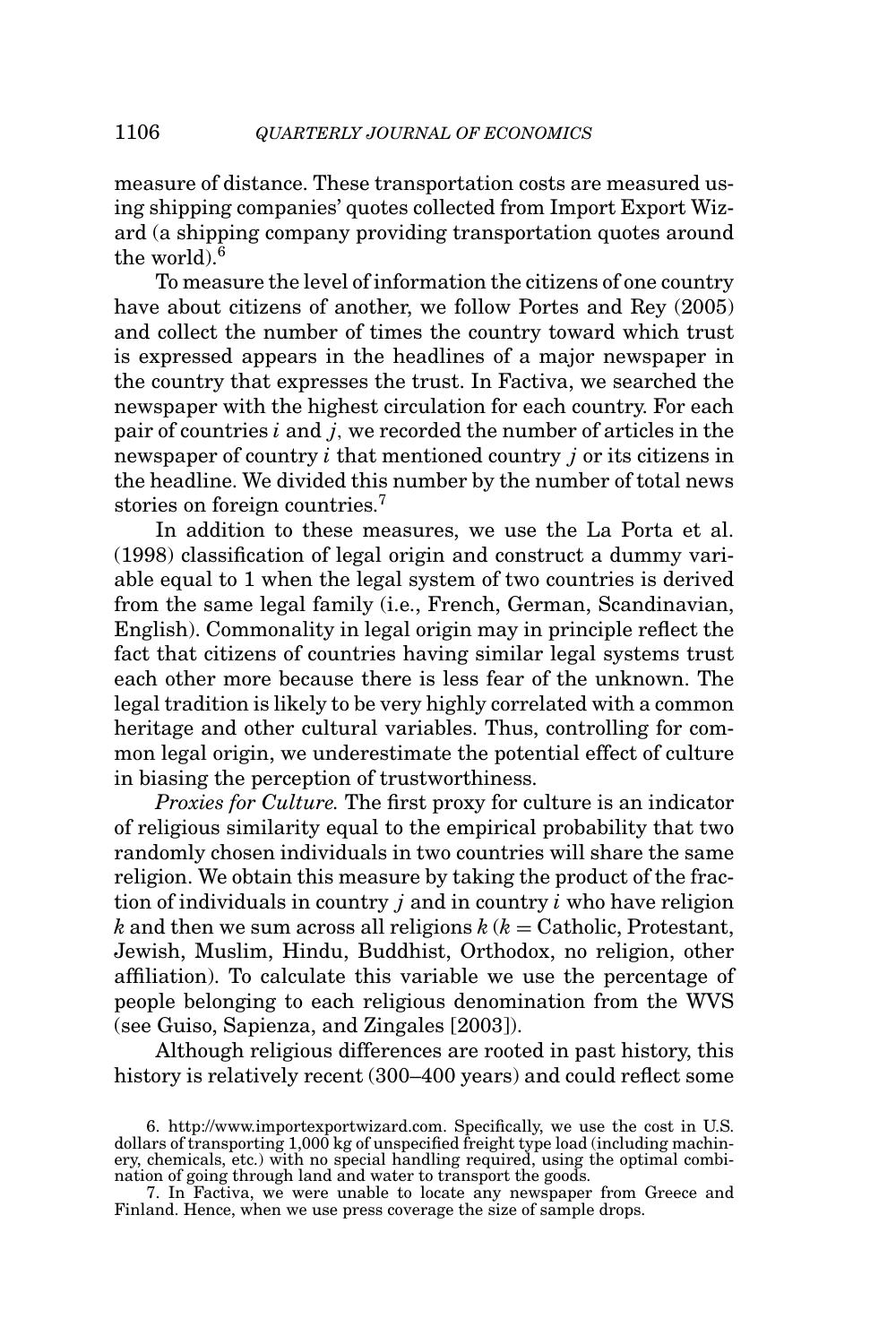comparative advantage in trading. For this reason, we resort to ethnic differences to capture deeper cultural roots. Much of the ethnic variation in Europe reflects Neolithic invasions: two-thirds of Europeans descend from Asian invaders and one-third from African invaders (Cavalli-Sforza 2000).<sup>8</sup>

To measure these ethnic differences, we use the genetic distance between indigenous populations as developed by Cavalli-Sforza, Menozzi, and Piazza  $(1996)^9$ . This measure is based on the existence of genetic or DNA polymorphism (a situation in which a gene or a DNA sequence exists in at least two different forms [alleles]). A simple example of polymorphism is the ABO blood group classification. Although ABO alleles are present in all populations, the frequency of each allele varies substantially across populations. For example, the O allele is frequent in 61% of African populations and 98% of Native American populations. These frequency differences in alleles hold true for other genes or DNA sequences as well. As a first approximation, Cavalli-Sforza, Menozzi, and Piazza (1996) derive a measure of the differences in the genetic composition between two populations by summing the differences in frequencies of these polymorphisms.<sup>10</sup>

As an alternative measure of distance between two populations, we derive an indicator of somatic distance, based on the average frequency of specific traits in the indigenous population reported by Biasutti (1954). For height, hair color (pigmentation), and cephalic index (the ratio of the length and width of the skull), Biasutti (1954) draws a map of the prevailing traits in each country in Europe. For each trait, European Union countries fall into three different categories. For hair color we have "Blond prevails," "Mix of blond and dark," and "Dark prevails." We arbitrarily assign the score of 1 to the first, 2 to the second, and 3 to the third. When one's country somatic characteristics belong to more than one category, we take the country's most prevalent category. We then compute the somatic distance between two countries as the sum of the absolute value of the difference in each of these traits (see Online Appendix for more details). Somatic and genetic distances

9. See also Menozzi, Piazza, and Cavalli-Sforza (1978).

10. For a more detailed description of this measure see the Online Appendix.

<sup>8.</sup> Giuliano, Spilimbergo, and Tonon (2006) claim that genetic distance is simply a proxy for transportation costs, at least in the Neolithic Age. Historical transportation costs, however, are not identical to current ones. Before the creation of several tunnels, the Alps represented a formidable barrier to communication between Italy and the neighboring countries. Hence, when we control for today's transportation costs in the regressions, genetic (or somatic) distance captures the historical transportation costs, which led to different cultural enclaves.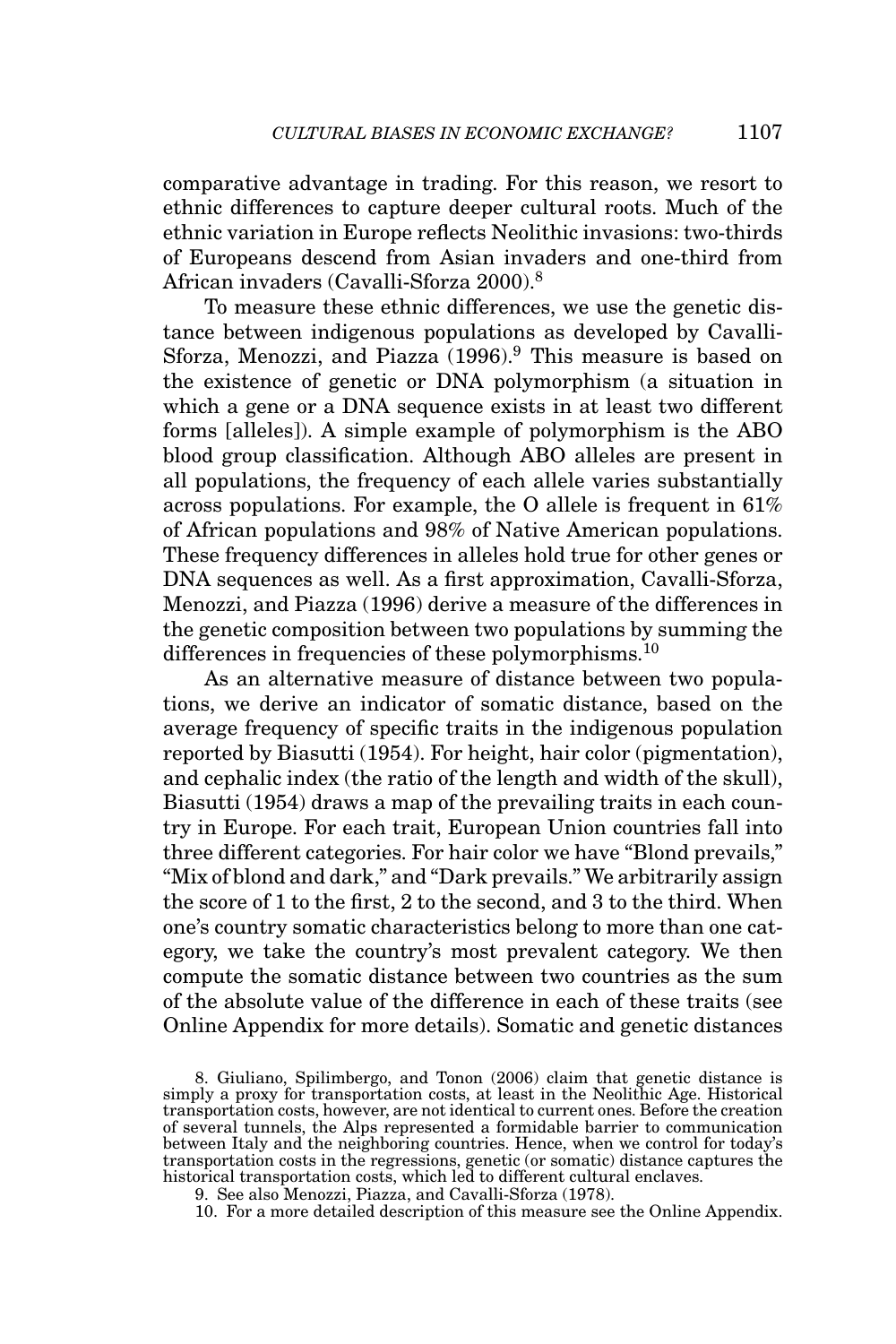are highly correlated (.53). Hence, we will be able to use only one at a time.

Besides proxies for cultural distance, both somatic and genetic distances can be interpreted as measures of genetic dissimilarities. As DeBruine (2002) has shown in an experiment, people trust people who look like them more than those who do not. Hence, these two variables might proxy for a genetic element in trust, rather than for a cultural one. Either way, however, they are a source of a potential bias that distorts an objective assessment of the trustworthiness of a foreign population.

To capture these long-term elements of culture, we also use a measure of linguistic common roots created by Fearon and Laitin (2003). It is based on a count of the number of common branches two languages share in the language trees as reported by Ethnologue.<sup>11</sup>

As a last measure of culture, we compute the number of years a country pair has been engaged in a war between year 1000 and 1970. Because "history is very much a mythical construction, in the sense that it is a representation of the past linked to the establishment of an identity in the present" (Friedman 1992, pg. 195), we reconstruct wars using today's borders. Cultural formation at school is a vehicle for prolonging the memory of facts that took place many years ago (this is why we count wars over almost a millennium). Presumably, countries that have a long history of wars and conflict will mistrust each other. As Table I shows, the clear tendency of the French to trust the British less than any other country may reflect the 198 years that these two countries have waged war against each other since year 1000.

The summary statistics of these variables are reported in Table II (Panels A, C, D, and E), computed for the different samples used in the paper.

## *III.B. Empirical Results*

In Table III, we report the results of our estimates on the determinants of trust according to (2). Our dependent variable

<sup>11.</sup> http://www.ethnologue.com. Two languages that come from completely different families have zero branches in common, whereas (say) English and French have one branch in common because they are both Indo-European, but English is Germanic and French is Romance. Fearon and Laitin (2003) argue that for a measure of cultural distance, the move from zero to one common node is more meaningful than a move from, say, five to six, so that a transformation with "diminishing returns" is better than simply counting common nodes. So, we use linguistic common roots = # common nodes/(1 + # common nodes), though we also tried other specifications with similar results.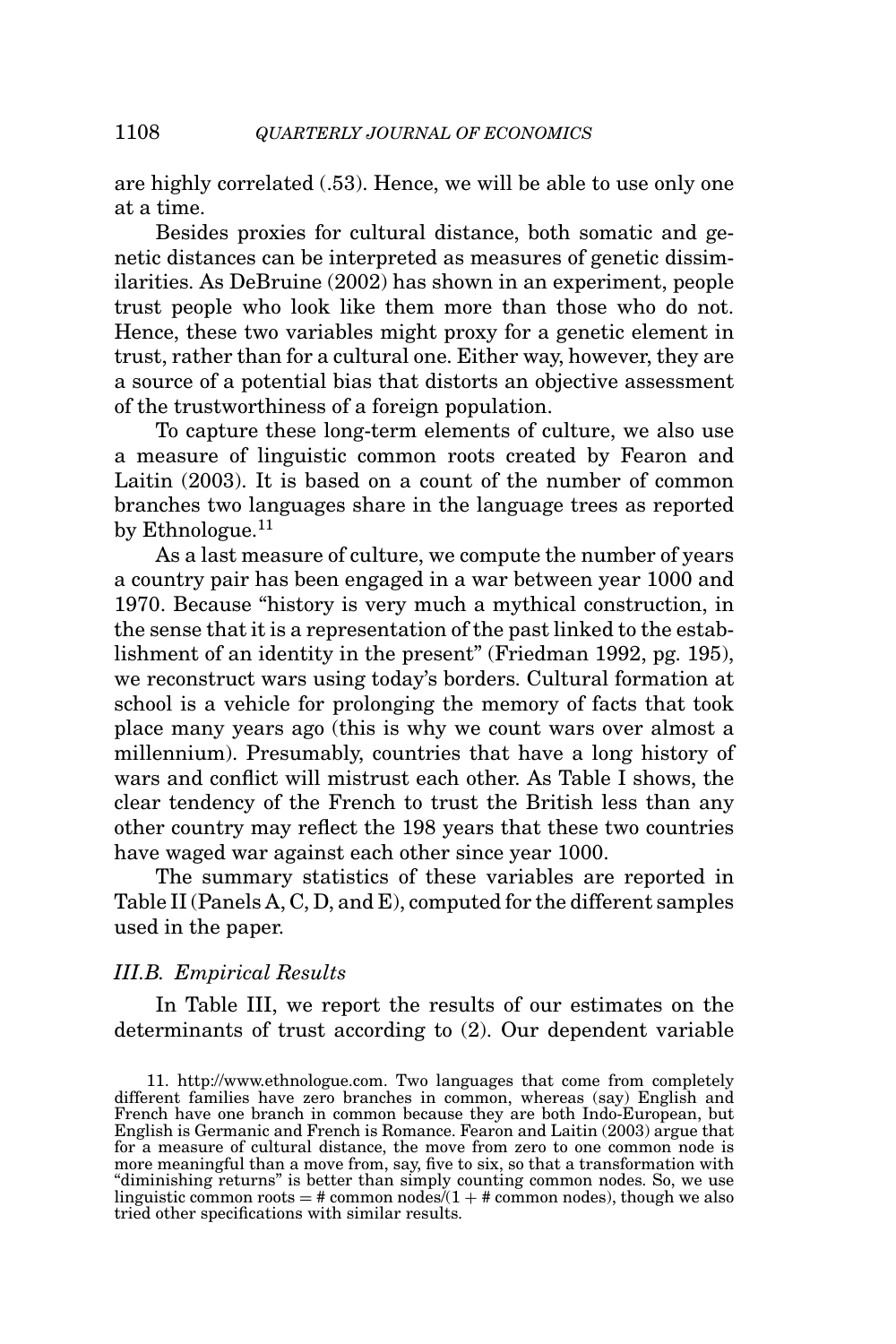|                                             | Mean   |                                   | Median Std. dev. | Min     | Max    | $_{N}$ |
|---------------------------------------------|--------|-----------------------------------|------------------|---------|--------|--------|
|                                             |        | A. Trust and control variables    |                  |         |        |        |
| Average trust                               | 0.06   | 0.04                              | 0.30             | $-0.62$ | 0.90   | 207    |
| Log of distance                             | 7.08   | 7.18                              | 0.64             | 5.16    | 8.12   | 207    |
| Common border                               | 0.14   | 0.00                              | 0.35             | 0.00    | 1.00   | 207    |
| Common language                             | 0.04   | 0.00                              | 0.19             | 0.00    | 1.00   | 207    |
| Same legal origin                           | 0.27   | 0.00                              | 0.45             | 0.00    | 1.00   | 207    |
| Religious similarity                        | 0.29   | 0.23                              | 0.26             | 0.00    | 0.87   | 207    |
| Genetic distance                            | 73.66  | 63.00                             | 54.80            | 9.00    | 289.00 | 207    |
| $(F_{ST}$ values $\times$ 10,000)           |        |                                   |                  |         |        |        |
| Somatic distance                            | 2.56   | 3.00                              | 1.26             | 0.00    | 5.00   | 207    |
| Fraction of years at war<br>$(1000 - 1970)$ | 0.02   | 0.00                              | 0.03             | 0.00    | 0.20   | 207    |
| Linguistic common roots                     | 0.51   | 0.50                              | 0.24             | 0.00    | 0.94   | 180    |
| Transportation costs                        | 186.13 | 185.00                            | 17.09            | 160.00  | 249.00 | 207    |
| Press coverage                              | 0.03   | 0.01                              | 0.04             | 0.00    | 0.31   | 179    |
|                                             |        | <b>B.</b> Statistics of Canada    |                  |         |        |        |
| Log of export to                            | 14.78  | 14.79                             | 1.58             | 9.94    | 17.83  | 595    |
| partner country                             |        |                                   |                  |         |        |        |
| Average trust from                          | 2.74   | 2.74                              | 0.28             | 1.99    | 3.57   | 595    |
| importer to exporter                        |        |                                   |                  |         |        |        |
| Press coverage                              | 0.04   | 0.02                              | 0.05             | 0.00    | 0.31   | 595    |
| Log of distance                             | 6.86   | 7.01                              | 0.69             | 5.16    | 8.12   | 595    |
| Common border                               | 0.21   | 0.00                              | 0.41             | 0.00    | 1.00   | 595    |
| Common language                             | 0.06   | 0.00                              | 0.24             | 0.00    | 1.00   | 595    |
| Religious similarity                        | 0.33   | 0.32                              | 0.26             | 0.00    | 0.87   | 595    |
| Somatic distance                            | 2.49   | 3.00                              | 1.21             | 0.00    | 5.00   | 595    |
| Same origin of the law                      | 0.30   | 0.00                              | 0.46             | 0.00    | 1.00   | 595    |
| Transportation costs                        | 5.19   | 5.18                              | 0.08             | 5.08    | 5.52   | 595    |
| Linguistic common roots                     | 0.56   | 0.50                              | 0.17             | 0.00    | 0.94   | 573    |
| Correlation of consumption                  | 0.89   | 0.90                              | 0.06             | 0.72    | 0.99   | 474    |
| by industry                                 |        |                                   |                  |         |        |        |
|                                             |        | C. OECD foreign direct investment |                  |         |        |        |
| Outward stock of FDI (log)                  | 21.10  | 21.40                             | 2.14             | 12.42   | 24.18  | 439    |
| Average trust from country                  | 2.77   | 2.77                              | 0.27             | 2.10    | 3.53   | 439    |
| to each partner                             |        |                                   |                  |         |        |        |
| Press coverage                              | 0.05   | 0.04                              | 0.06             | 0.00    | 0.31   | 439    |
| Log of distance                             | 6.78   | 6.96                              | 0.72             | 5.16    | 8.12   | 439    |
| Common border                               | 0.24   | 0.00                              | 0.43             | 0.00    | 1.00   | 439    |
| Common language                             | 0.09   | 0.00                              | 0.28             | 0.00    | 1.00   | 439    |
| Same legal origin                           | 0.32   | 0.00                              | 0.47             | 0.00    | 1.00   | 439    |
| Religious similarity                        | 0.37   | 0.34                              | 0.23             | 0.01    | 0.87   | 439    |
| Somatic distance                            | 2.67   | 3.00                              | 1.27             | 0.00    | 5.00   | 439    |
| Linguistic common roots                     | 0.56   | 0.50                              | 0.21             | 0.00    | 0.94   | 413    |
| Transportation costs                        | 5.18   | 5.15                              | 0.09             | 5.08    | 5.52   | 439    |

TABLE II SUMMARY STATISTICS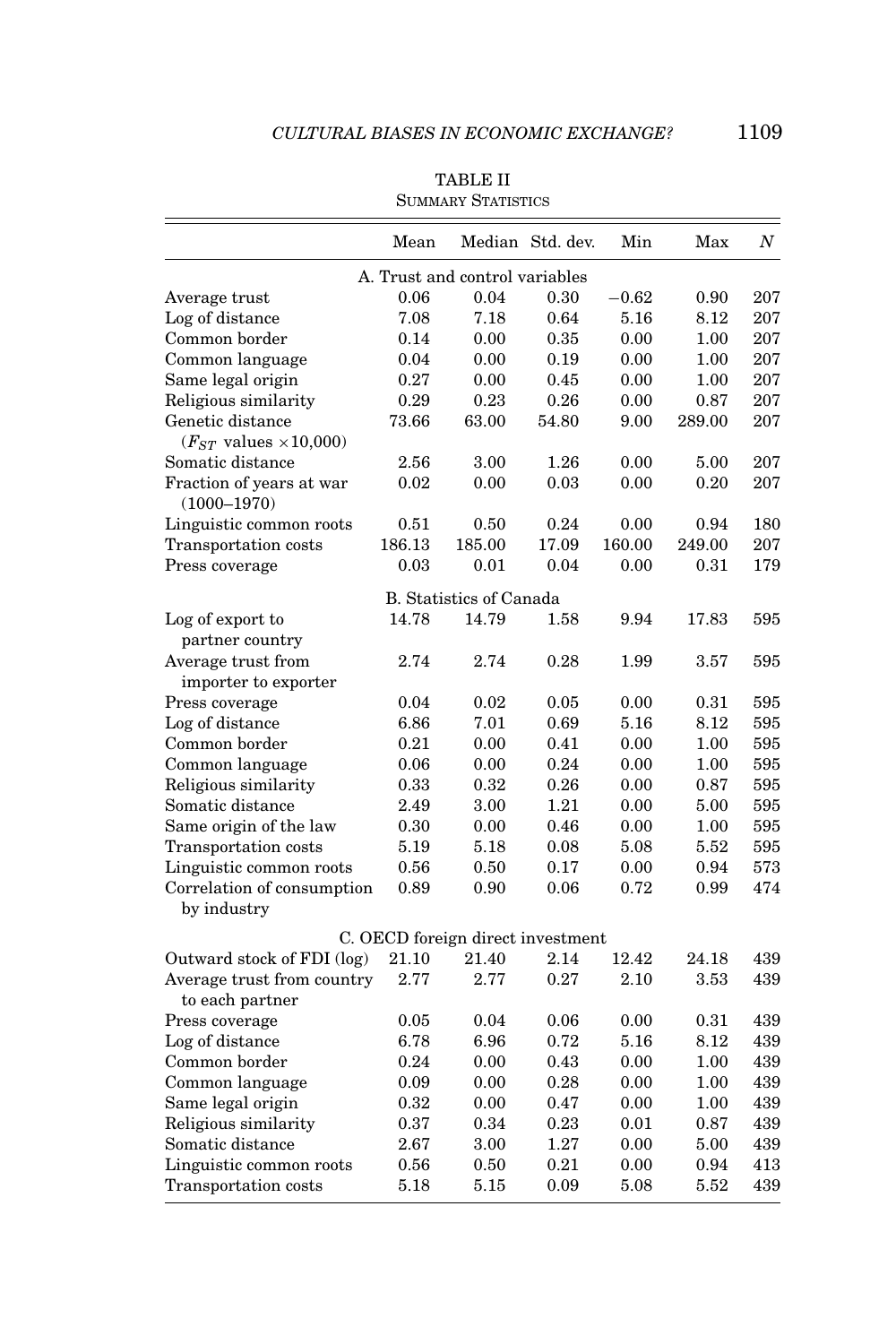|                                                            | Mean    |                                      | Median Std. dev. | Min     | Max   | N   |
|------------------------------------------------------------|---------|--------------------------------------|------------------|---------|-------|-----|
|                                                            |         | Panel D: Porfolio data (Morningstar) |                  |         |       |     |
| Percentage invested in<br>partner country                  | 0.04    | 0.03                                 | 0.03             | 0.00    | 0.14  | 108 |
| Inverse covariance of<br>stock market returns              | $-0.07$ | $-0.04$                              | 0.15             | $-0.59$ | 0.13  | 108 |
| Common border                                              | 0.21    | 0.00                                 | 0.41             | 0.00    | 1.00  | 108 |
| Common language                                            | 0.03    | 0.00                                 | 0.14             | 0.00    | 1.00  | 108 |
| Log of distance                                            | 6.80    | 6.97                                 | 0.64             | 5.16    | 7.86  | 108 |
| Press coverage                                             | 0.04    | 0.02                                 | 0.04             | 0.00    | 0.18  | 98  |
| Average trust from investing<br>country to partner         | 2.89    | 2.89                                 | 0.30             | 2.31    | 3.65  | 108 |
| Religious similarity                                       | 0.31    | 0.29                                 | 0.25             | 0.01    | 0.87  | 108 |
| Somatic distance                                           | 2.69    | 3.00                                 | 1.25             | 0.00    | 5.00  | 108 |
| Distance in the characteristics<br>of security laws (LLSV) | 7.32    | 6.67                                 | 2.37             | 1.83    | 12.40 | 108 |
| Linguistic common roots                                    | 0.63    | 0.67                                 | 0.13             | 0.50    | 0.94  | 89  |
| Same legal origin                                          | 0.25    | 0.00                                 | 0.44             | 0.00    | 1.00  | 108 |

| TABLE II    |  |
|-------------|--|
| (CONTINUED) |  |

*Notes.* Panel A contains summary statistics for trust and for the bilateral controls. Trust is calculated by taking the average response to the following question: "I would like to ask you a question about how much trust you have in people from various countries. For each, please tell me whether you have a lot of trust, some trust, not very much trust, or no trust at all." The answers are coded in the following way: 1 (no trust at all), 2 (not very much trust), 3 (some trust), 4 (a lot of trust). The sample statistics presented here for trust are obtained after collapsing the data by taking time averages (after partialing out time effects). Distance is the log distance between the capital of two countries. Common border is a dummy variable equal to 1 if two countries share at least one border (it is coded 1 if countries are the same). Common language is an indicator variable equal to 1 if the two countries share the same official language. Same legal origin is a dummy variable that is equal to 1 if two countries share the same origin of law (i.e., English, French, German, or Scandinavian), following the La Porta et al. (1998) classification. Religious similarity measures the fraction of people with the same religious faith in the two countries. Genetic distance is the coancestry coefficient (Reynolds, Weir, and Cockerham 1983) calculated by Cavalli-Sforza, Menozzi, and Piazza (1996). Somatic distance between two populations is based on the distance between three anthropometric measures: height, hair color (pigmentation), and cephalic index (Biasutti 1954). Number of years at war have been calculated using the current nations' borders as definition of the countries. Linguistic common roots is based on a count of the number of common branches two languages share in the language trees as in Fearon and Laitin (2003). Transportation costs between a pair of countries are calculated following Giuliano, Spilimbergo, and Tonon (2006) as the shipping quotes in year 2006 collected by Import Export Wizard, a shipping company that calculates the surface freight estimates of transportation costs in U.S. dollars for a "1000 kg unspecified freight type load (including machinery, chemicals, etc.) with no special handling required, using the optimal combination of going through land and water to transport the goods." Press coverage is the number of times a country name appears in the headlines of the major newspaper in each country over the total number of foreign news. Panel B shows summary statistics for the trade data set. The data contain export volume for a panel of eighteen European countries in the period between 1970 and 1996 (*Source*: Statistics of Canada). The correlation of consumption between pairs of countries is obtained by correlating the level of consumption by ISIC codes between country *i* and country *j* for years 1989–1994 (*Source*: Nicita and Olarreaga 2007). Consumption in each ISIC code/country is defined as GDP plus imports, minus exports. Panel C shows summary statistics for the FDI data. Outward stock of FDI (log) is from the OECD data and includes a panel between 1970 and 1996 of eighteen European countries. Panel D shows summary statistics for the portfolios data sets. The percentage invested in the partner country is the net portfolio investment of a given country into another country defined as the stock of cross-border holdings of equities and long- and short-term debt securities valued at market prices prevailing at the end of 2001 (from Morningstar data) divided by the sum of all foreign equity holdings plus market capitalization–foreign liabilities. The inverse of the covariance of stock market returns is calculated using monthly data for each country (DATASTREAM). Following Vlachos (2004), distance in security law regulation is the sum of the absolute difference between the score in 21 characteristics analyzed in La Porta, López-de-Silanes, and Shleifer (2006).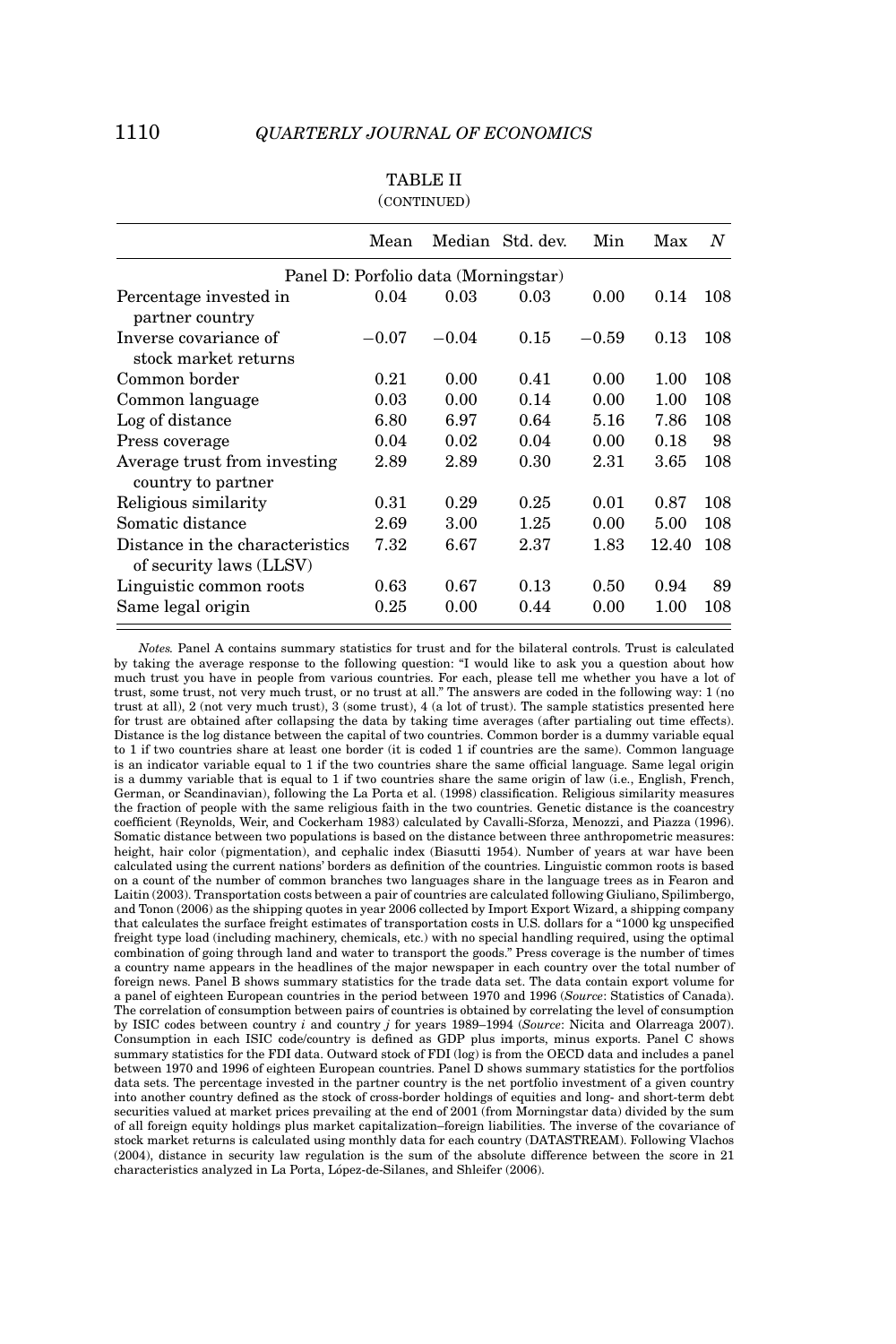|                                                                                                                                                                                                                                                                                                                                                |                      |                                                 |                         | DETERMINANT OF TRUST                            |                                          |                                                                                                      |                                                                           |                                                                                                       |                                                                                                                                                                                                                                                                                                                                 |
|------------------------------------------------------------------------------------------------------------------------------------------------------------------------------------------------------------------------------------------------------------------------------------------------------------------------------------------------|----------------------|-------------------------------------------------|-------------------------|-------------------------------------------------|------------------------------------------|------------------------------------------------------------------------------------------------------|---------------------------------------------------------------------------|-------------------------------------------------------------------------------------------------------|---------------------------------------------------------------------------------------------------------------------------------------------------------------------------------------------------------------------------------------------------------------------------------------------------------------------------------|
|                                                                                                                                                                                                                                                                                                                                                | $\ominus$            | $\widehat{\mathfrak{D}}$                        | $\widehat{\mathcal{E}}$ | $\bigoplus$                                     | $\widehat{5}$                            | $\widehat{\mathbf{6}}$                                                                               | $\widehat{c}$                                                             | $\circledast$                                                                                         | $\widehat{\mathbf{e}}$                                                                                                                                                                                                                                                                                                          |
| Common language                                                                                                                                                                                                                                                                                                                                | 0.05                 | 0.09                                            | $\overline{0.11}^*$     | 0.09                                            | 0.08                                     | 0.02                                                                                                 | 0.04                                                                      | 0.05                                                                                                  | 0.08                                                                                                                                                                                                                                                                                                                            |
|                                                                                                                                                                                                                                                                                                                                                | $(0.07)$<br>-0.11*** | (0.05)                                          | (0.06)                  | (0.05)                                          |                                          | (0.06)                                                                                               | (0.06)                                                                    |                                                                                                       |                                                                                                                                                                                                                                                                                                                                 |
| Log (distance)                                                                                                                                                                                                                                                                                                                                 |                      | $-0.04*$                                        | $-0.05*$                | $-0.04$                                         |                                          | $-0.01$                                                                                              |                                                                           |                                                                                                       |                                                                                                                                                                                                                                                                                                                                 |
|                                                                                                                                                                                                                                                                                                                                                |                      | (0.02)                                          |                         | (0.03)                                          |                                          |                                                                                                      |                                                                           |                                                                                                       |                                                                                                                                                                                                                                                                                                                                 |
| Common border                                                                                                                                                                                                                                                                                                                                  | (0.03)               | $-0.05$                                         | (0.03)                  |                                                 | $(0.05)$<br>$0.02$<br>$-0.03$<br>$-0.04$ | (0.02)                                                                                               | $\begin{array}{c} 0.00 \\ 0.03 \end{array}$                               | $\begin{array}{c} (0.06) \\ 0.01 \\ 0.03 \\ -0.05 \end{array}$                                        | $\begin{array}{l} (0.066)\\[-4pt] (-0.010)\\[-4pt] (-0.030)\\[-4pt] (-0.030)\\[-4pt] (-0.030)\\[-4pt] (-0.030)\\[-4pt] (-0.030)\\[-4pt] (-0.030)\\[-4pt] (-0.030)\\[-4pt] (-0.030)\\[-4pt] (-0.030)\\[-4pt] (-0.030)\\[-4pt] (-0.030)\\[-4pt] (-0.030)\\[-4pt] (-0.030)\\[-4pt] (-0.030)\\[-4pt] (-0.030)\\[-4pt] (-0.030)\\[-$ |
|                                                                                                                                                                                                                                                                                                                                                | (0.05)               | $(0.04)$<br>-1.16***                            | $(0.04)$<br>-1.07***    | $(0.04)$<br>-1.16***                            | $(0.03)$<br>-1.07***                     |                                                                                                      |                                                                           |                                                                                                       |                                                                                                                                                                                                                                                                                                                                 |
| Fraction of years at war                                                                                                                                                                                                                                                                                                                       |                      |                                                 |                         |                                                 |                                          |                                                                                                      |                                                                           |                                                                                                       |                                                                                                                                                                                                                                                                                                                                 |
| $(1000 - 1970)$                                                                                                                                                                                                                                                                                                                                |                      |                                                 | (0.39)                  |                                                 | (0.29)                                   |                                                                                                      |                                                                           |                                                                                                       |                                                                                                                                                                                                                                                                                                                                 |
| Religious similarity                                                                                                                                                                                                                                                                                                                           |                      |                                                 | $0.24***$<br>(0.05)     |                                                 |                                          |                                                                                                      |                                                                           |                                                                                                       |                                                                                                                                                                                                                                                                                                                                 |
|                                                                                                                                                                                                                                                                                                                                                |                      | $(0.29)$<br>$0.15***$<br>$(0.04)$<br>$-0.06***$ |                         | $(0.29)$<br>$0.15***$<br>$(0.04)$<br>$-0.06***$ | $0.15***$<br>$(0.04)$<br>$-0.05***$      | $\begin{array}{c} (0.03) \\ -1.16^{***} \\ (0.29) \\ 0.11^{**} \\ (0.04) \\ -0.04^{***} \end{array}$ | $(0.04)$<br>$-1.26***$<br>$(0.39)$<br>$0.13***$<br>$(0.05)$<br>$-0.04***$ | $\begin{array}{r} (0.04) \\ -1.26^{***} \\ (0.39) \\ 0.13^{***} \\ (0.05) \\ -0.04^{***} \end{array}$ |                                                                                                                                                                                                                                                                                                                                 |
| Somatic distance                                                                                                                                                                                                                                                                                                                               |                      |                                                 |                         |                                                 |                                          |                                                                                                      |                                                                           |                                                                                                       |                                                                                                                                                                                                                                                                                                                                 |
|                                                                                                                                                                                                                                                                                                                                                |                      | (0.01)                                          |                         | $(0.01)$                                        | (0.01)                                   | $(0.01)$                                                                                             | (0.01)                                                                    | (0.01)                                                                                                | $(0.01)$                                                                                                                                                                                                                                                                                                                        |
| Genetic distance                                                                                                                                                                                                                                                                                                                               |                      |                                                 | $10.00*$<br>(5.94)      | (5.07)<br>0.06                                  |                                          |                                                                                                      |                                                                           |                                                                                                       |                                                                                                                                                                                                                                                                                                                                 |
| Differences in GDP per                                                                                                                                                                                                                                                                                                                         |                      |                                                 |                         |                                                 | $-0.14***$                               | $-0.14***$                                                                                           | $-0.13***$                                                                | $-0.13***$                                                                                            | $-0.09***$                                                                                                                                                                                                                                                                                                                      |
| capita (percentage)                                                                                                                                                                                                                                                                                                                            |                      |                                                 |                         |                                                 | (0.04)                                   | (0.03)                                                                                               | (0.03)                                                                    | (0.03)                                                                                                |                                                                                                                                                                                                                                                                                                                                 |
| Same legal origin                                                                                                                                                                                                                                                                                                                              |                      |                                                 |                         |                                                 |                                          | $0.07***$                                                                                            | $0.05\,$                                                                  | 0.05                                                                                                  |                                                                                                                                                                                                                                                                                                                                 |
|                                                                                                                                                                                                                                                                                                                                                |                      |                                                 |                         |                                                 |                                          | (0.03)                                                                                               | (0.03)                                                                    | (0.03)                                                                                                | $\begin{array}{c} (0.03) \\ 0.05 \\ (0.04) \\ (0.11) \\ (0.11) \\ -1.05 \end{array}$                                                                                                                                                                                                                                            |
| Linguistic common roots                                                                                                                                                                                                                                                                                                                        |                      |                                                 |                         |                                                 |                                          |                                                                                                      | $0.20*$                                                                   | $0.20*$                                                                                               |                                                                                                                                                                                                                                                                                                                                 |
|                                                                                                                                                                                                                                                                                                                                                |                      |                                                 |                         |                                                 |                                          |                                                                                                      | (0.11)                                                                    | (0.11)                                                                                                |                                                                                                                                                                                                                                                                                                                                 |
| Transportation costs*1,000                                                                                                                                                                                                                                                                                                                     |                      |                                                 |                         |                                                 |                                          |                                                                                                      |                                                                           | $-0.58$                                                                                               |                                                                                                                                                                                                                                                                                                                                 |
|                                                                                                                                                                                                                                                                                                                                                |                      |                                                 |                         |                                                 |                                          |                                                                                                      |                                                                           | (1.00)                                                                                                | (0.96)                                                                                                                                                                                                                                                                                                                          |
| Press coverage                                                                                                                                                                                                                                                                                                                                 |                      |                                                 |                         |                                                 |                                          |                                                                                                      |                                                                           |                                                                                                       | $-0.73**$                                                                                                                                                                                                                                                                                                                       |
|                                                                                                                                                                                                                                                                                                                                                |                      |                                                 |                         |                                                 |                                          |                                                                                                      |                                                                           |                                                                                                       | (0.34)                                                                                                                                                                                                                                                                                                                          |
| Observations                                                                                                                                                                                                                                                                                                                                   | 207                  | 207                                             | 207                     | 207                                             | 207                                      | 207                                                                                                  | 180                                                                       | 180                                                                                                   | 154                                                                                                                                                                                                                                                                                                                             |
| $R^2$                                                                                                                                                                                                                                                                                                                                          | 772                  | 840                                             | 806                     | 840                                             | 854                                      | 858                                                                                                  | 832                                                                       | 832                                                                                                   | 837                                                                                                                                                                                                                                                                                                                             |
| Notes. The dependent variable is the average trust across individuals of a given country toward citizens of other countries. To appropriately estimate the standard errors, we<br>first nomination come first and profession and the most different and the complete the complete of the contract is an included in the theorem connect to the |                      |                                                 |                         |                                                 |                                          |                                                                                                      |                                                                           |                                                                                                       |                                                                                                                                                                                                                                                                                                                                 |

TABLE III

TABLE III

*CULTURAL BIASES IN ECONOMIC EXCHANGE?* 1111

first regressed the observations on year fixed effects, and then we took the residual and collapsed the observations by year. Trust is calculated by taking the average response to the some trust, not very much rust, or no first regressed the observations on year fixed effects, and then we took the residual and collapsed the observations by year. Trust is calculated by taking the average response to the following question: "I would like to ask you a question about how much trust you have in people from various countries. For each, please tell me whether you have a lot of trust, some trust, not very much trust, or no trust at all." The answers are coded in the following way: 1 (no trust all), 2 (not very much trust), 3 (some trust), 4 (a lot of trust). All other variables are reported in the notes to Table II. The regressions include country-of-origin and country-of-destination fixed effects. Spatial corrected standard error (see Conley [1999]) are reported in parentheses.

Coefficient is statistically different from zero at the ∗∗∗1% , ∗∗5%, and ∗10% level.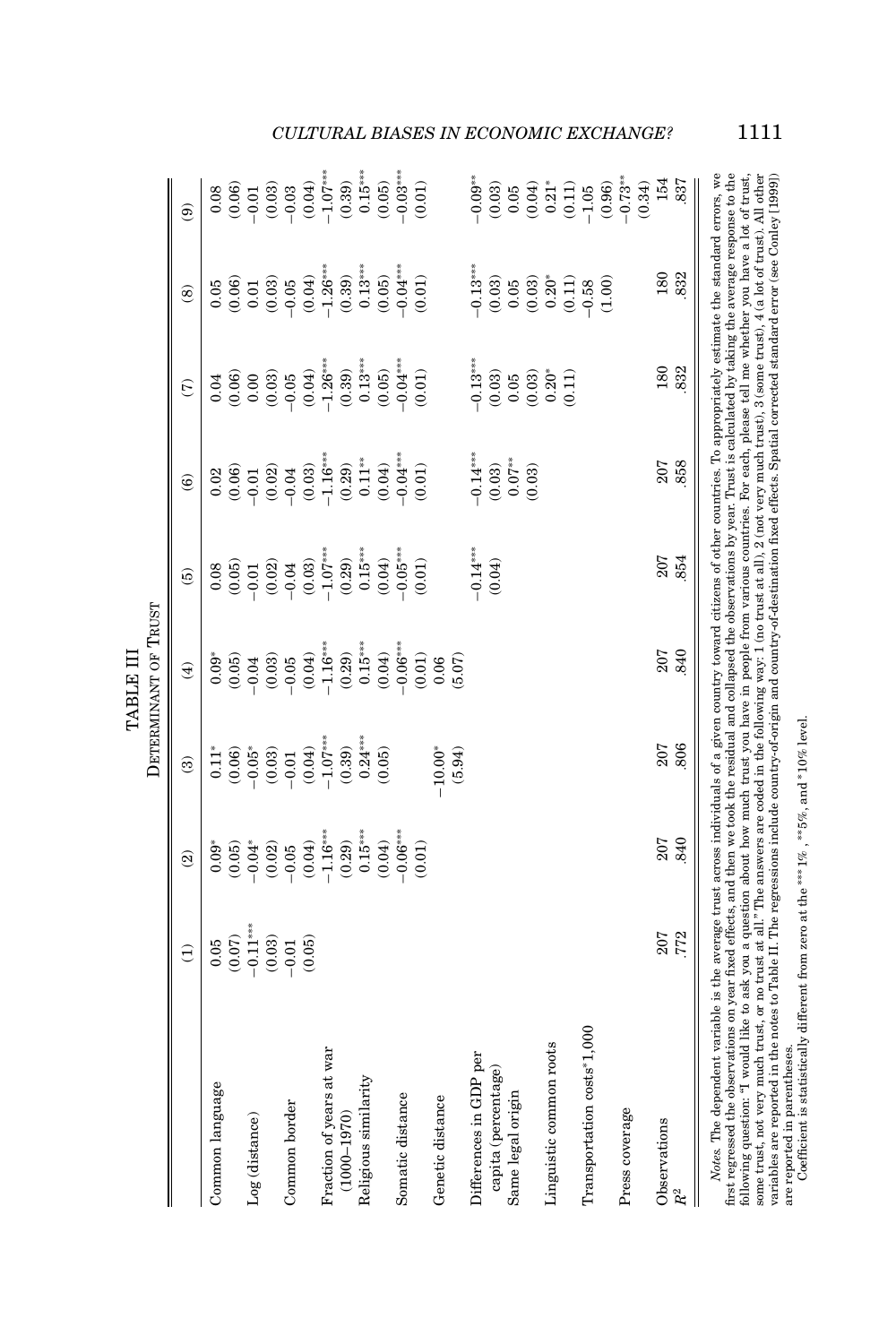is average residual trust.<sup>12</sup> Because in regression  $(1)$  we removed the effect of a country-of-origin factor and a country-of-destination factor, this specification tries to capture the match-specific factor that drives trust. To correct for potential geographical clustering of our standard errors, all our OLS regressions report spatial corrected standard error (Conley 1999).<sup>13</sup>

We start by regressing the average residual trust of country *i*'s citizens toward citizens of country *j* on our proxies for differences in the information sets (column (1)). If familiarity breeds trust, we should expect that distance and common language have a positive effect on trust. More information, however, allows us to make more precise inferences about other populations' trustworthiness, which does not necessarily imply more or less trust on average.

Common language has a positive effect on trust, but in the basic specification this effect is not statistically significant. By contrast, a greater distance between two countries reduces the level of trust between them. A one-standard-deviation increase in log distance decreases trust by one-fourth of a standard deviation. The common-border dummy has a negative sign, but it is not statistically significant.

In column (2), we introduce our cultural variables. The results show that cultural factors are important overall. The three cultural proxies are jointly statistically significant with an *F*-test of 21.6. Countries with a long history of wars tend to trust each other less. France and England, for example, which have a record of 198 years of war (more than ten times the average of nineteen) should exhibit a bilateral trust that is 0.7 of a standard deviation lower than average, which accounts for the lower bilateral trust that we observe between them. Religious similarity has a positive impact on trust: compared to a case where no common religion is shared, a match where 90% of the citizens share the same religion (e.g., Italy and Spain) raises trust by 15 percentage points (corresponding to 40% of its standard deviation).

The coefficient of somatic distance shows that citizens of one country tend to be more trusting toward citizens of other countries that are somatically closer. A one-standard-deviation increase in

<sup>12.</sup> We obtained similar results (not reported) when we use as dependent variable median trust or the percentage of individuals trusting a lot.

<sup>13.</sup> Because we have both the trust from France to Great Britain and from Great Britain to France, and all of the bilateral regressors for this pair of countries are unchanged, we need to assume that their residuals are not independent. For this reason, in a previous version we clustered the standard errors at the pair-ofcountries level, with very similar results.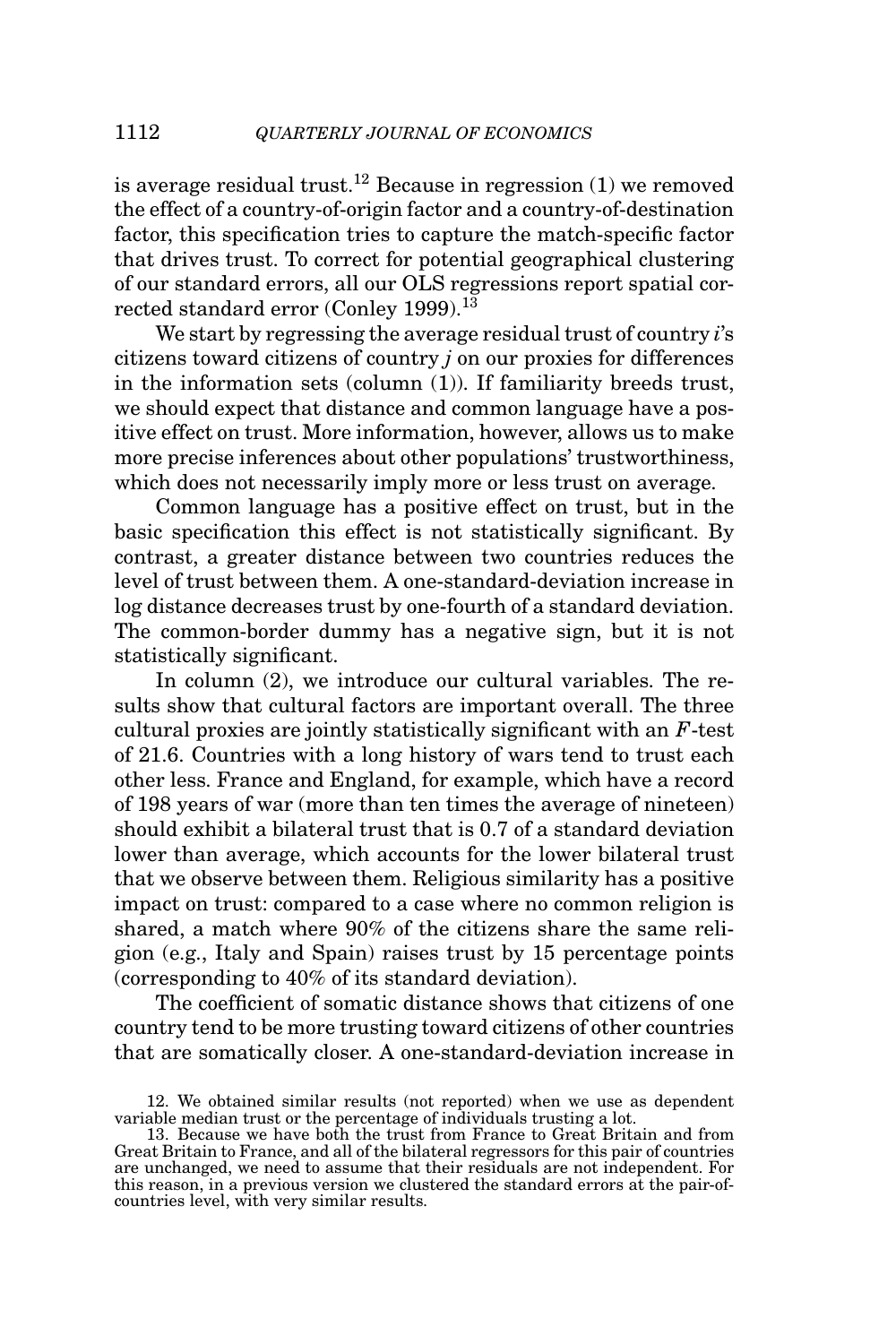somatic distance lowers bilateral trust by one-quarter of a standard deviation. If we modify our measure of somatic distance to include only differences in the more visible traits (hair and height), the effect is even stronger (not reported).

In column (3), we substitute for somatic distance with genetic distance. The effect is similar but stronger. A one-standarddeviation increase in genetic distance lowers bilateral trust by 1.8 standard deviations. When we introduce both in the regression (column (4)), the genetic-distance coefficient drops dramatically and loses statistical significance. This is not surprising given the high correlation between these two variables. Because both are trying to capture the same dimension, we will drop the least significant of the two (i.e., genetic distance) from the following regressions.

Alesina and La Ferrara (2002) document that, in the United States, differences in income are important factors in explaining trust within a community. In column (5), we try to see whether these ideas also apply to trust across communities (or countries) by inserting the relative difference in gross domestic product per capita as an additional regressor. Confirming Alesina and La Ferrara (2002), this variable has a negative and statistically significant effect on trust, but its insertion does not change the magnitude of the coefficients of the other variables substantially.

Another possibility is that our cultural variables are a proxy for differences in the legal origin. If countries with a similar legal system understand each other more and trust more, it is ambiguous whether this is an information effect or a cultural effect. For this reason, in column (6), we introduce an indicator variable equal to 1 if two countries have the same legal origin. Not surprisingly, this variable has a positive and statistically significant effect. Countries with a common legal origin have one-fourth of a standard deviation higher trust. This effect reduces the impact of two of the other three cultural variables (religion similarity and somatic distance), but they remain statistically significant.

Another variable that may proxy for culture, but may also proxy for ease in (verbal) communication is the commonality in linguistic roots. When we insert it in column (7), we find that it has a positive but not statistically significant effect. Interestingly, commonality of linguistic roots reduces the effect of common legal origin (which becomes insignificant) but does not affect the other cultural proxies, which remain statistically significant. Thus, even when we control for variables that, at least in part,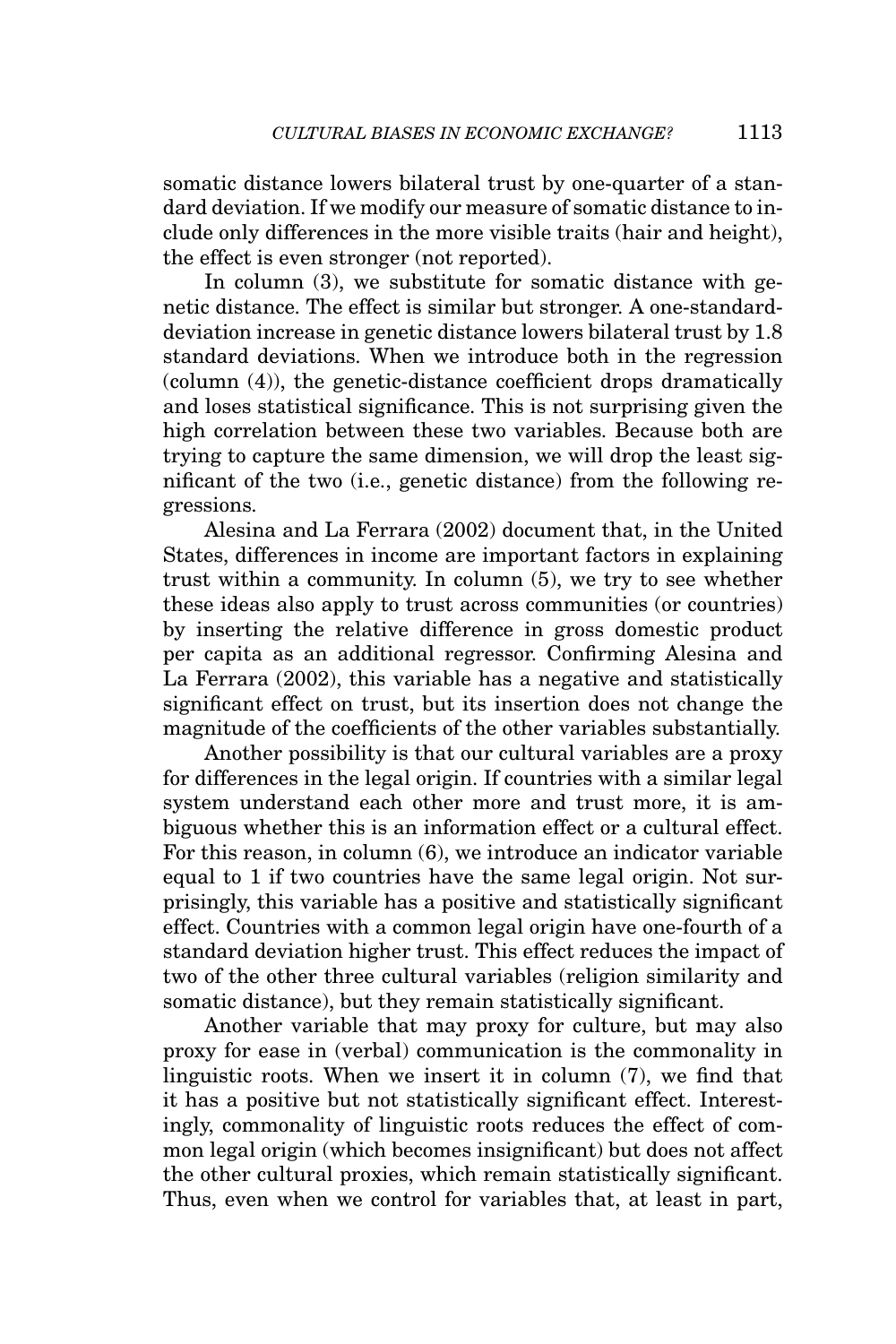proxy for culture, our cultural variables retain an economically and statistically significant effect.

Giuliano, Spilimbergo, and Tonon (2006) claim that genetic distance is just a proxy for transportation costs, which are mismeasured by the log distance between two countries. If this were the case, trust might simply be the result of trade, with little or no cultural effect. To address this concern, we add transportation costs to the regression (column (8)). Transportation costs have a negative effect on trust, but this effect is not statistically significant. More important, the coefficients of all the other variables (in particular, somatic distance) are unaffected. This result is not specific to somatic distance; with genetic distance, we reach similar conclusions.

Finally, in column (9) we introduce a direct measure of the knowledge that citizens of country *i* have regarding the citizens of country *j*, as measured by press coverage. The coefficient is negative and statistically significant. The most likely interpretation of this result is that newspapers tend to report bad news and this creates a negative bias, which is stronger when more news about a country is reported. All the other results remain the same.

# IV. THE EFFECT OF TRUST ON TRADE

Now that we have a better sense of the determinants of bilateral trust we can explore its effects. Is it true that trust (or lack thereof) has first-order economic effects, as suggested by Arrow  $(1972)$ ?<sup>14</sup> More important, can we establish that some cultural factors impact economic exchange? To do so, we try to see what the effect of trust is when inserted in traditional models of economic exchange across countries. We start with trade of goods and services.

## *IV.A. Data*

The first variables we use are data on trade of goods and services assembled by Statistics of Canada. The World Trade Database is derived from UN COMTRADE data; its advantage over other data sets is that it provides bilateral trade statistics at the four-digit Standard International Trade Classification (SITC) level.<sup>15</sup> This database provides a time series of trade value,

<sup>14.</sup> For a simple model of how small differences in trust can have first-order effects on economic decisions, see Section I of Guiso, Sapienza, and Zingales (2004a).

<sup>15.</sup> We also used an aggregate OECD data set, based on custom data, and found very similar results.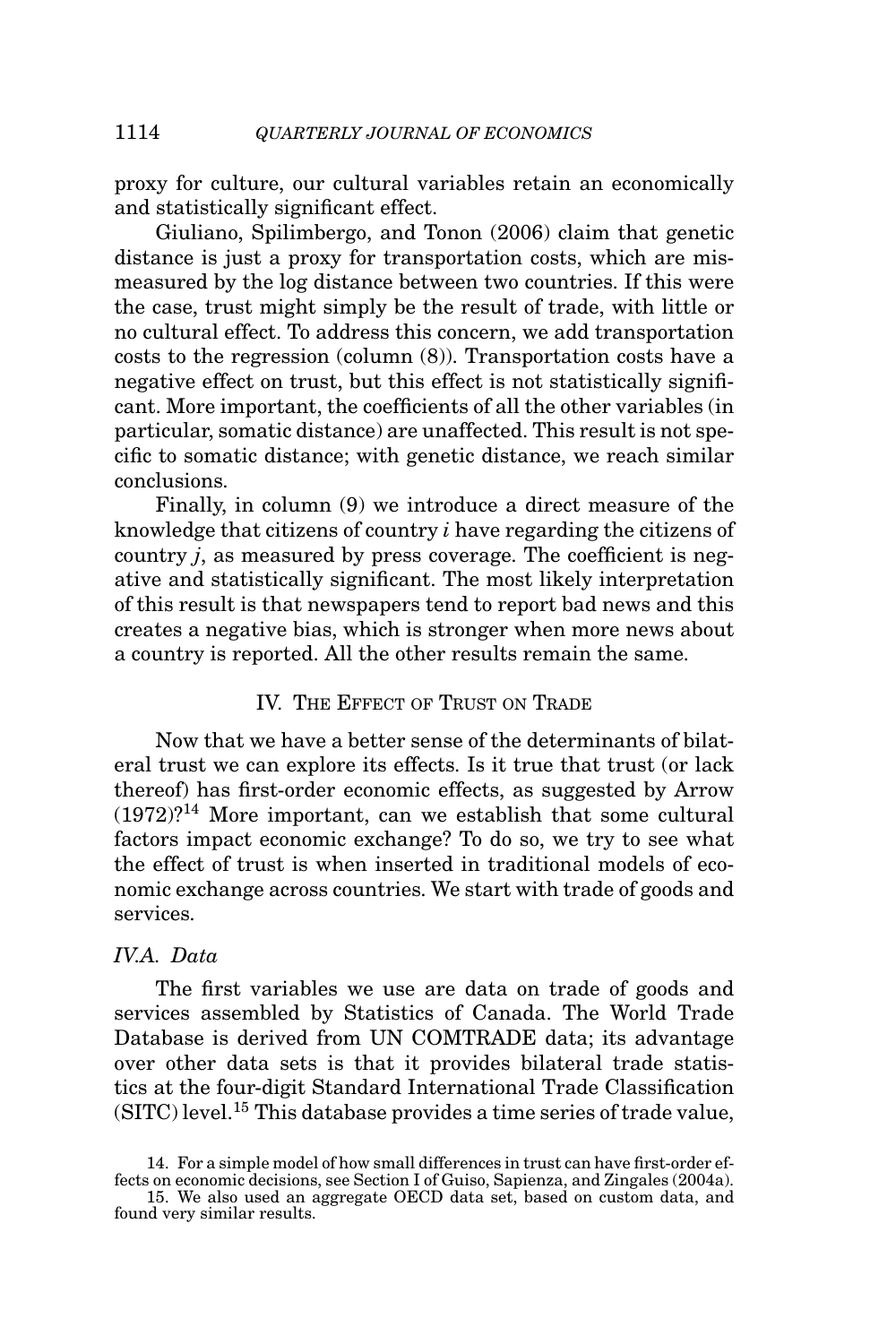disaggregated according to trading partner and four-digit SITC level for the period 1970–1996. Of this long panel we use only data for the years for which trust survey data are available (1970, 1976, 1980, 1986, 1990, 1993, 1994, and 1996). The sample statistics for the data are reported in Panel C of Table III.16

## *IV.B. Empirical Results*

Table IV estimates the effect of trust on the amount of trade between two countries according to the following model:

LogExport<sub>*iit*</sub> =  $\kappa_i * \text{Year}_t + \lambda_j * \text{Year}_t + \beta \text{Trust}_{ijt} + \delta X_{ij} + \epsilon_{ijt}$ , (3)

where Export<sub>*iit*</sub> is the export of country *j* in country *i* in year *t* aggregated over four-digit SITC industries. Trust*ijt* is the trust of citizens of country *i* for citizens of country *j* in the survey in year  $t$ , and  $X_{ij}$  are bilateral-specific variables, which do not vary over time, such as distance; κ*<sup>i</sup>* a country-of-origin fixed effect, λ*<sup>j</sup>* a country-of-destination fixed effect, and Year*<sup>t</sup>* calendar-year dummies.

*De facto*, regression (3) is a standard gravity regression (e.g., Anderson and van Wincoop [2003]), with the addition of our measure of trust of the importing country toward the exporting one, the Giuliano, Spilimbergo, and Tonon (2006) measure of transportation costs, country fixed effects for both the importing and the exporting countries, and calendar-year dummies. Following Anderson and van Wincoop (2003), we insert fixed exporter-byyear and importer-by-year fixed effects to account for time-variant frictions.17 Because we are looking at European countries and aggregate the statistics at the country level, we do not have any zero-flow observations, which could bias the estimates (Linders and de Groot 2006).18 The standard errors reported in brackets are corrected for spatial correlation (Conley 1999).

16. In a robustness test, as a dependent variable we used the log of the average level of export in the years following each survey: 1970–1974 with the 1970 survey, 1975–1979 with the 1976 survey, 1980–1984 with the 1980 survey, 1985–1988 with the 1986 survey, 1989–1991 with the 1990 survey, 1992 with the 1992 survey, 1993 with the 1993 survey data, 1994 with the 1994 survey data, and 1995–1996 with the 1996. The results (available from the authors) are unchanged.

17. Our results are even stronger if instead of the interaction terms we include exporter fixed effect, importer fixed effect, and year fixed effect (see Guiso, Sapienza, and Zingales [2004a]). Anderson and van Wincoop (2003) argue against the insertion of "remoteness" into the gravity equation. Our results are unchanged if we add a measure of remoteness.

18. For a theoretical justification of the use of the gravity equation, see Helpman and Krugman (1985).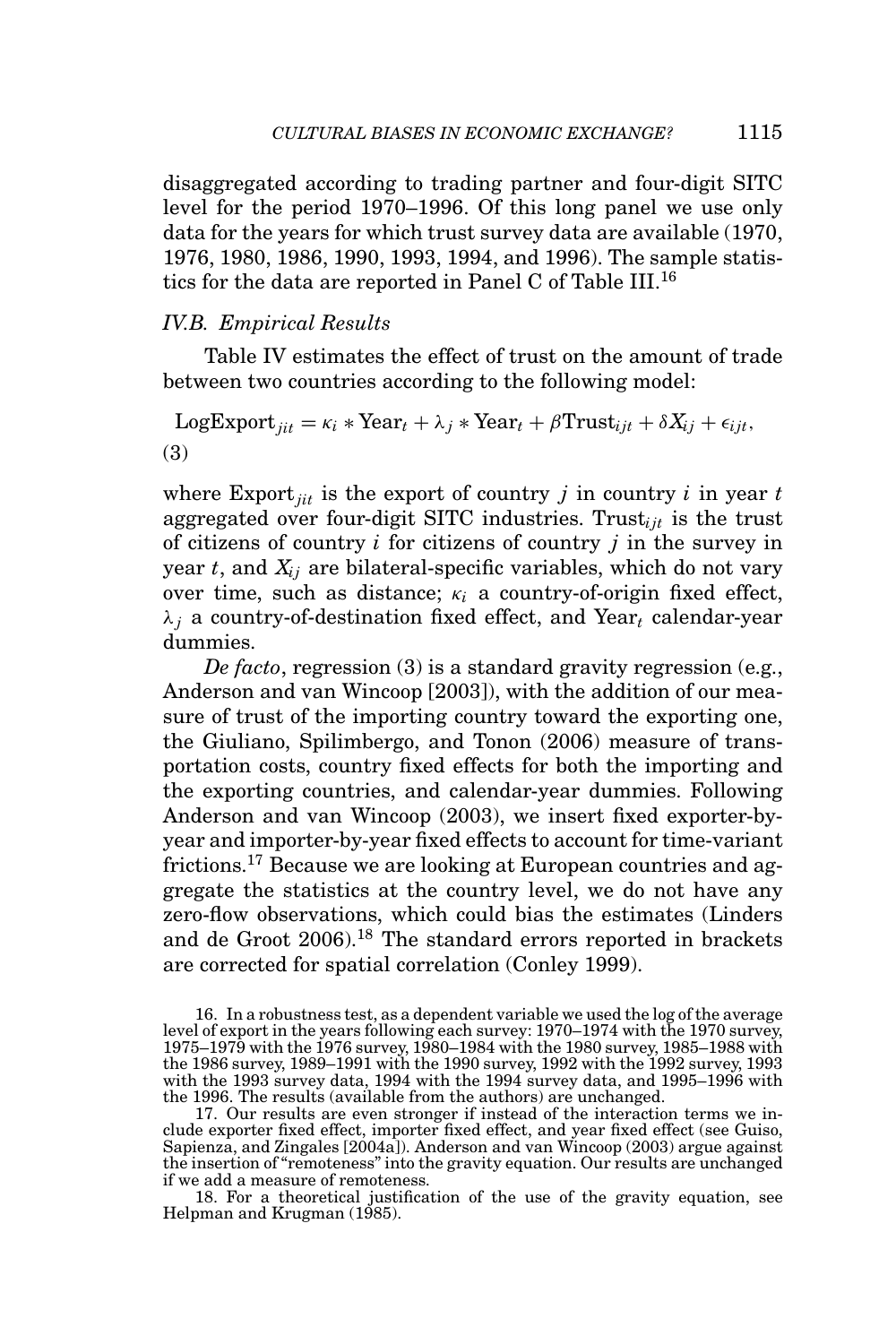|                                                                             |                                                                                                                   | <b>EFFECT OF TRUST ON TRADE</b><br>TABLE IV                                                                                                                                                                                                                                                                                            |                                                                                                                                                                                                                                                                                                                                    |                                                                                                                                                                                                                                                                                                                                          |                                                                                                                                           |                                                                                                                                      |
|-----------------------------------------------------------------------------|-------------------------------------------------------------------------------------------------------------------|----------------------------------------------------------------------------------------------------------------------------------------------------------------------------------------------------------------------------------------------------------------------------------------------------------------------------------------|------------------------------------------------------------------------------------------------------------------------------------------------------------------------------------------------------------------------------------------------------------------------------------------------------------------------------------|------------------------------------------------------------------------------------------------------------------------------------------------------------------------------------------------------------------------------------------------------------------------------------------------------------------------------------------|-------------------------------------------------------------------------------------------------------------------------------------------|--------------------------------------------------------------------------------------------------------------------------------------|
|                                                                             | STO<br>$\ominus$                                                                                                  | <b>OLS</b><br>$\widehat{\mathfrak{A}}$                                                                                                                                                                                                                                                                                                 | <b>OLS</b><br>$\widehat{\mathcal{E}}$                                                                                                                                                                                                                                                                                              | <b>OLS</b><br>$\widehat{f}$                                                                                                                                                                                                                                                                                                              | IVGMM<br>$\widehat{e}$                                                                                                                    | <b>OLS</b><br>$\widehat{\mathbf{e}}$                                                                                                 |
| country to people in exporting country<br>Mean trust of people in importing | $0.36**$<br>(0.17)                                                                                                | $0.29$ <sup>*</sup><br>$(0.17)$                                                                                                                                                                                                                                                                                                        | (0.19)<br>0.25                                                                                                                                                                                                                                                                                                                     | $0.34***$<br>(0.16)                                                                                                                                                                                                                                                                                                                      | $1.20***$<br>(0.20)                                                                                                                       | (0.22)<br>0.19                                                                                                                       |
| Interaction between trust and<br>diversified good                           |                                                                                                                   |                                                                                                                                                                                                                                                                                                                                        |                                                                                                                                                                                                                                                                                                                                    |                                                                                                                                                                                                                                                                                                                                          |                                                                                                                                           | $0.83***$                                                                                                                            |
| Common language                                                             | $0.58***$                                                                                                         | $0.32***$                                                                                                                                                                                                                                                                                                                              | $0.37***$                                                                                                                                                                                                                                                                                                                          | $0.82***$                                                                                                                                                                                                                                                                                                                                | $0.94***$                                                                                                                                 | $\frac{(0.05)}{1.04***}$                                                                                                             |
|                                                                             |                                                                                                                   |                                                                                                                                                                                                                                                                                                                                        | $(0.16)$<br>$-0.43***$                                                                                                                                                                                                                                                                                                             |                                                                                                                                                                                                                                                                                                                                          |                                                                                                                                           |                                                                                                                                      |
| $Log$ (distance)                                                            | $(0.22)$<br>-0.31***                                                                                              | $(0.16)$<br>$-0.43***$                                                                                                                                                                                                                                                                                                                 |                                                                                                                                                                                                                                                                                                                                    |                                                                                                                                                                                                                                                                                                                                          | $(0.14)$<br>$-0.61***$                                                                                                                    |                                                                                                                                      |
|                                                                             |                                                                                                                   |                                                                                                                                                                                                                                                                                                                                        |                                                                                                                                                                                                                                                                                                                                    |                                                                                                                                                                                                                                                                                                                                          |                                                                                                                                           |                                                                                                                                      |
| Common border                                                               |                                                                                                                   |                                                                                                                                                                                                                                                                                                                                        |                                                                                                                                                                                                                                                                                                                                    |                                                                                                                                                                                                                                                                                                                                          |                                                                                                                                           |                                                                                                                                      |
|                                                                             | $(0.09)$<br>$0.49$ <sup>***</sup><br>$0.11$<br>$0.45$<br>$0.11$<br>$0.65$<br>$0.51$<br>$0.51$<br>$0.51$<br>$0.51$ | $\left(\begin{smallmatrix} 0 & 0 & 0 & 0 \\ 0 & 0 & 0 & 0 \\ 0 & 0 & 0 & 0 \\ 0 & 0 & 0 & 0 \\ 0 & 0 & 0 & 0 \\ 0 & 0 & 0 & 0 \\ 0 & 0 & 0 & 0 \\ 0 & 0 & 0 & 0 \\ 0 & 0 & 0 & 0 \\ 0 & 0 & 0 & 0 \\ 0 & 0 & 0 & 0 \\ 0 & 0 & 0 & 0 \\ 0 & 0 & 0 & 0 \\ 0 & 0 & 0 & 0 \\ 0 & 0 & 0 & 0 \\ 0 & 0 & 0 & 0 \\ 0 & 0 & 0 & 0 \\ 0 & 0 & 0$ | $\begin{array}{c} (0.09) \\ (0.04) \\ (0.11) \\ (0.09) \\ (0.94) \\ (0.76) \\ (0.76) \\ (0.76) \\ (0.76) \\ (0.77) \\ (0.78) \\ (0.79) \\ (0.73) \\ (0.73) \\ (0.73) \\ (0.73) \\ (0.73) \\ (0.73) \\ (0.73) \\ (0.73) \\ (0.73) \\ (0.73) \\ (0.73) \\ (0.73) \\ (0.73) \\ (0.73) \\ (0.73) \\ (0.73) \\ (0.73) \\ (0.73) \\ (0.$ | $\begin{array}{l} (0.21) \\[-4pt] -0.57^{***} \\[-4pt] 0.10) \\[-4pt] 0.41^{***} \\[-4pt] 0.10) \\[-4pt] -1.34 \\[-4pt] -1.34 \\[-4pt] 0.0 \\[-4pt] 0.0 \\[-4pt] 0.0 \\[-4pt] 0.0 \\[-4pt] 0.0 \\[-4pt] 0.11) \\[-4pt] 0.36^{***} \\[-4pt] 0.0 \\[-4pt] 0.0 \\[-4pt] 0.0 \\[-4pt] 0.0 \\[-4pt] 0.0 \\[-4pt] 0.0 \\[-4pt] 0.0 \\[-4pt] 0$ | $\begin{array}{c} (0.07)\\[-4pt] 0.36^{***}\\[-4pt] 0.06)\\[-4pt] 0.06)\\[-4pt] 0.60\\[-4pt] 0.60\\[-4pt] 0.62)\\[-4pt] 0.52)\end{array}$ | $\begin{array}{l} (0.27) \\ -0.73^{***} \\ (0.12) \\ 0.35^{***} \\ (0.13) \\ (0.13) \\ -2.83^{**} \\ (1.17) \\ -1.83 \\ \end{array}$ |
| Press coverage                                                              |                                                                                                                   |                                                                                                                                                                                                                                                                                                                                        |                                                                                                                                                                                                                                                                                                                                    |                                                                                                                                                                                                                                                                                                                                          |                                                                                                                                           |                                                                                                                                      |
|                                                                             |                                                                                                                   |                                                                                                                                                                                                                                                                                                                                        |                                                                                                                                                                                                                                                                                                                                    |                                                                                                                                                                                                                                                                                                                                          |                                                                                                                                           |                                                                                                                                      |
| Transportation costs                                                        |                                                                                                                   |                                                                                                                                                                                                                                                                                                                                        |                                                                                                                                                                                                                                                                                                                                    |                                                                                                                                                                                                                                                                                                                                          |                                                                                                                                           |                                                                                                                                      |
|                                                                             | (0.79)                                                                                                            | (0.74)                                                                                                                                                                                                                                                                                                                                 |                                                                                                                                                                                                                                                                                                                                    |                                                                                                                                                                                                                                                                                                                                          |                                                                                                                                           |                                                                                                                                      |
| Same legal origin                                                           |                                                                                                                   | $0.45***$                                                                                                                                                                                                                                                                                                                              |                                                                                                                                                                                                                                                                                                                                    |                                                                                                                                                                                                                                                                                                                                          | $0.24***$                                                                                                                                 |                                                                                                                                      |
|                                                                             |                                                                                                                   | 0.10)                                                                                                                                                                                                                                                                                                                                  | (0.10)                                                                                                                                                                                                                                                                                                                             |                                                                                                                                                                                                                                                                                                                                          | $0.07)$                                                                                                                                   | (0.15)                                                                                                                               |
| Linguistic common roots                                                     |                                                                                                                   |                                                                                                                                                                                                                                                                                                                                        | 0.09                                                                                                                                                                                                                                                                                                                               |                                                                                                                                                                                                                                                                                                                                          |                                                                                                                                           |                                                                                                                                      |
|                                                                             |                                                                                                                   |                                                                                                                                                                                                                                                                                                                                        | (0.28)                                                                                                                                                                                                                                                                                                                             |                                                                                                                                                                                                                                                                                                                                          |                                                                                                                                           |                                                                                                                                      |
| Correlation of consumption                                                  |                                                                                                                   |                                                                                                                                                                                                                                                                                                                                        |                                                                                                                                                                                                                                                                                                                                    | $-0.95$                                                                                                                                                                                                                                                                                                                                  |                                                                                                                                           | $-1.82**$                                                                                                                            |
| between the two countries                                                   |                                                                                                                   |                                                                                                                                                                                                                                                                                                                                        |                                                                                                                                                                                                                                                                                                                                    | (0.68)                                                                                                                                                                                                                                                                                                                                   | $-1.05***$<br>(0.37)                                                                                                                      | (0.89)                                                                                                                               |

# 1116 *QUARTERLY JOURNAL OF ECONOMICS*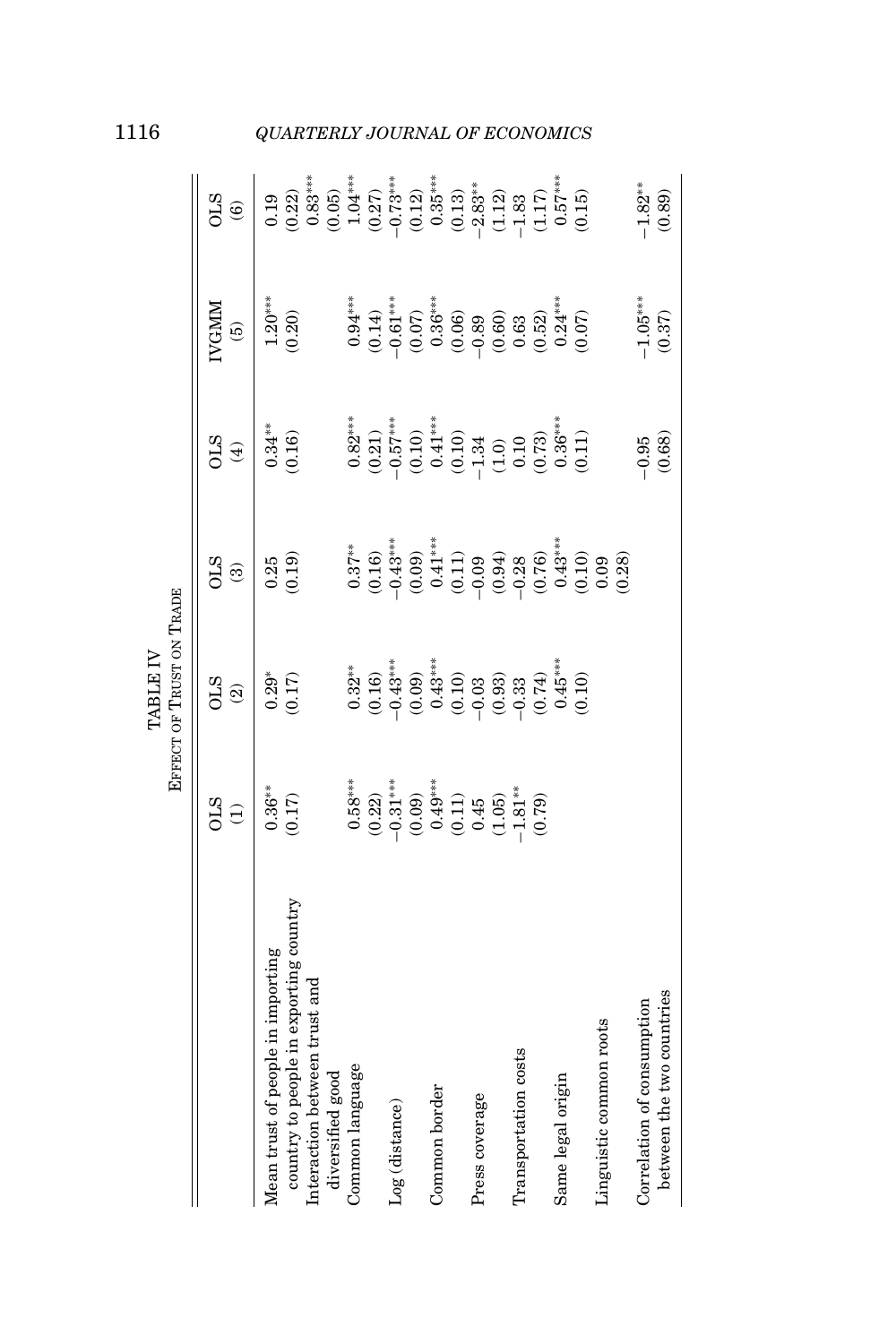|                                       |                             | (CONTINUED)<br>TABLE IV                |                       |                           |                        |                               |
|---------------------------------------|-----------------------------|----------------------------------------|-----------------------|---------------------------|------------------------|-------------------------------|
|                                       | <b>OLS</b><br>$\widehat{E}$ | <b>OLS</b><br>$\widehat{\mathfrak{D}}$ | <b>OLS</b><br>$\odot$ | <b>OLS</b><br>$\bigoplus$ | IVGMM<br>$\widehat{e}$ | STO<br>$\widehat{\mathbf{e}}$ |
| Exporting-country fixed effects*years | <b>SHI</b>                  | <b>SHIA</b>                            |                       | <b>SHI</b>                | YЕS                    | ЯЯ                            |
| Importing-country fixed effects*years | YES                         | <b>SHI</b>                             | <b>YES<br/>YES</b>    | YES                       | YES                    | YES                           |
| Observations                          | 595                         | 595                                    | 573                   |                           | 474                    | 951                           |
| $R^2$                                 | 964                         | 969                                    | 970                   | 474<br>968                |                        | 849                           |
| Hansen J-statistic                    |                             |                                        |                       |                           | 0.090                  |                               |
| $\chi^2 p$ -value                     |                             |                                        |                       |                           | .764                   |                               |
| Test of excluded instruments          |                             |                                        |                       |                           | $F(2,349) = 59.66$     |                               |

Notes. The dependent variable is the log of the aggregate export volume from country i to country, for a panel of seventeen countries belonging to the EEA during the period and pear and for the country of origin and year a destination country and year. All columns, except column (5), report OLS regressions where the standard errors are corrected for spatial correlation (Conley 1999). The specification<br>in column (5) is estimated using the gen test of overidentifying restrictions, Hansen's (1982) J-statistic, is also reported for the IV regression. The test is calculated from the first-stage residuals of the estimation procedure.<br>We also report the F-test of the *Notes.* The dependent variable is the log of the aggregate export volume from country *i* to country *j*, for a panel of seventeen countries belonging to the EEA during the period 1970–1996. All other variables are described in the notes to Table II. All regressions include an interaction between fixed effects for the country of origin and year and for the destination country and year. All columns, except column (5), report OLS regressions where the standard errors are corrected for spatial correlation (Conley 1999). The specification in column (5) is estimated using the generalized method of moments instrumental variables estimator (GMM-IV). The instruments are religious similarity and somatic distance. A test of overidentifying restrictions, Hansen's (1982) *J*-statistic, is also reported for the IV regression. The test is calculated from the first-stage residuals of the estimation procedure. We also report the *F*-test of the excluded instruments. The first-stage regressions are reported in the Online Appendix of the paper. Coefficient is statistically different from zero at the ∗∗∗1% , ∗∗5%, and ∗10% level.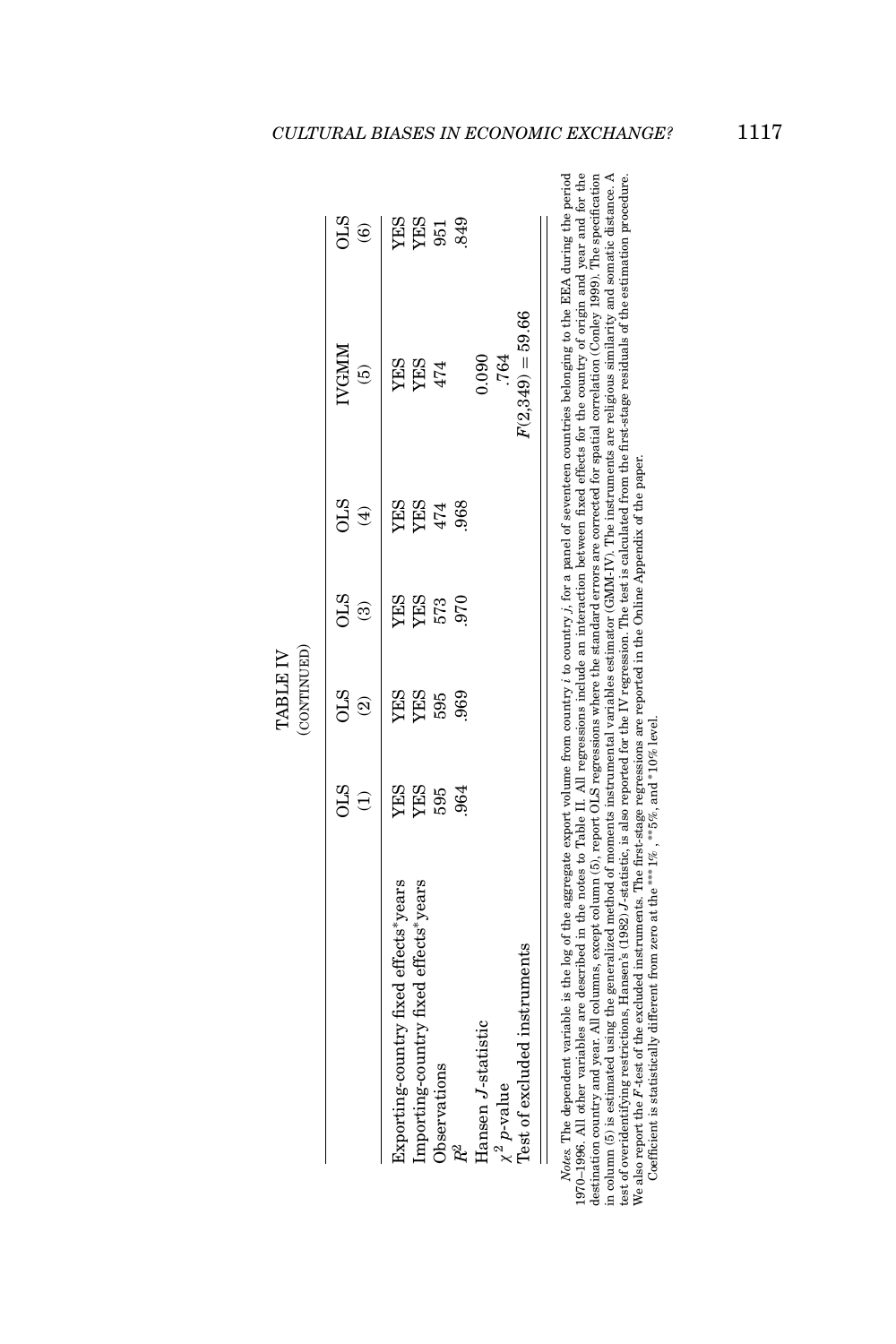As in the standard gravity equation, a greater distance between two countries negatively affects the level of exports, whereas the presence of a common border and of a common language positively affects it. All these effects are highly statistically significant. As in Giuliano, Spilimbergo, and Tonon (2006), the transportation costs measure has a negative effect on trade, which is statistically significant at the  $5\%$  level.<sup>19</sup>

After controlling for all these variables, our measure of trust has a positive and statistically significant effect on trade. The effect is also economically very large. A one-standard-deviation increase in trust increases exports to a country by ten percentage points, equal to 1.6 standard deviations.

In column (2), we test the robustness of this result to the insertion of an indicator variable for commonality of legal origin. This variable can capture the fact that similar institutions foster more trade because they provide more guarantee to the parties involved (De Groot et al. 2004; Vlachos 2004). Alternatively, it can capture part of the cultural effect. This indicator variable has a positive and statistically significant effect on trade. Countries with the same legal tradition trade among themselves 1.5 times more. We find a similar effect when we introduce the commonality of linguistic roots, which does not have a statistically significant impact on trade (column (3)).

Another possible objection is that trust might pick up some other cultural similarities such as commonalities in taste. If two countries share the same taste for consumption (e.g., for cheese), they might trade more. To address this problem we construct an index of similarity in consumption patterns across countries. This index is calculated by computing domestic consumption as the sum of gross domestic production in each ISIC code plus imports and minus exports between 1989 and 1994. For each pair of countries, then, we compute the correlation in consumption across ISIC sectors.<sup>20</sup>

When we insert this variable in the OLS specification of our trade regression (column (4)), the sign is negative, but not

<sup>19.</sup> In an unreported regression, we also controlled for the geographical barriers used by Giuliano, Spilimbergo, and Tonon (2006): the presence of a common sea and the presence of a mountain chain between two countries. These variables are not significant and do not affect the other results.

<sup>20.</sup> Data on consumptions are calculated by extracting data from the following data set: http://econ.worldbank.org/WBSITE/EXTERNAL/EXTDEC/ EXTRESEARCH/0,,contentMDK:21085384∼pagePK:64214825 ∼piPK:64214943∼ theSitePK:469382,00.html.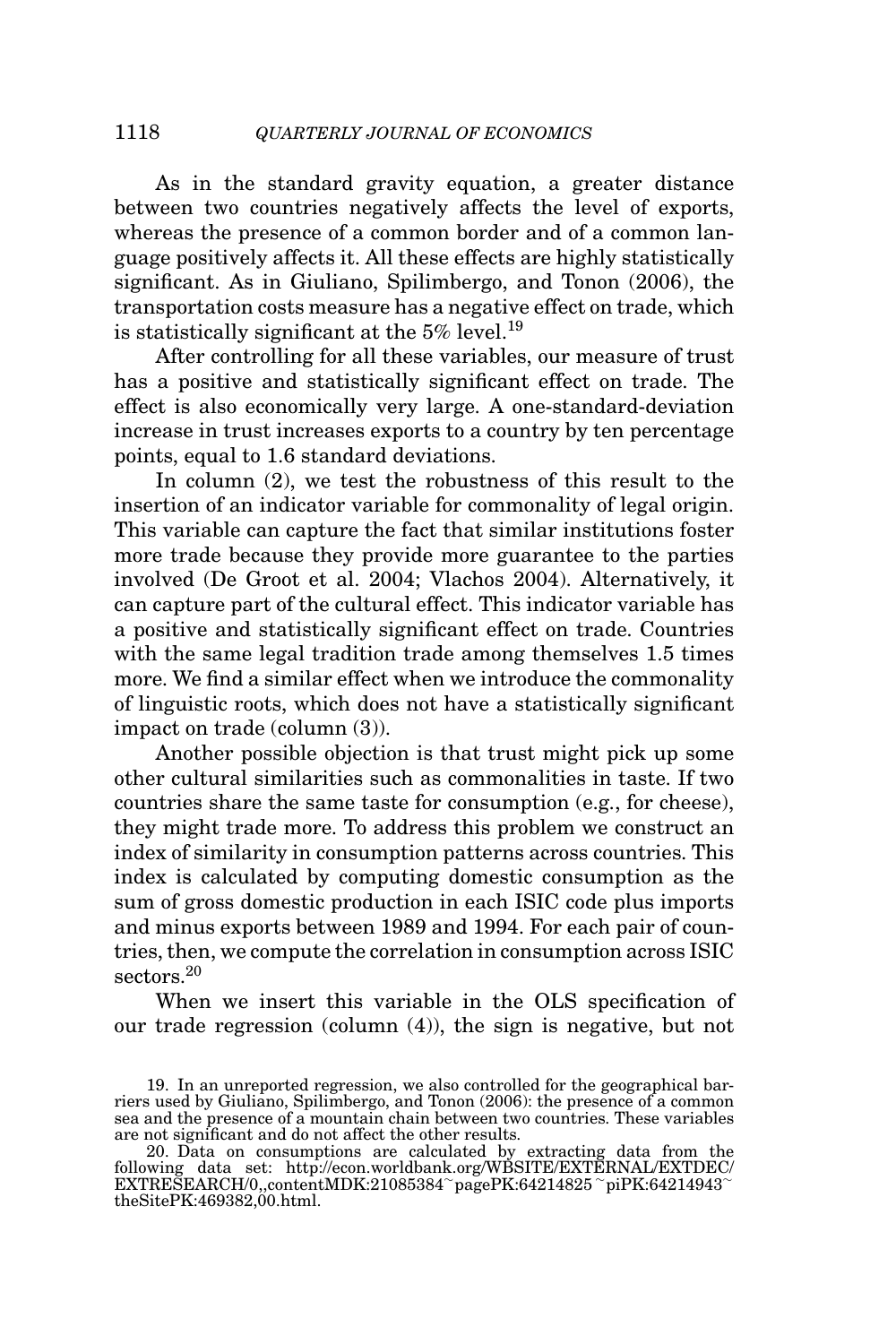statistically significant. The size and the statistical significance of the coefficient of trust are unaffected. A similar concern is that countries with a more similar structure of production trade more with each other. To address it, we create an index of production similarity by correlating the GDP data across sectors in the same way as described above. The results (not reported) are unchanged.

There are at least three reasons to worry about these OLS results. First, although it is possible that trust fosters trade, it is equally possible that trade breeds trust. The second problem is that bilateral trust can capture the effect of other omitted variables (e.g., the existence of established trading outposts, as suggested by Rauch and Trindade [2002]). Finally, measurement errors in the trust variable may affect our results.

To address these concerns we instrument our trust variable by using the generalized method of moments estimator (GMM-IV), which allows for heteroscedasticity of unknown form. As instruments we use the cultural determinants of trust (commonality of religion and somatic distance). Note that these instruments are time invariant, yet the average level of trust varies over time. These two instruments pass the Hansen *J*-test for overidentifying restrictions, but were we to add also the history of wars, the test would fail.

The IV estimates are presented in column (5). Not only does trust retain its effect on trade, but the size of the coefficient increases fourfold. A possible explanation is that our instruments may be only weakly correlated with trust. If this is the case, then the two-stage least-squares regressions will be biased and the standard errors misleading. To address this concern, we compute the *F*-statistics for the joint hypothesis that the instruments' coefficients are zero in the first-stage regression and report it at the bottom of the table. In this specification, the *F*-test is 59.66, comfortably above the threshold recommended by Stock and Yogo (2002).

An alternative explanation for the difference in the coefficient is that our trust measure is a noisy measure of the true trust between two countries, and the increase in the coefficient would be the result of a reduction in the standard attenuation bias present when variables are measured with error. If this is the case, the true economic effect is closer to the GMM-IV estimates, which suggests a much larger result. A one-standard-deviation increase in trust increases exports to a country by 63 percentage points. The magnitude of this effect is not very different from the one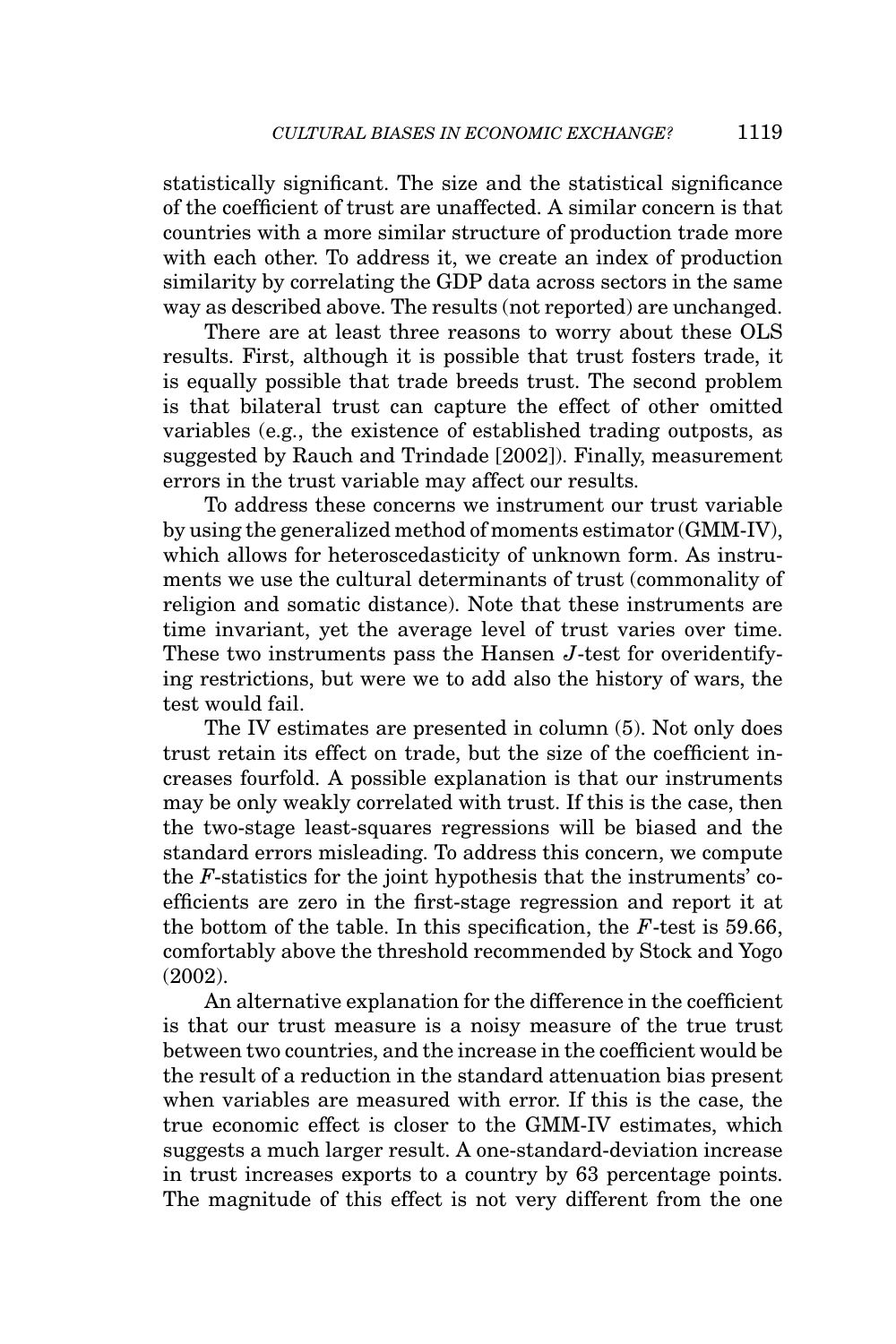found by Rauch and Trindade (2002). They find that the presence of ethnic Chinese networks increases the amount of bilateral trade in differentiated goods by 60%.

Alternatively, it is possible that—test of overidentifying restrictions notwithstanding—our instruments are not orthogonal to trade, but pick up a set of cultural, institutional, and legal connections that facilitate trade flows. These cultural effects must be match specific because the institutional factors are controlled for in the country-of-origin or in the country-of-destination fixed effects. If this is the case, our results suggest the importance of culture-specific factors in trade relationships. These factors can help explain the famous Rose (2000) result (confirmed by Rose and Stanley [2005]) that currency unions are associated with a very large increase in trade. Because most of the countries belonging to currency unions in the Rose (2000) sample were countries very culturally connected, where trust is higher, trade will be naturally higher once the obstacle to trade imposed by national currencies is removed.

In the last column of Table IV, we test whether the impact of trust on trade varies according to what theory would suggest. Our hypothesis predicts that trust should matter more for goods whose quality can differ more. For these goods, contracts are more difficult to write and hence they are more likely to leave gaps, where trust plays a very important role. Rauch (1999) distinguishes between goods traded in an organized exchange, goods with a reference price, and differentiated goods. Clearly, goods can be traded in an organized exchange only if they are very homogeneous in quality. Similarly, they can have a reference price only if they are not too dissimilar in their intrinsic quality. Hence, Rauch's (1999) classification can also be interpreted as a classification of the degree of trust intensiveness of the different goods. $^{21}$ 

For this reason, in the last column of Table IV, we aggregate exports for two subsamples of industries (organized exchange and differentiated goods); then, we run the regression by using the interaction between trust and whether the good is classified as a differentiated good. The effect of trust appears to be economically and statistically indistinguishable from zero for the sample of homogeneous goods, which are traded in organized exchanges.

<sup>21.</sup> Rauch (1999) made a "conservative" and a "liberal" classification of industries. To minimize ambiguity we excluded industries that were classified in different ways under the two classifications and ran our regressions only for organized exchange goods and differentiated goods.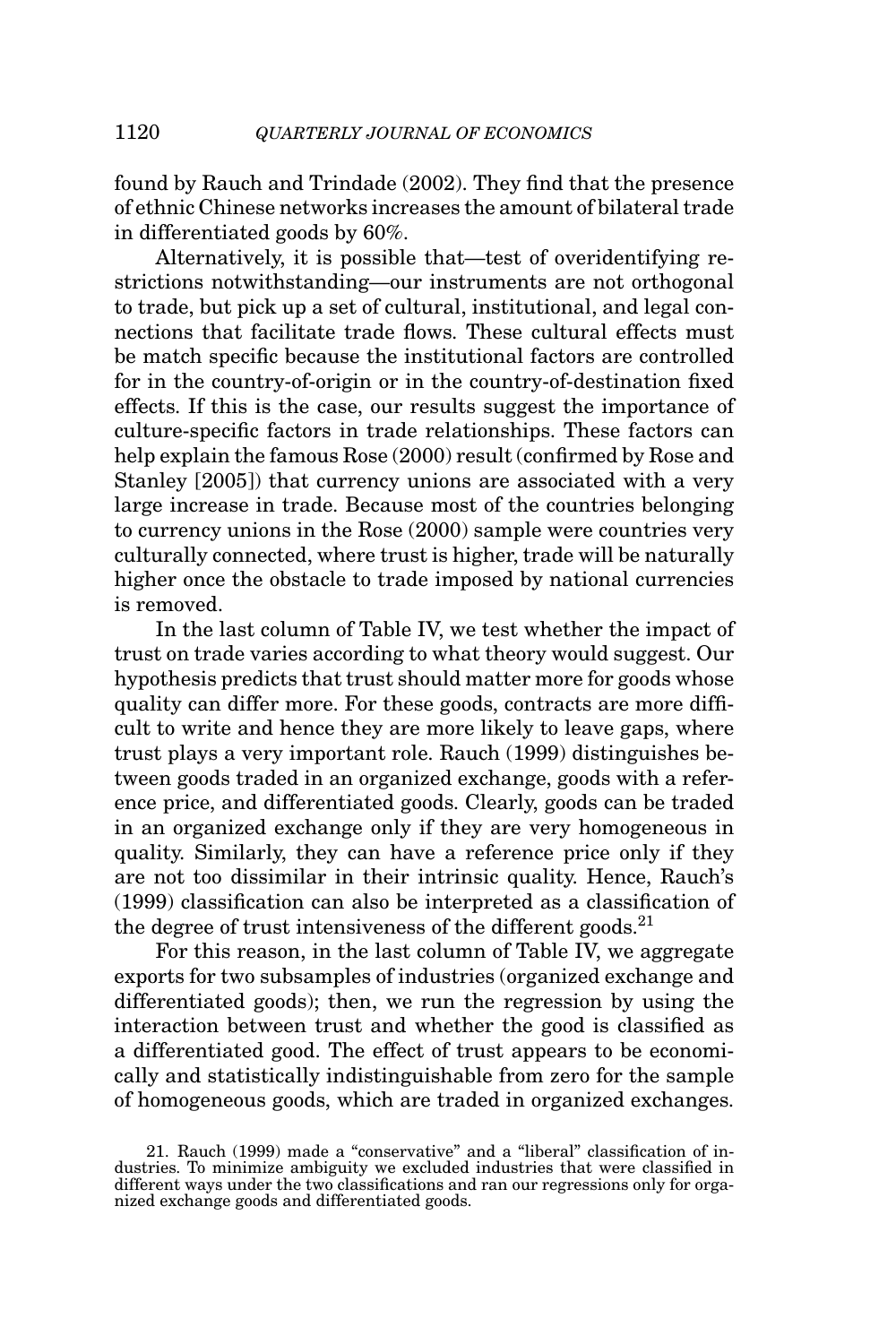By contrast, the effect is quantitatively large and statistically different from zero (and from the coefficient for homogeneous goods) for differentiated goods: trade in differentiated goods increases by 39% in response to a one-standard-deviation increase in trust.

## V. FOREIGN DIRECT INVESTMENT (FDI)

If trust has an impact on trade, it should have an even bigger impact on the willingness to invest in a country. For this reason, we study the impact of trust on FDI.

## *V.A. Data*

Statistics on FDI transactions and positions are based on the database developed by the OECD Directorate for Financial, Fiscal, and Enterprise Affairs. These statistics are compiled according to the concept used for balance of payments (flows) and international investment positions (stocks) statistics. We use only data for countries that belonged to the EEA for the years when trust survey data are available (1970, 1976, 1980, 1986, 1990, 1993, 1994, and 1996).

According to the classification used in the balance-of-payment accounts, an FDI enterprise is an incorporated enterprise in which a foreign investor (a resident of another country) has at least 10% of the shares or voting power. As for trade, we restrict our attention to EEA country members, where the same rules for FDI apply. Summary statistics are reported in Table II, Panel D.

# *V.B. Empirical Results*

Table V reports the effect of country *i*'s trust toward people of country *j* on the FDI of country *i* in country *j*. The specification is as in regression (3) except that the dependent variable is the log of the stock of FDI from country *i* to country *j*. Spatial standard errors are reported in brackets.

Column (1) reports the basic specification where, in addition to mean trust, we have country fixed effects, border, language, distance, and press coverage. $22$  The impact of trust is positive and statistically significant. A one-standard-deviation increase in trust raises the level of FDI by 27%. This result is robust to adding

<sup>22.</sup> Because number of years at war was significant in the trade regressions, we also inserted it here. Dropping it does not affect the significance and the magnitude of other results.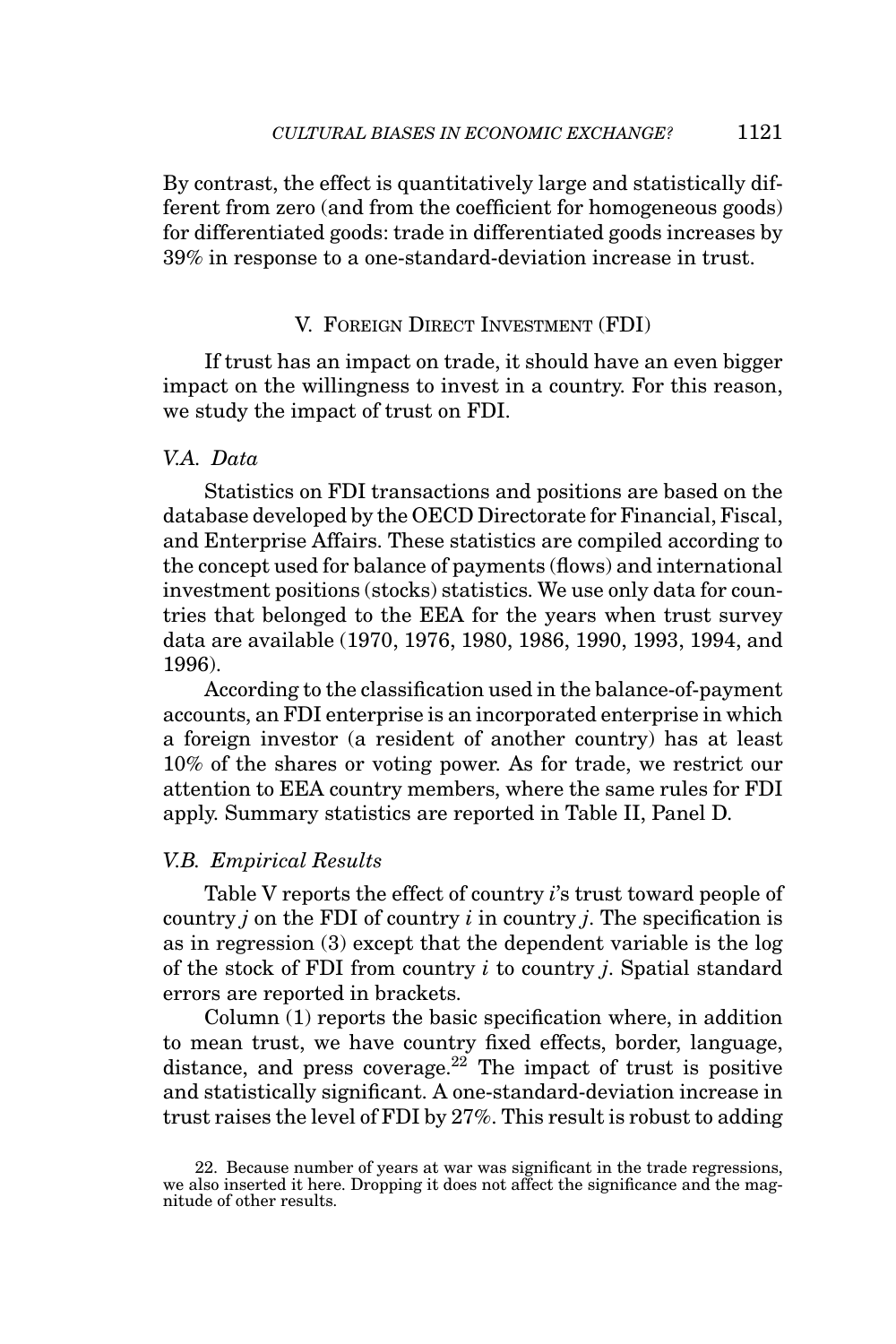|                                                                                                          | LIFFECT OF INCOLON FLI |                      |                     |                     |                                        |
|----------------------------------------------------------------------------------------------------------|------------------------|----------------------|---------------------|---------------------|----------------------------------------|
|                                                                                                          | <b>OLS</b><br>(1)      | <b>OLS</b><br>(2)    | <b>OLS</b><br>(3)   | <b>OLS</b><br>(4)   | <b>IVGMM</b><br>(5)                    |
| Mean trust toward<br>people in destination<br>country                                                    | $1.35***$<br>(0.51)    | $0.94*$<br>(0.51)    | 0.70<br>(0.48)      | $0.84*$<br>(0.49)   | $6.65***$<br>(1.24)                    |
| Common language                                                                                          | 0.12<br>(0.31)         | 0.17<br>(0.29)       | $-0.57*$<br>(0.30)  | $-0.75**$<br>(0.38) | $-2.05***$<br>(0.43)                   |
| $Log$ (distance)                                                                                         | $-0.46*$<br>(0.26)     | $-0.22$<br>(0.27)    | $-0.48**$<br>(0.23) | $-0.56**$<br>(0.24) | $-0.70***$<br>(0.26)                   |
| Common border                                                                                            | $0.47**$<br>(0.20)     | $0.44**$<br>(0.20)   | 0.26<br>(0.20)      | 0.34<br>(0.21)      | 0.26<br>(0.21)                         |
| Press coverage                                                                                           | 2.65<br>(2.29)         | 1.67<br>(2.18)       | 0.76<br>(2.04)      | 1.00<br>(2.24)      | $8.97***$<br>(2.69)                    |
| Transportation costs                                                                                     |                        | $-4.55***$<br>(1.76) | $-0.23$<br>(1.66)   | $-0.32$<br>(1.80)   | $5.13**$<br>(2.31)                     |
| Common law                                                                                               |                        |                      | $1.28***$<br>(0.27) | $1.36***$<br>(0.31) | $1.38***$<br>(0.26)                    |
| Linguistic common roots                                                                                  |                        |                      |                     | $-0.86$<br>(0.55)   | $-2.41***$<br>(0.66)                   |
| Investing-country fixed<br>effects*years                                                                 | <b>YES</b>             | <b>YES</b>           | <b>YES</b>          | <b>YES</b>          | <b>YES</b>                             |
| Destination-country fixed<br>effects*years                                                               | YES                    | <b>YES</b>           | <b>YES</b>          | <b>YES</b>          | <b>YES</b>                             |
| Observations<br>$\mathbb{R}^2$                                                                           | 445<br>.854            | 445<br>.860          | 445<br>.879         | 419<br>.880         | 419                                    |
| Hansen <i>J</i> -statistic<br>$\chi^2$ <i>p</i> -value<br>Test of excluded<br>instruments in first stage |                        |                      |                     |                     | 0.031<br>.859<br>$F(2,328) =$<br>24.34 |

TABLE V EFFECT OF TRUST ON FDI

*Notes.* The dependent variable is the log of outward investment (stocks) from the OECD data (1970–1996) for seventeen countries belonging to the EEA. The independent variables are defined in the notes to Table II. All regressions include the interaction between fixed effects for the country of origin and year and fixed effects for the destination country and year. All columns, except column (5), report OLS regressions where the standard errors are corrected for spatial correlation (Conley 1999). The specification in column (5) is estimated using the generalized method of moments instrumental variables estimator (GMM-IV). The instruments are religious similarity and somatic distance. A test of overidentifying restrictions, Hansen's (1982) *J*-statistic, is also reported for the IV regression. The test is calculated from the first-stage residuals of the estimation procedure. We also report the *F*-test of the excluded instruments. The first-stage regressions are reported in the Online Appendix of the paper. The standard errors reported in parentheses are corrected for spatial correlation (Conley 1999).

Coefficient is statistically different from zero at the ∗∗∗1% , ∗∗5%, and ∗10% level.

an interaction between the importer- and exporter-country fixed effects and year dummies (not reported).

In column (2), we insert the Giuliano, Spilimbergo, and Tonon (2006) measure of transportation costs. Transportation costs should not have a direct effect on FDI, but could have an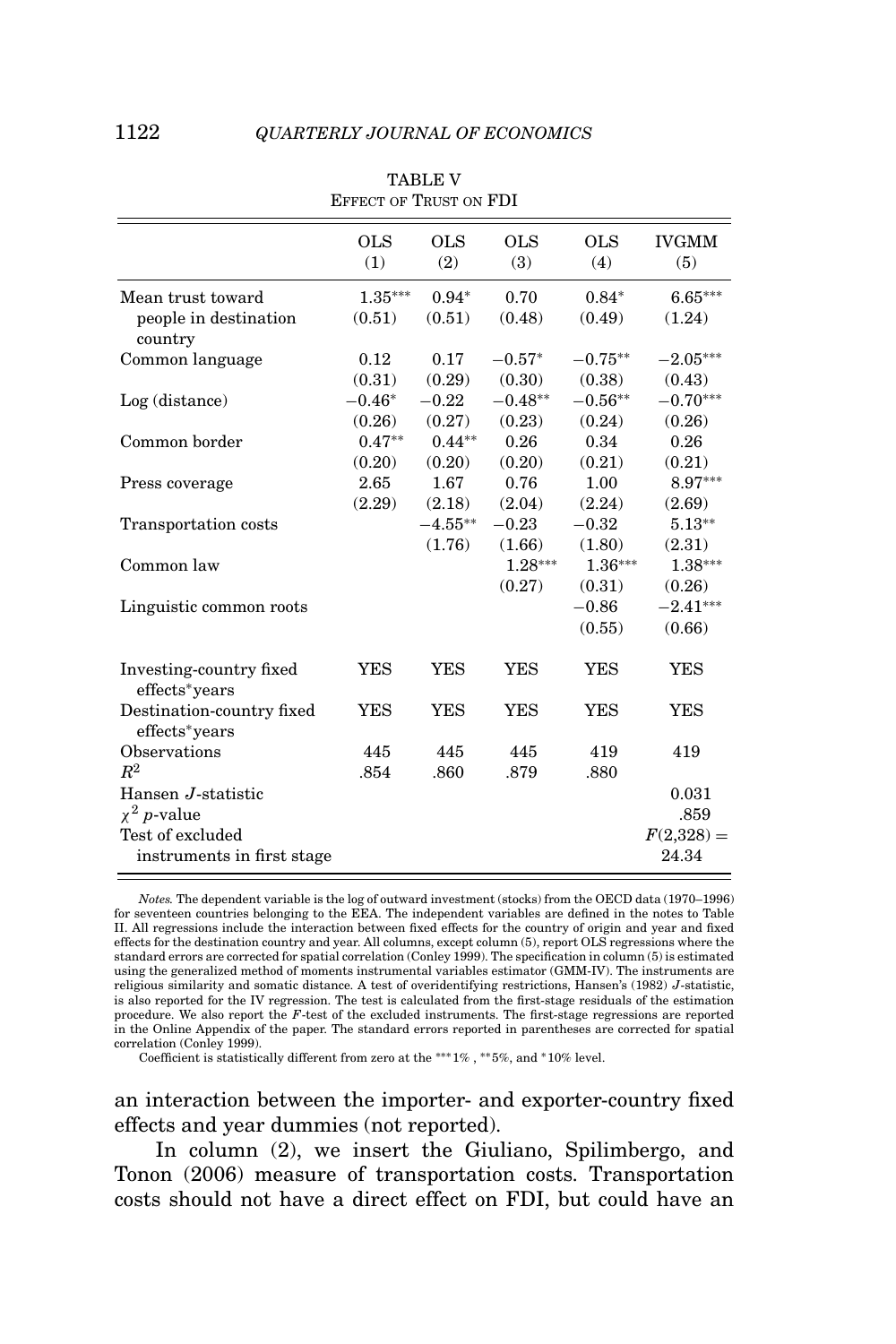indirect one. Transportation costs act as a barrier to trade, which might induce direct investment as a substitute to export. Alternatively, transportation costs might act as a proxy for other cultural barriers not captured by our measure of trust. There is also another, economic not cultural, effect that goes in the opposite direction: the larger the transportation costs, the larger the FDI monitoring costs. By contrast, common legal rules facilitate FDI monitoring and reduce the importance of transportation costs. Transportation costs have a negative coefficient, which is borderline statistically significant at the 10% level, suggesting that the second interpretation is more likely. When we introduce transportation costs, the effect of trust drops by 30% and becomes statistically insignificant at conventional levels.

However, when we introduce an indicator variable for common law origin (column (3)), the coefficient of transportation costs drops almost to zero and becomes statistically insignificant (suggesting that it was a proxy for some cultural effect), while the effect of trust returns significant, but only at the 10% level. Countries with the same origin of the law have more than four times the level of FDI in each other. This result is consistent with Bottazzi, Da Rin, and Hellmann (2007), who find that venture capitalists are more likely to invest in start-ups of countries they trust more. The picture remains unchanged when we control for commonality of linguistic roots (column (4)).

Finally, in column (5) we report the IV regression where we use religious similarity and somatic distance as instruments. When we do so, the coefficient of trust increases dramatically and is highly statistically significant. As reported in the table, these two instruments pass the Hansen *J*-test for overidentifying restrictions. It is not surprising that the magnitude of the impact of trust on FDI is twice as large as the impact on trade. Because FDI are long-term investments, they are more subject to contract incompleteness than any other trade, even the trade of differentiated goods. As such, they should be very trust intensive. Nevertheless, the large difference between OLS estimates and IV ones is worrisome. In principle, it could be a problem of weak instruments. However, the *F*-test on the coefficients of the instruments in the first-stage regression is  $F(2, 328) = 24.34$ . Alternatively, it could be because other cultural factors, correlated with religious similarity and somatic distance, greatly affect FDI. In this latter case, this result suggests that cultural relationships are an important omitted factor in FDI.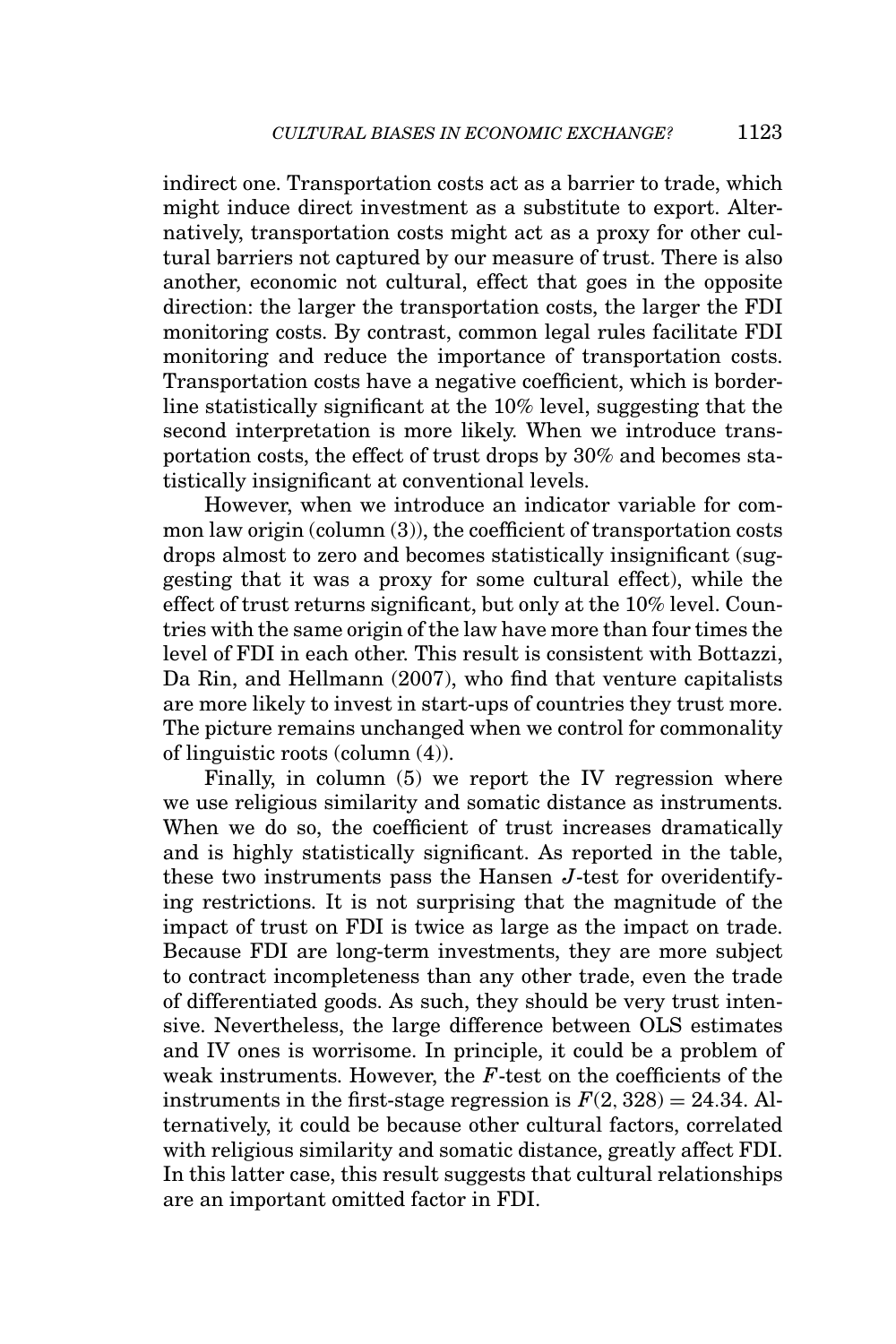#### VI. INTERNATIONAL PORTFOLIO DIVERSIFICATION

Finally, we investigate whether trust also affects the pattern of portfolio investments. By construction, portfolio investments involve investments in minority positions in foreign companies. Hence, if we do find evidence for the effect of trust, we cannot attribute it to selective behavior by the citizens of the country hosting the investment. If the French derive a special pleasure from hurting the British, they will be unable to do it selectively when the British have invested in a minority position, because their actions would mostly affect the other investors, who represent the vast majority and are unlikely to be British.

This is a very demanding test, because the effect of trust on portfolio allocations is likely to be small for two reasons. First, most portfolio investments are in traded securities that are heavily monitored and regulated, where the risk of misappropriation is somewhat limited. Second, we have data only for portfolio allocations of mutual funds, which are run by sophisticated managers less likely to be subject to this type of bias.

# *VI.A. Data*

Ideally, we would like to have data on the international diversification of individual investors; however, these data are not available on a consistent basis. Hence, we resort to portfolio data from institutional investors.

The data we use are from Morningstar, which kindly provided us with the geographical breakdown of equity investment of European mutual funds disaggregated by country of origin. We exclude funds located in Luxembourg and Ireland when they are affiliated with companies located in other European countries.

This data set includes all funds that report their positions to Morningstar (including balanced and flexible funds, for example). Note that bond investments are not included. Sample statistics are reported in Panel E of Table III.

#### *VI.B. Empirical Results*

Table VI reports the empirical results. The dependent variable is the percentage of the equity portfolio of mutual funds located in country *i* that is invested in equity of country *j*, where  $i \neq j$ .

In a traditional portfolio model, the only explanatory variables would be the inverse of the covariance of stock market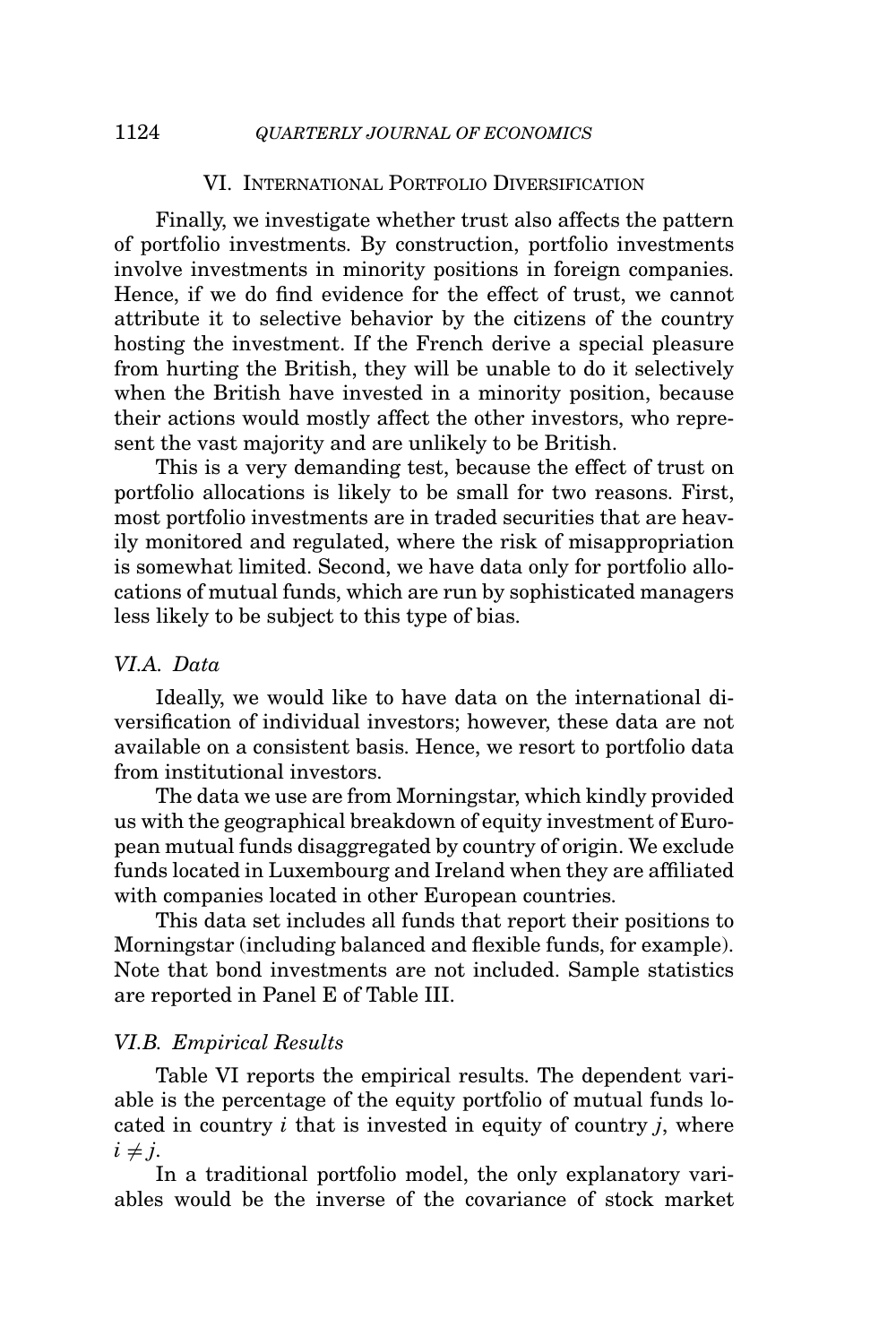|                                                 | <b>OLS</b><br>(1) | <b>OLS</b><br>(2) | <b>OLS</b><br>(3)   | <b>OLS</b><br>(4) | <b>OLS</b><br>(5) | <b>IVGMM</b><br>(6) |
|-------------------------------------------------|-------------------|-------------------|---------------------|-------------------|-------------------|---------------------|
| Mean trust toward                               | $0.11***$         | $0.14***$         | 0.04                | $0.15***$         | $0.09**$          | $0.27**$            |
| people in destination<br>country                | (0.04)            | (0.05)            | (0.03)              | (0.05)            | (0.05)            | (0.11)              |
| Inverse cov. of stock market                    | 0.01              | $-0.00$           | $-0.05$             | $-0.01$           | $-0.05$           | 0.01                |
| returns of country of origin<br>and destination | (0.03)            | (0.04)            | (0.04)              | (0.04)            | (0.06)            | (0.07)              |
| Common language                                 | 0.02              | $-0.02$           | $-0.05*$            | $-0.02$           | $-0.01$           | $-0.04$             |
|                                                 | (0.02)            | (0.03)            | (0.03)              | (0.03)            | (0.03)            | (0.03)              |
| Log (distance)                                  | $-0.06**$         | $-0.04$           | $-0.03$             | $-0.03$           | $-0.04$           | $-0.03$             |
|                                                 | (0.03)            | (0.03)            | (0.02)              | (0.02)            | (0.03)            | (0.03)              |
| Common border                                   | $-0.01$           | $-0.02$           | $-0.03$             | $-0.02$           | $-0.05*$          | $-0.03$             |
|                                                 | (0.03)            | (0.03)            | (0.02)              | (0.03)            | (0.03)            | (0.03)              |
| Press coverage                                  |                   | $0.63**$          | 0.30                | $0.67**$          | $0.57**$          | $0.90***$           |
|                                                 |                   | (0.25)            | (0.20)              | (0.26)            | (0.26)            | (0.33)              |
| Same legal origin                               |                   |                   | $0.08***$<br>(0.02) |                   |                   |                     |
| Distance in security law                        |                   |                   |                     | 0.42              | $0.86***$         | $0.85***$           |
| regulation*100                                  |                   |                   |                     | (0.26)            | (0.26)            | (0.30)              |
| Linguistic common roots                         |                   |                   |                     |                   | $0.14***$         | 0.03                |
|                                                 |                   |                   |                     |                   | (0.05)            | (0.08)              |
| Observations                                    | 108               | 98                | 98                  | 98                | 80                | 80                  |
| $R^2$                                           | .371              | .402              | .519                | .412              | .407              |                     |
| Hansen J-statistic                              |                   |                   |                     |                   |                   | 2.277               |
| $\chi^2$ p-value                                |                   |                   |                     |                   |                   | .131                |
| Test of excluded                                |                   |                   |                     |                   |                   | $F(2,44) =$         |
| instruments in first stage                      |                   |                   |                     |                   |                   | 10.18               |

TABLE VI EFFECT OF TRUST ON PORTFOLIO INVESTMENT

*Notes.* The dependent variable measures the percentage of net portfolio investment of a given country into another country. Specifically, the dependent variable is the stock of cross-border holdings of equities and longand short-term debt securities valued at market prices prevailing at the end of 2001 (from Morningstar data) divided by the sum of all foreign equity holdings plus market capitalization of foreign liabilities. The sample includes all European Union countries. Independent variables are described in the notes to Table II. All regressions include fixed effects for the country of origin and for the destination country. All columns, except column (6), report OLS regressions where the standard errors are corrected for spatial correlation (Conley 1999). The specification in column (6) is estimated using the generalized method of moments instrumental variables estimator (GMM-IV). The instruments are religious similarity and somatic distance. A test of overidentifying restrictions, Hansen's (1982) *J*-statistic, is also reported for the IV regression. The test is calculated from the first-stage residuals of the estimation procedure. We also report the *F*-test of the excluded instruments. The first-stage regressions are reported in the Online Appendix of the paper.

Coefficient is statistically different from zero at the ∗∗∗1% , ∗∗5%, and ∗10% level.

returns and the weight of the country *i*'s stock market in the world portfolio. Because we include country fixed effects (and the data are just one cross section), this latter variable is absorbed by them. The benchmark model would have only the inverse of the covariance of stock market returns as explanatory variable.

To this benchmark, we add the standard proxies for information: a dummy for common borders, a dummy for common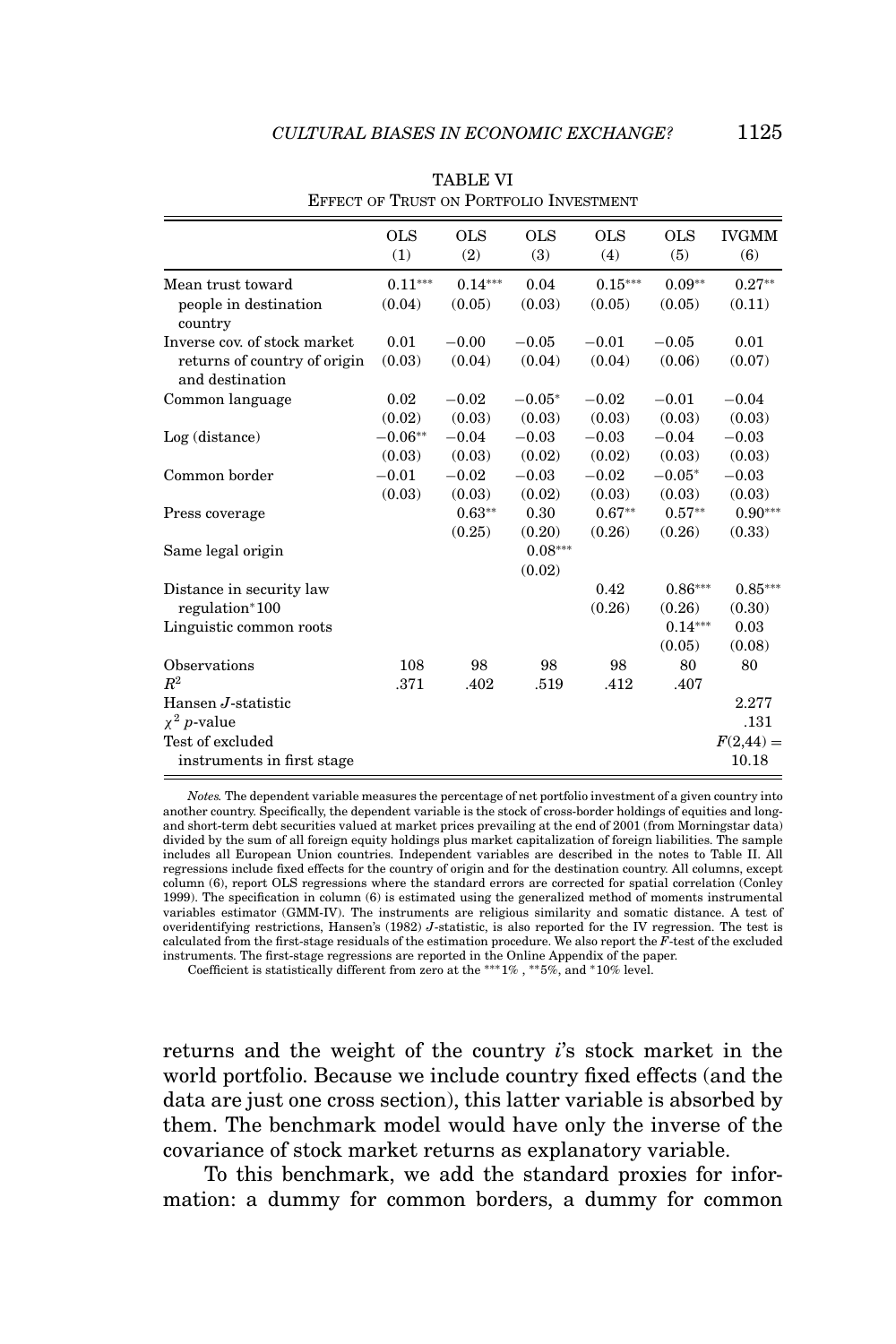language, the logarithm of the distance between the two capitals, plus our trust variable.

As column (1) (Table VI) shows, of all the traditional proxies for information, only the distance is significant, with a negative sign. The degree of trust country *i* has toward country *j* has a positive and statistically significant effect on the percentage of equity invested by country *i* in country *j*. A one-standard-deviation increase in the trust of people in country *i* toward people of country *j* increases the portfolio share of country *i* in country *j* by 3 percentage points, which corresponds to an 88% increase in the mean share. This result is robust to adding an interaction between the importer- and exporter-country fixed effects and year dummies (not reported).

In column (2), we introduce Portes and Rey's (2005) measure of press coverage, which represents a proxy for information.23 As in Portes and Rey (2005), the effect of press coverage is positive and statistically significant. Needless to say, this correlation could reflect the incentives that national press has in reporting information about countries where national investors invest more. Controlling for this additional variable does not reduce the effect of trust. In fact, the estimated coefficient is larger and remains statistically significant at the 5% level, despite the loss of observations.

In column (4), we control also for common origin of the law. Not surprisingly, this variable has a positive and statistically significant effect on the portfolio investments. This effect is very strong: on average, a country invests 8 percentage points more in the equity of another country if they share the same legal origin. As for trade and FDI, the effect of commonality of legal origin captures some of the effect of trust and the coefficient of trust drops to a third. In this case, it also becomes statistically insignificant.

As previously discussed, the effect of commonality of law is at least in part a cultural effect. To separate the cultural aspect from the familiarity component, we follow Vlachos (2004) and construct an index of similarity in security law based on the work of La Porta, López-de-Silanes, and Shleifer (2006). This measure is computed as the sum of the absolute difference between the score

<sup>23.</sup> We also try a specification with the other control variables present in Portes and Rey (2005): telephone traffic and foreign bank branches. Unfortunately, the overlap between the two samples is small (six countries) an to integrate it we end up with only 78 observations. In such a regression, the coefficient of trust is quantitatively similar, but loses statistical significance.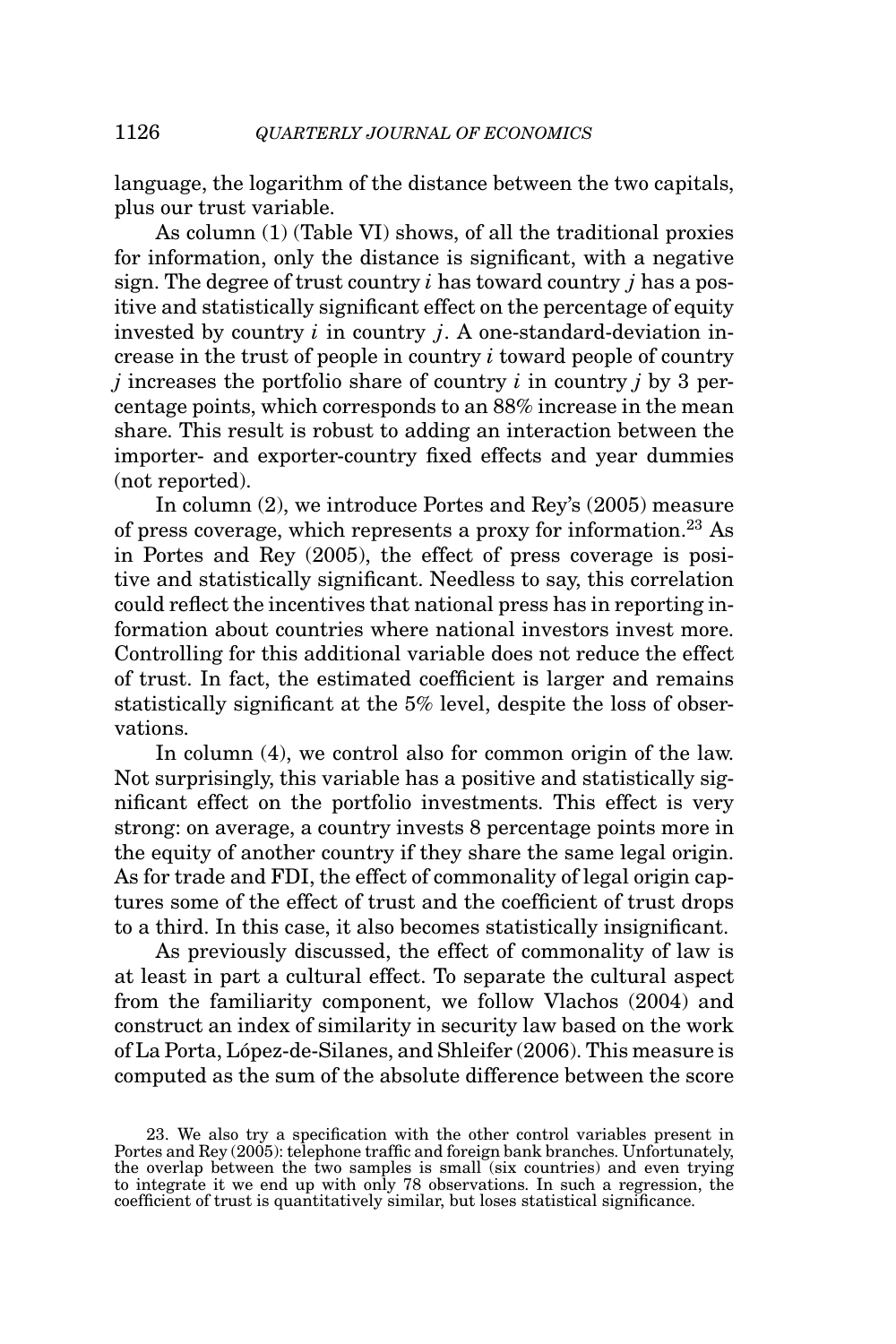in the 21 dimensions of the security law analyzed by La Porta, López-de-Silanes, and Shleifer (2006). If common law captures the similarity of legislation, the effect should be captured by the distance in security law.

As column (4) shows, distance in security law has a positive (not negative as expected) effect on portfolio investment and this effect is not statistically significant. When we control for this measure, the effect of trust returns significant and strong. Hence, commonality of law was in part capturing the effect culture has on trust.

This interpretation is further supported by the results in column (5). When we introduce commonality of linguistic roots, the effect is positive and statistically significant and the effect of trust is reduced by one-third, but still retains statistical significance.

In column  $(6)$ , we instrument our measure of trust with commonality of religion and somatic distance, and the coefficient of trust more than doubles. As in the previous cases, this change cannot be attributed to weak instruments (the *F*-test on the coefficients of the instruments in the first-stage regression is equal to  $F(2, 64) = 13.53$  and the two instruments pass the Hansen Jtest for overidentifying restrictions. Thus, either the true effect is obscured in the OLS regression by measurement errors or the instruments are capturing some other cultural links that also affect portfolio investments. Either way, these results also point to the importance of trust and cultural links as important and generally omitted factors in portfolio investments.

Overall, these results suggest that an increase in trust has an economically and statistically significant effect on the level of trade, direct investments, and portfolio investments. In most of our analysis, we have referred to these effects as cultural effects because we could not distinguish among three explanations. In other words, British expectations about French trustworthiness may reflect a cultural bias of the British. Alternatively, they could reflect a cultural idiosyncrasy of the French who enjoy treating the British in a different way. Finally, they could be the result of a bad equilibrium where French misbehave more with the British because the British expect them to do so. The latter explanation finds support in an experiment in which people are shown to be less likely to behave in a trustworthy way when they are told that their opponents have low expectations about their level of trustworthiness (Reuben, Sapienza, and Zingales 2008). Hence, British mistrust may be self-fulfilling.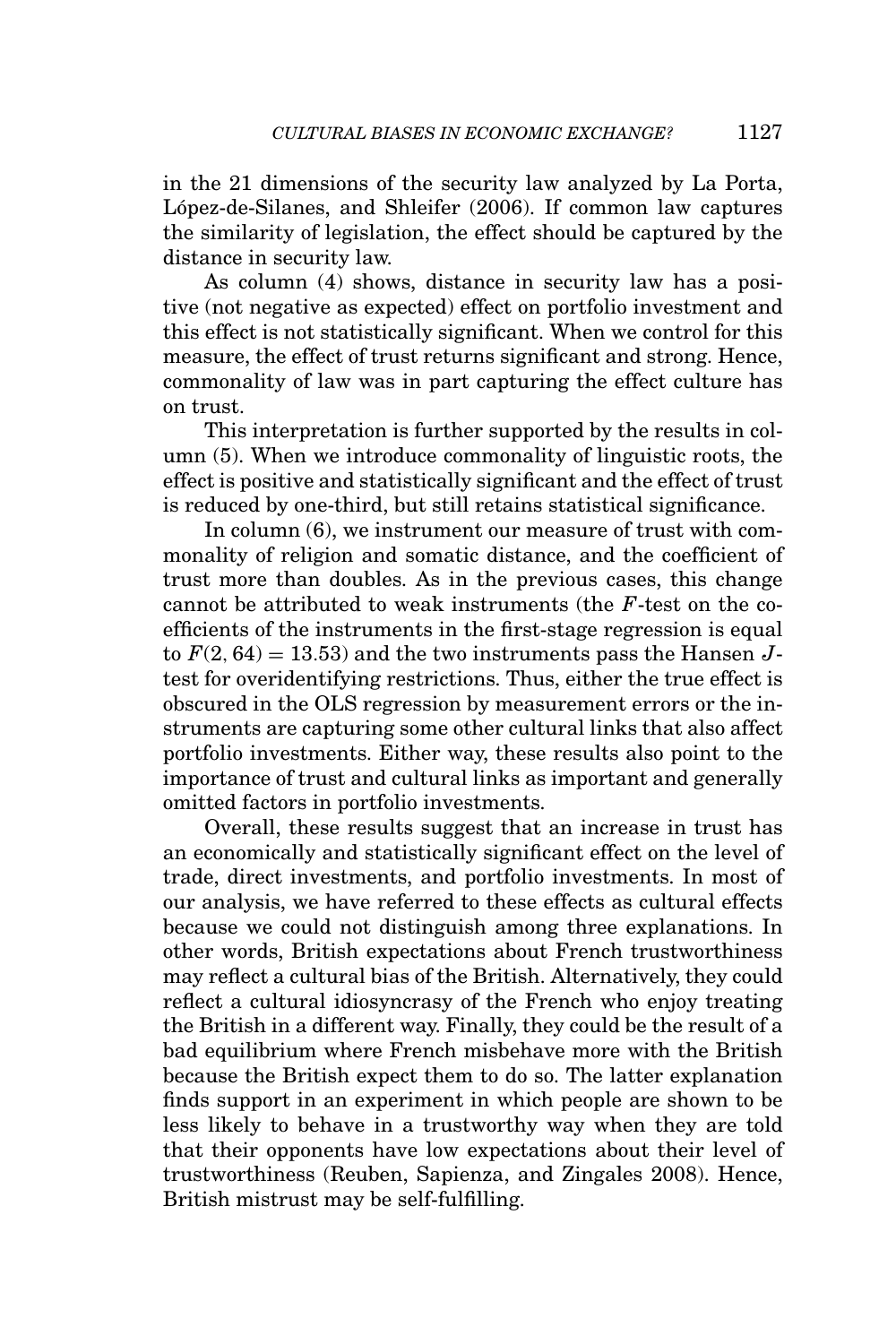#### 1128 *QUARTERLY JOURNAL OF ECONOMICS*

When we talk about trade and FDI, all three explanations are equally plausible. For portfolio investment, however, the latter two explanations are implausible. French companies cannot hurt British investors independently of German or Italian ones. Consequently, when we find that the level of mistrust leads the British to invest less in France, it is not because the French behave differently toward them but because the British have a biased perception of the trustworthiness of the French.

## VII. CONCLUSIONS

In this paper we show that trust among European countries differs in systematic ways, which are correlated to their different cultural heritages. Even after controlling for a country's institutional characteristics and for differences in the information sets, historical and cultural variables affect the propensity of the citizens of one country to trust the citizens of another country.

These differences in trust seem to have economically important effects on trade, portfolio investments, and FDI. These macro results are confirmed in a micro study by Bottazzi, Da Rin, and Hellmann (2006). They find that the trust of a venture capitalist's country toward another country positively affects his propensity to invest in a start-up of that country.

Note that both of these results are obtained within the boundaries of the old European Union, which comprises fairly culturally homogeneous nations. Given that culture represents an important barrier to integration even inside the old European Union, its effect might be much larger on world trade.

Cultural differences might also explain why Rose (2000) finds that, historically, currency unions have boosted trade by 235%, whereas Baldwin (2006) finds that the euro currency union increased trade by only 9%. The unions studied by Rose (2000) are among countries with very close cultural roots, such as Belgium and Luxembourg. By contrast, as this paper documents, there are still important cultural barriers within the European Union.

Although our results are suggestive that these effects can be economically important, they do not allow us to derive any welfare conclusion. First, we identify these effects by looking at withincountry variations. As a result, our methodology cannot identify the impact of the average level of trust on the total volume of trade and, subsequently, the welfare implications of our results. If we assume that the effect estimated using within-country variations applies also between countries, then we have the effect that the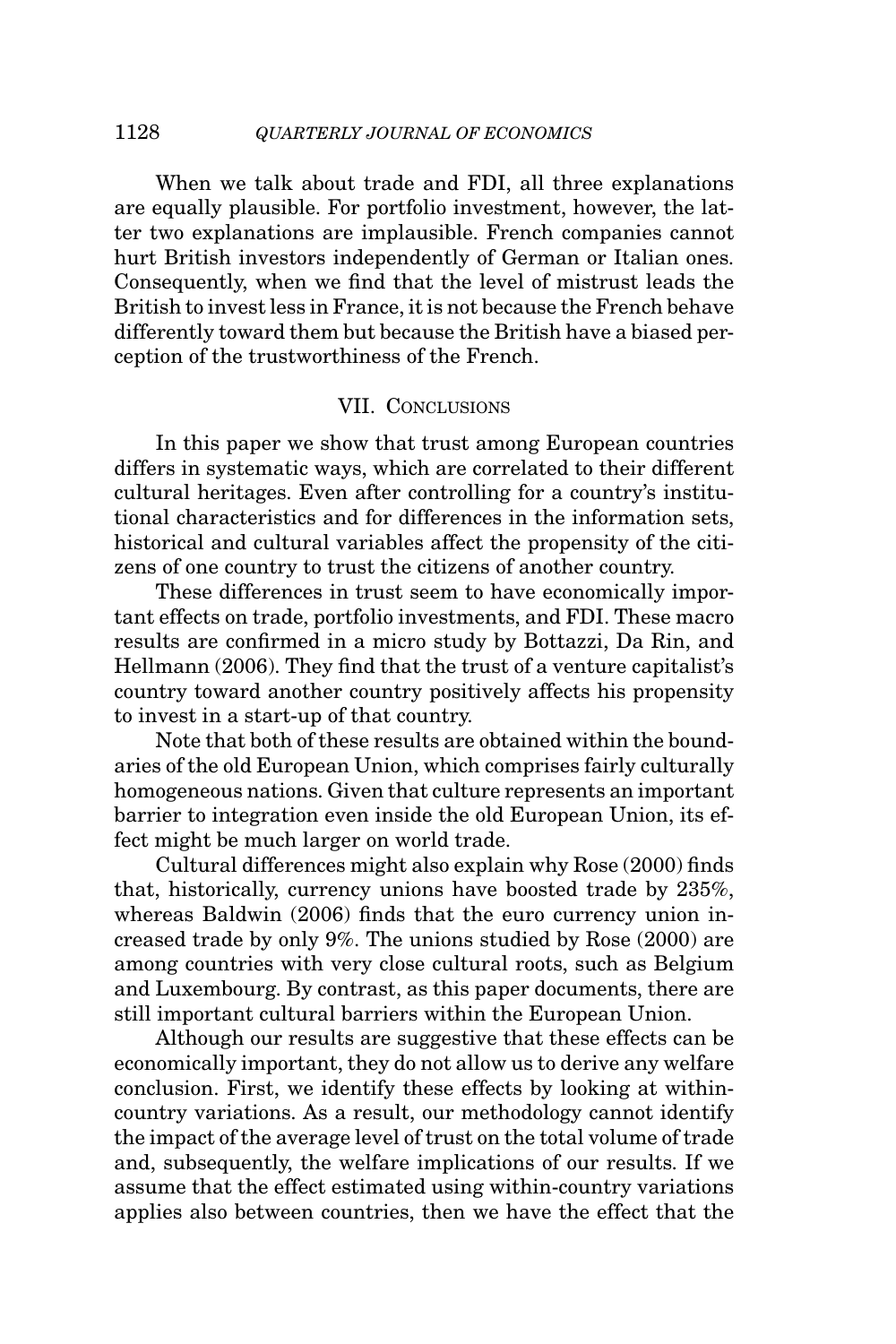British perception of the trustworthiness of the Dutch and French makes the British trade 30% more with the former than with the latter. Second, we document only effects on quantities, not on welfare. If it is costless for the British to substitute for French cheese with identical cheese coming from other countries they trust more, then the utility loss they suffer could be minimal. If that is not the case (and to our taste, you cannot easily substitute a French cheese with a Dutch one), then the welfare losses can be substantial. Only future research will be able to tell.

EUROPEAN UNIVERSITY INSTITUTE, ENTE L. EINAUDI, AND CEPR NORTHWESTERN UNIVERSITY, NBER, AND CEPR UNIVERSITY OF CHICAGO, NBER, AND CEPR

#### **REFERENCES**

- Alesina, Alberto, and Eliana La Ferrara, "Who Trusts Others?" *Journal of Public Economics*, 85 (2002), 207–234.
- Ammerman, Albert J., and Luca L. Cavalli-Sforza, *The Neolithic Transition and the Genetics of Populations in Europe* (Princeton, NJ: Princeton University Press, 1985).
- Anderson, James E., and Douglas Marcouiller, "Insecurity and the Pattern of Trade: An Empirical Investigation," *The Review of Economics and Statistics*, 84 (2002), 342–352.
- Anderson, James E., and Eric van Wincoop, "Gravity with Gravitas: A Solution to
- the Border Puzzle," *American Economic Review*, 93 (2003), 170–192. Arrow, Kenneth, 1972, "Gifts and Exchanges," *Philosophy and Public Affairs*, 1 (1972), 343–362.
- Baldwin, Richard, "The Euro's Trade Effects," European Central Bank Working Paper No. 594, 2006.
- Barro, Robert J., and Rachel M. McCleary, "Religion and Economic Growth," *Amer-ican Sociological Review*, 68 (2003), 760–781.
- Berg, Joyce, John Dickhaut, and Kevin McCabe, "Trust, Reciprocity, and Social History," *Games and Economic Behavior*, 10 (1995), 122–142. Berkowitz, Daniel, Johannes Moenius, and Katharina Pistor, "Trade, Law, and
- 
- Product Complexity," <u>Review of Economics and Statistics</u>, 88 (2006), 363–373.<br>Bertrand, Marianne, Esther Duflo, and Sendhil Mullainathan, "How Much Should<br>We Trust Differences-in-Differences Estimates?" *Quarterly Journal nomics*, 119 (2004), 249–275.
- Biasutti, Renato, *Le Razze e i Popoli Della Terra*, Vol. 1 (Turin: UTET, 1954).
- Boisso, Dale, and Michael Ferrantino, "Economic Distance, Cultural Distance, and Openness: Empirical Puzzles," *Journal of Economic Integration*, 12 (1997), 456–484.
- Bottazzi, Laura, Marco Da Rin, and Thomas Hellmann, "The Importance of Trust for Investment: Evidence from Venture Capital," ECGI-Finance Working Paper No. 187/2007, 2007.
- Burns, Paul, Andrew Myers, and Andy Bailey, "Cultural Stereotypes and Barriers to the Single Market," 3i/Cranfield European Enterprise Centre, Cranfield School of Management Working Paper No. SWP 20/93, 1993.
- Cavalli-Sforza, Luca L., *Genes, People, and Languages* (Berkeley: University of California Press, 2000).
- Cavalli-Sforza, Luca L., Paolo Menozzi, and Alberto Piazza, *The History and Geography of Human Genes* (Princeton, NJ: Princeton University Press, 1996).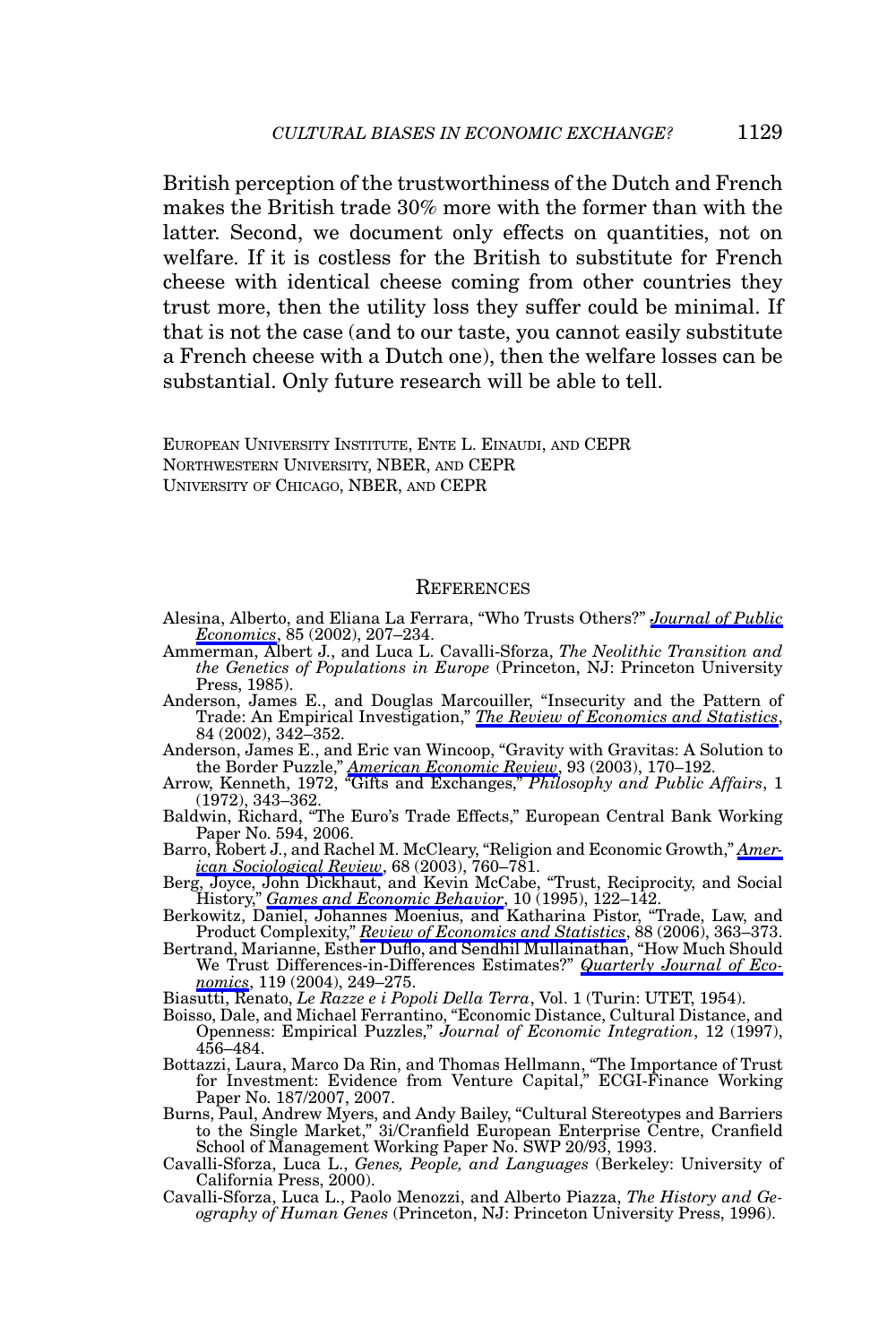- Cohen, Lauren, "Loyalty-Based Portfolio Choice," *Review of Financial Studies*, 22 (2009), 1213–1245.
- Conley, Timothy G., "GMM Estimation with Cross Sectional Dependence," *Journal of Econometrics*, 92 (1999), 1–45. DeBruine, Lisa M., "Facial Resemblance Enhances Trust," *Proceedings of the Royal*
- *Society of London B*, 269 (2002), 1307–1312.
- De Groot, Henri L. F., Gert-Jan Linders, Piet Rietveld, and Uma Subramanian, "The Institutional Determinants of Bilateral Trade Patterns," *Kyklos*, 57 (2004), 103–123.
- Fearon, James D., and David D. Laitin, "Ethnicity, Insurgency, and Civil War,"<br>*American Political Science Review*, 97 (2003), 75–90.<br>Fernández, Raquel, and Alessandra Fogli, "Culture: An Empirical Investigation of
- Beliefs, Work, and Fertility," NBER Working Paper #W11268, 2007.
- Fitzpatrick, Gary L., and Marilyn J. Modlin, *Direct-Line Distances* (Metuchen, NJ: Scarecrow Press, 1986).
- Frankel, Jeffrey, Ernesto Stein, and Shang-jin Wei, "Trading Blocs and the Americas: The Natural, the Unnatural, and the Super-natural," *Journal of Devel-*
- *opment Economics*, 47 (1995), 61–95. Friedman, Jonathan, "Myth, History, and Political Identity," *Cultural Anthropol-ogy*, 7 (1992), 194–210.
- Giuliano, Paola, "Living Arrangements in Western Europe: Does Cultural Origin Matter?" *Journal of the European Economic Association*, 5 (2007), 927–952.
- Giuliano, Paola, Antonio Spilimbergo, and Giovanni Tonon, "Genetic, Cultural and Geographical Distances," IZA Discussion Paper No. 2229, 2006. Glaeser, Edward, David Laibson, Jose A. Scheinkman, and Christine L. Soutter, ´
- "Measuring Trust," *Quarterly Journal of Economics*, 115 (2000), 811–846. Greif, Avner, "Contract Enforceability and Economic Institutions in Early Trade:
- The Maghribi Traders' Coalition," *American Economic Review*, 83 (1993), 525– 548.
- Guiso, Luigi, Paola Sapienza, and Luigi Zingales, "People's Opium? Religion and Economic Attitudes," *Journal of Monetary Economics*, 50 (2003), 225–282. ——, "Cultural Biases in Economic Exchange," NBER Working Paper No. 1105,
	- 2004a.
- ——, "The Role of Social Capital in Financial Development," *American Economic Review*, 94 (2004b), 526–556.
- , "Does Culture Affect Economic Outcomes?" <u>Journal of Economic Perspectives,</u><br>20 (2006), 23–48.<br>, "Long Term Persistence," University of Chicago, Working Paper, 2008a.
- ——, "Long Term Persistence," University of Chicago, Working Paper, 2008a. ——, "Social Capital as Good Culture," *Journal of the European Economic Associ-*
- *ation*, 6 (2008b), 295–320.
- ——, "Trusting the Stock Market," *Journal of Finance*, 63 (2008c), 2557–2600.
- Hansen, Lars Peter, "Large Sample Properties of Generalized Method of Moments Estimators," *Econometrica*, 50 (1982), 1029–1054.
- Helpman, Elhanan, and Paul Krugman, *Market Structure and Foreign Trade* (Cambridge, MA: MIT Press, 1985).
- La Porta, Rafael, Florencio López-de-Silanes, and Andrei Shleifer, "What Works in Securities Laws?" *Journal of Finance*, 61 (2006), 1–32. La Porta, Rafael, Florencio Lopez-de-Silanes, Andrei Shleifer, and Robert Vishny, ´
- 
- "Law and Finance," *Journal of Political Economy*, 106 (1998), 1113–1155.<br>Linders, Gert-Jan M., and Henri L. F. de Groot, "Estimation of the Gravity Equation in the Presence of Zero Flows," Tinbergen Institute Discussion P 2006.
- McEvily, Bill, Roberto A. Weber, Cristina Bicchieri, and Violet Ho, "Can Groups Be Trusted? An Experimental Study of Collective Trust," in *The Handbook of Trust Research*, Reinhard Bachmann and Akbar Zaheer, eds. (Northampton, MA: Edward Elgar, 2006).
- Menozzi, Paolo, Alberto Piazza, and Luca L. Cavalli-Sforza, "Synthetic Maps of
- Human Gene Frequencies in Europe," *Science*, 201 (1978), 786–792. Morse, Adair, and Sophie Shive, "Patriotism in Your Portfolio," University of Michigan, Working Paper, 2006.
- Nicita, Alessandro, and Marcelo Olarreaga, "Trade, Production, and Protection Database, 1976–2004," *World Bank Economic Review*, 21 (2007), 165–171.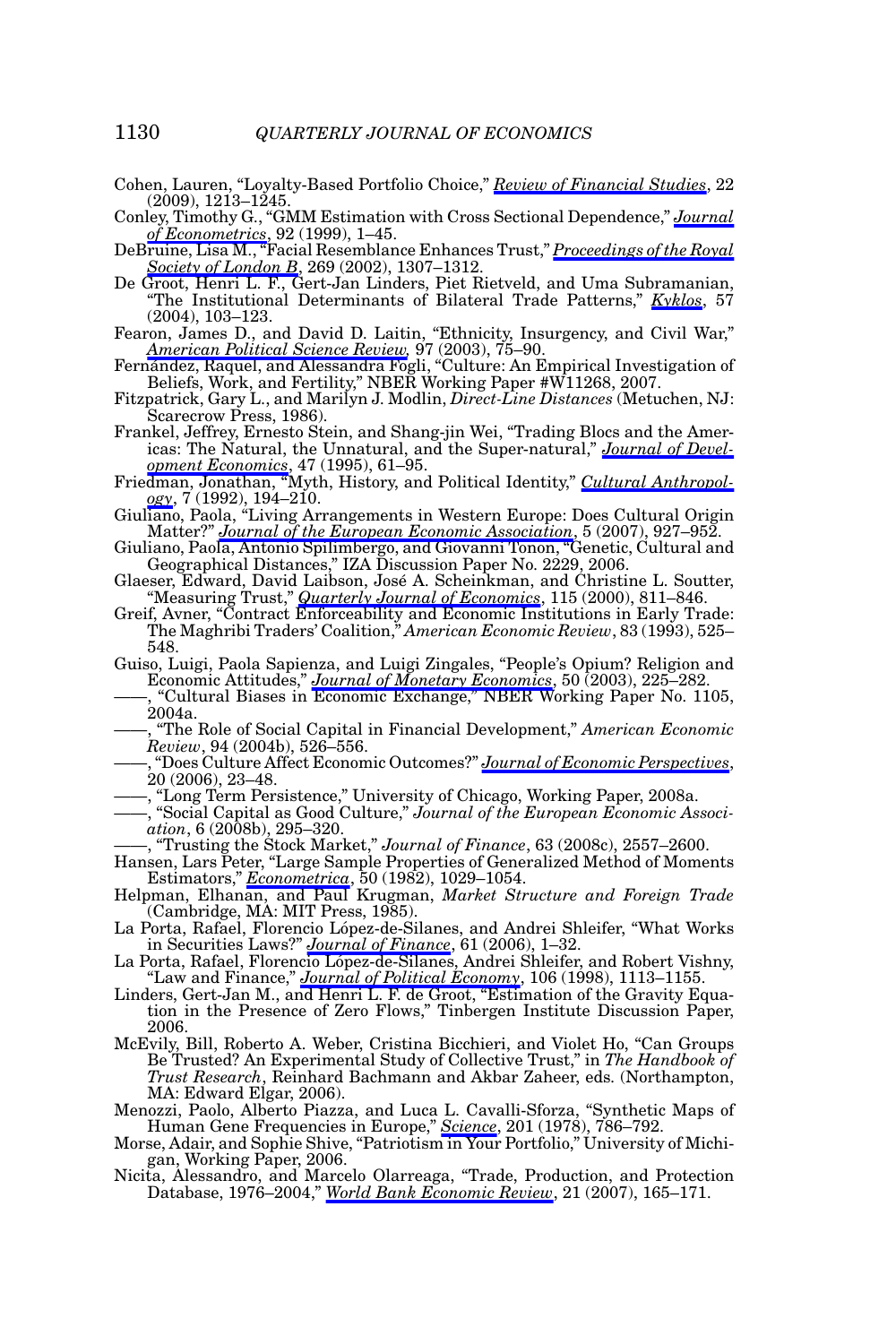- Nunn, Nathan, "Relationship-Specificity, Incomplete Contract, and the Pattern of Trade," *Quarterly Journal of Economics*, 122 (2007), 569–600.
- Portes, Richard, and Hélène Rey, "The Determinants of Cross Border Equity<br>Flows," Journal of International Economics, 65 (2005), 269–296.<br>Rauch, James, "Networks Versus Markets in International Trade," Journal of
- *International Economics*, 41 (1999), 7–35.
- Rauch, James, and Vitor Trindade, "Ethnic Chinese Networks in International Trade," *Review of Economics and Statistics*, 84 (2002), 116–130.
- Reuben, Ernesto, Paola Sapienza, and Luigi Zingales, "Is Mistrust Self-Fulfilling?" University of Chicago, Working Paper, 2008. Reynolds, John, Bruce S. Weir, and C. Clark Cockerham, "Estimation of the
- Coancestry Coefficient: Basis for a Short-Term Genetic Distance," *Genetics*, 105 (1983), 767–779.<br>Rose, Andrew K., "One Money, One Market: Estimating the Effect of Common Currencies on Trade," *Economic Policy*, 30 (2000)
- 
- Rose, Andrew K., and Tom D. Stanley, "A Meta-Analysis of the Effect of Common Currencies on International Trade," *Journal of Economic Surveys*, 19 (2005), 347–365.
- Sapienza, Paola, Anna Toldra, and Luigi Zingales, "Understanding Trust," NBER Working Paper No. 13387, 2007.
- Spolaore, Enrico, and Romain Wacziarg, "The Diffusion of Development," *Quarterly Journal of Economics*, 124 (2009), 469–529. Stock, James H., and Motohiro Yogo, "Testing for Weak Instruments in Linear IV
- Regression," NBER Technical Working Paper No. 284, 2002. Tabellini, Guido, "Culture and Institutions: Economic Development in the Regions
- of Europe," IGIER Working Paper No. 292, 2007.
- ——, "The Scope of Cooperation," *Quarterly Journal of Economics*, 123 (2008), 905–950.
- Vlachos, Jonas, "Does Regulatory Harmonization Increase Bilateral Asset Holdings?" Stockholm University, Working Paper, 2004.